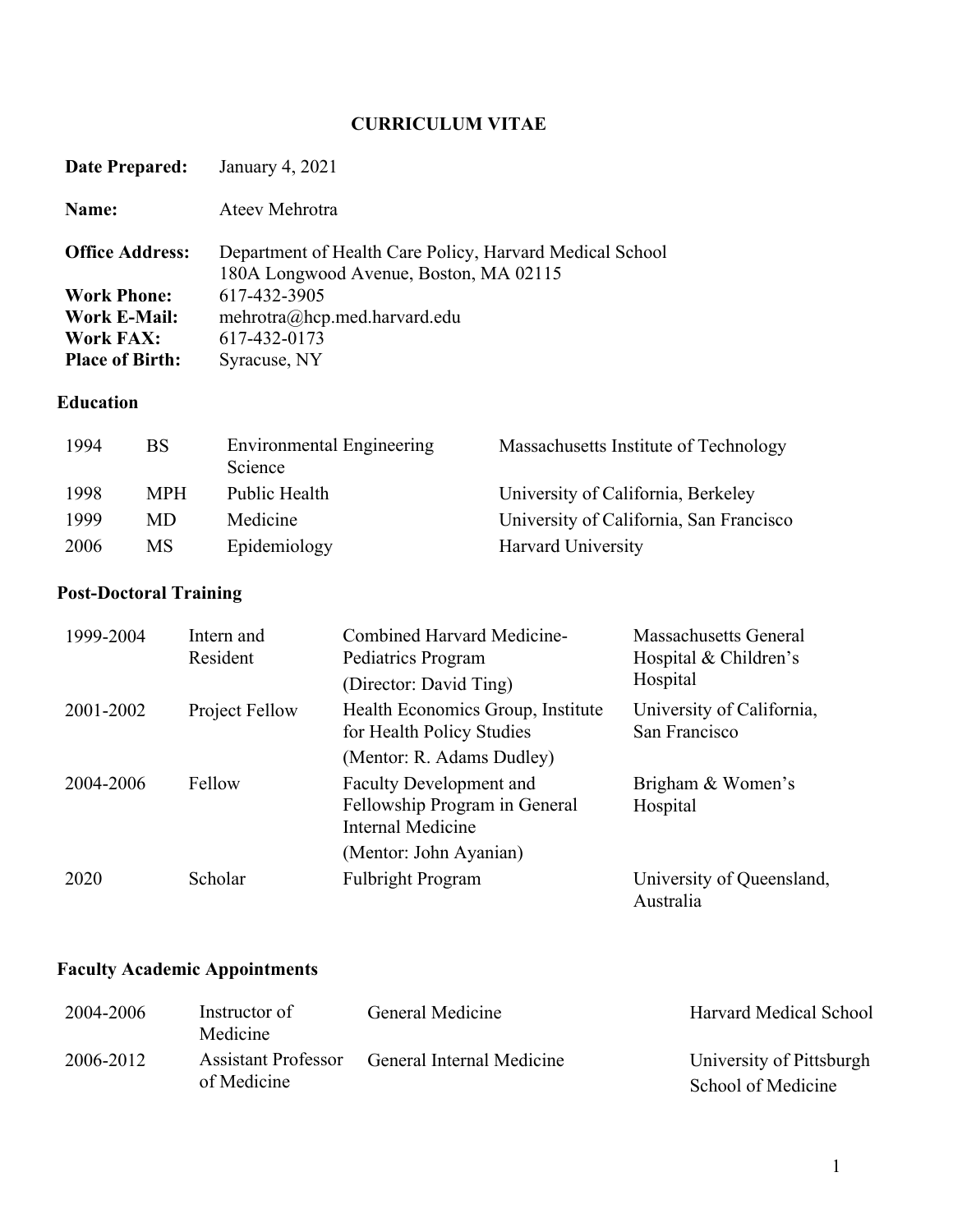| 2008-2012 | <b>Assistant Professor</b><br>of Clinical and<br>Translational<br>Science | Institute for Clinical Research Education<br>and Clinical and Translational Science<br>Institute | University of Pittsburgh                                           |
|-----------|---------------------------------------------------------------------------|--------------------------------------------------------------------------------------------------|--------------------------------------------------------------------|
| 2012-2013 | Associate Professor<br>of Medicine                                        | General Internal Medicine                                                                        | University of Pittsburgh<br>School of Medicine                     |
| 2012-2013 | Associate Professor<br>of Clinical and<br>Translational<br>Science        | Institute for Clinical Research Education<br>and Clinical and Translational Science<br>Institute | University of Pittsburgh                                           |
| $2013-$   | Associate Professor<br>of Health Care<br>Policy                           | Department of Health Care Policy                                                                 | Harvard Medical School                                             |
| $2013-$   | <b>Associate Professor</b><br>of Medicine                                 | Department of Medicine                                                                           | Harvard Medical School<br><b>Beth Israel-Deaconess</b><br>Hospital |

# **Appointments at Hospitals/Affiliated Institutions**

| 2004-2006 | Staff Physician in<br>Medicine and<br>Pediatrics | Pediatrics                                                                             | <b>Massachusetts General</b><br>Hospital                           |
|-----------|--------------------------------------------------|----------------------------------------------------------------------------------------|--------------------------------------------------------------------|
| 2006-2013 | Hospitalist                                      | Medicine (General Internal<br>Medicine)                                                | University of Pittsburgh<br>Medical Center,<br>Montefiore Hospital |
| $2013 -$  | Associate Physician                              | Medicine (General Medicine and<br>Primary Care Research, Hospital<br>Medicine Program) | <b>Beth Israel Deaconess</b><br><b>Medical Center</b>              |
|           | <b>Other Professional Positions</b>              |                                                                                        |                                                                    |

| 1995         | Research<br>Assistant  | Office of Congressman Pete Stark                                              | Washington, DC |
|--------------|------------------------|-------------------------------------------------------------------------------|----------------|
| 2006-Current | Policy Analyst         | <b>RAND</b> Corporation                                                       | Boston, MA     |
| 2006-2013    | Core Faculty<br>member | RAND-University of Pittsburgh<br><b>Health Institute</b>                      | Pittsburgh, PA |
| 2009-2013    | Core Faculty<br>Member | Medicine-Pediatrics Residency<br>Program, University of Pittsburgh            | Pittsburgh, PA |
| 2010-2013    | Board of<br>Directors  | Pittsburgh Regional Health Initiative                                         | Pittsburgh, PA |
| 2011-2013    | Co-Director            | RAND-University of Pittsburgh<br>Health Institute Post-Doctoral<br>Fellowship | Pittsburgh, PA |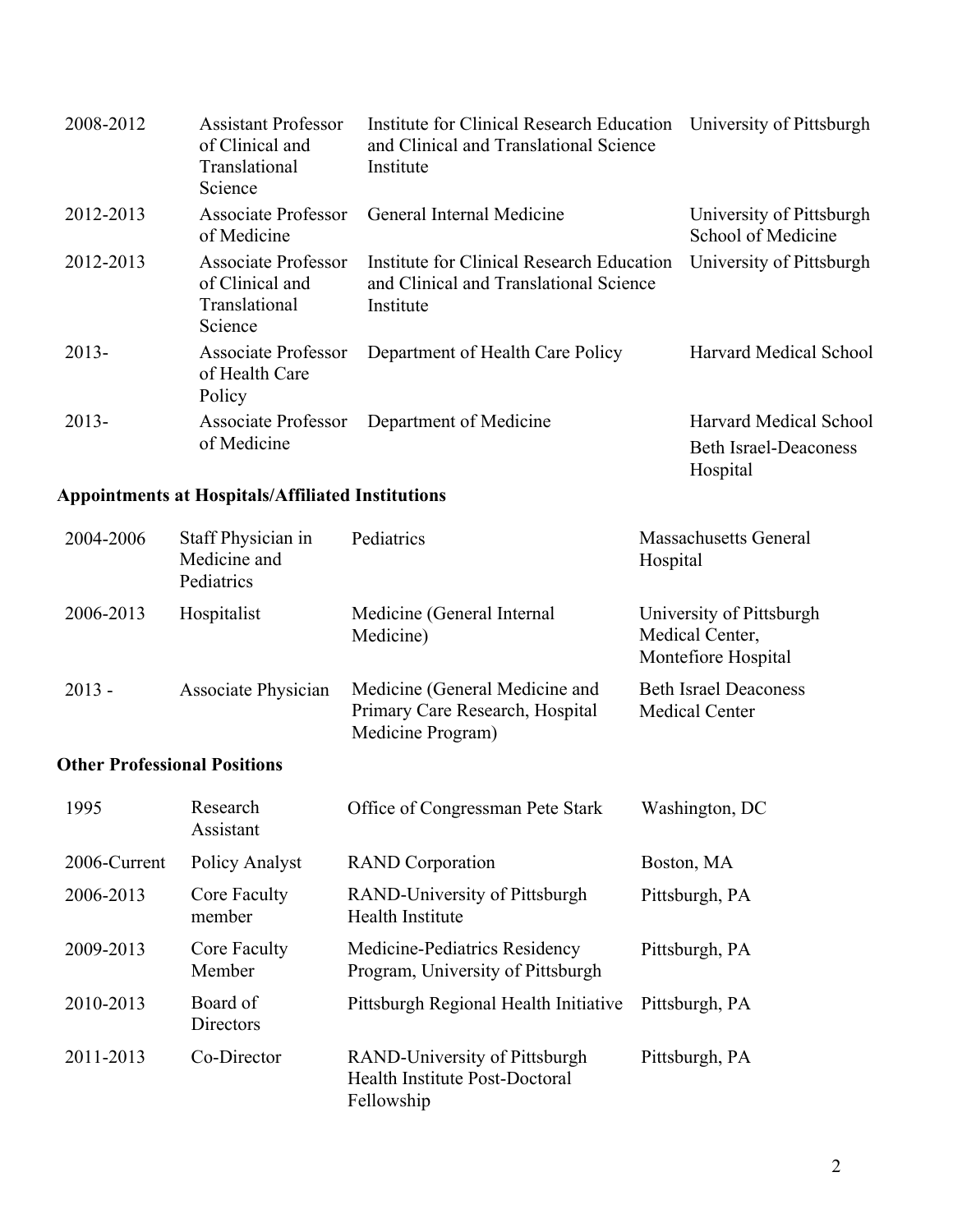| 2012-2013                 | <b>Medical Director</b>                                                    | eRecord Evaluation, UPMC                                                                                                                                                 | Pittsburgh, PA                                                      |
|---------------------------|----------------------------------------------------------------------------|--------------------------------------------------------------------------------------------------------------------------------------------------------------------------|---------------------------------------------------------------------|
| 2013                      | Co-Director                                                                | Telemedicine Evaluation Group,<br><b>UPMC</b>                                                                                                                            | Pittsburgh, PA                                                      |
|                           | <b>Major Administrative Leadership Positions:</b>                          |                                                                                                                                                                          |                                                                     |
| 2016-                     |                                                                            | Co-Director of Health Policy Curriculum, Essentials of<br>the Profession: Evidence, Ethics, Policy, and Social<br>Medicine. First year class for all HMS & HSDM students | Harvard Medical School                                              |
| 2018-                     | all HMS & HSDM students                                                    | Course Director, Essentials of the Profession: Evidence,<br>Ethics, Policy, and Social Medicine, First year class for                                                    | Harvard Medical School                                              |
| <b>Committee Service:</b> |                                                                            |                                                                                                                                                                          |                                                                     |
| Local                     |                                                                            |                                                                                                                                                                          |                                                                     |
| 2010-2013                 |                                                                            | Health Staff Strategic Planning Committee                                                                                                                                | <b>RAND</b>                                                         |
| 2011-2013                 | <b>Steering Committee</b>                                                  | UPMC Subcommittee, Health Trak/eVisit                                                                                                                                    | University of Pittsburgh, Co-Chair                                  |
| 2014                      |                                                                            | PhD Dissertation Committee, Andrew Johnson                                                                                                                               | Boston University School of Public<br>Health                        |
| 2014-2015                 |                                                                            | PhD Dissertation Committee, Changmi Jung                                                                                                                                 | Carnegie-Mellon University, Heinz<br>School of Public Policy        |
| 2015-2016                 | Massachusetts Health Policy Commission,<br><b>Technical Advisory Group</b> |                                                                                                                                                                          | Commonwealth of Massachusetts                                       |
| 2015-2017                 | Committee                                                                  | Pathways Curriculum Design Steering                                                                                                                                      | Harvard Medical School                                              |
| 2015-2018                 |                                                                            | Harvard Medical School Faculty Council                                                                                                                                   | Harvard Medical School                                              |
| 2018-                     |                                                                            | Liaison committee on medical education LCME<br>Member Curriculum Subcommittee                                                                                            | Harvard Medical School, Junior<br><b>Preclinical Faculty Member</b> |
| 2018-                     |                                                                            | New Pathways Preclerkship Subcommittee                                                                                                                                   | <b>Harvard Medical School</b>                                       |
| 2018-                     | Dennett                                                                    | Phd Dissertation committee member, Julia                                                                                                                                 | Harvard PhD Program in Health<br>Policy                             |
| 2020-                     | University Benefits Committee                                              |                                                                                                                                                                          | Harvard University                                                  |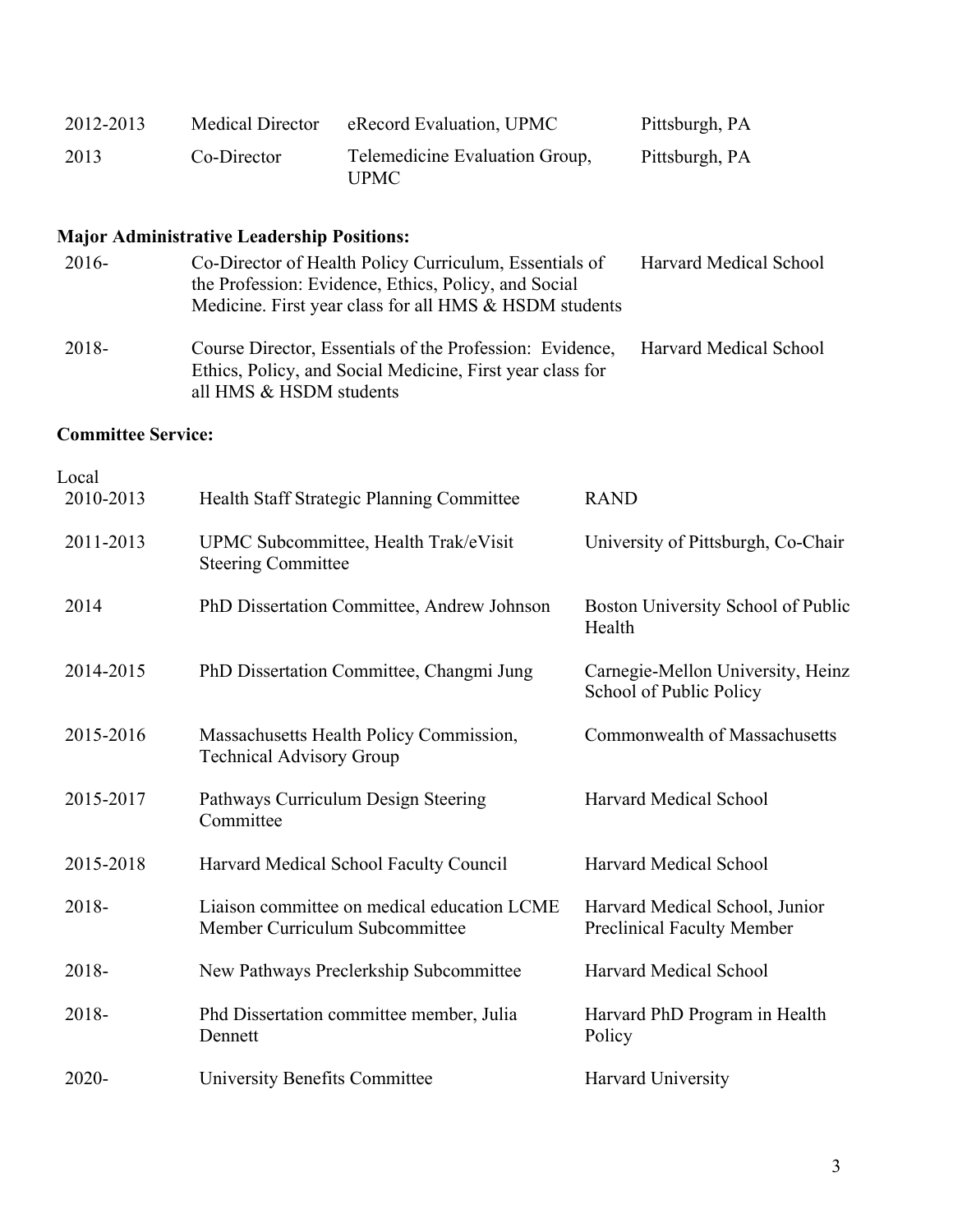| <b>National</b><br>2014 | Health Care Resource Utilization - Trends,<br>Influencers, Impact: What do we need to know?<br><b>Invited Participant</b> | AcademyHealth/ABIM meeting                                                                        |
|-------------------------|---------------------------------------------------------------------------------------------------------------------------|---------------------------------------------------------------------------------------------------|
| 2016                    | Open Data Roundtable, Invited Participant                                                                                 | White House Office of Science and<br>Technology Policy and the Center for<br>Open Data Enterprise |
| $2016-$                 | A Bill You Can Understand. Design &<br><b>Innovation Challenge</b><br>Member of Advisory Panel                            | Department of Health and Human<br>Services.                                                       |
| 2016                    | Technical Advisory Panel (TAP) on<br><b>Telemedicine Regulations</b>                                                      | The Joint Commission                                                                              |
| 2017-2018               | <b>Attribution Standing Committee Measurement</b><br>Science Project                                                      | National Quality Forum,<br>Committee Chair                                                        |
| 2018                    | <b>ASPE Technical Expert Panel, Increasing Price</b><br>Transparency in Health Care                                       | Department of Health and Human<br>Services                                                        |
| 2018-                   | PhD Dissertation committee member, Laura<br>Smith                                                                         | University of Minnesota School of<br>Public Health                                                |
| 2019-                   | PhD Dissertation committee member, Jiani Yu                                                                               | University of Minnesota School of<br>Public Health                                                |
| 2018-                   | PhD Dissertation committee member, Rahul<br>Ladhania                                                                      | Carnegie-Mellon University, Heinz<br>School of Public Policy                                      |
| 2020                    | Technical Expert Panel, COVID-19 and<br>Telehealth                                                                        | <b>NORC</b> and Patient-Centered<br><b>Outcomes Research Institute</b>                            |
| 2020                    | Sectoral COVID-19 Experiences, Insights &<br><b>Opportunities – NAM Discussion Paper</b>                                  | (PCORI)<br>National Academy of Medicine                                                           |
| 2020                    | PhD Dissertation committee member, Alexander<br>Murray-Douglass                                                           | University of Queensland, Australia                                                               |

## **Professional Societies**

| $2001 -$ | 2015 - Conference Planning Committee | AcademyHealth |
|----------|--------------------------------------|---------------|
|          |                                      |               |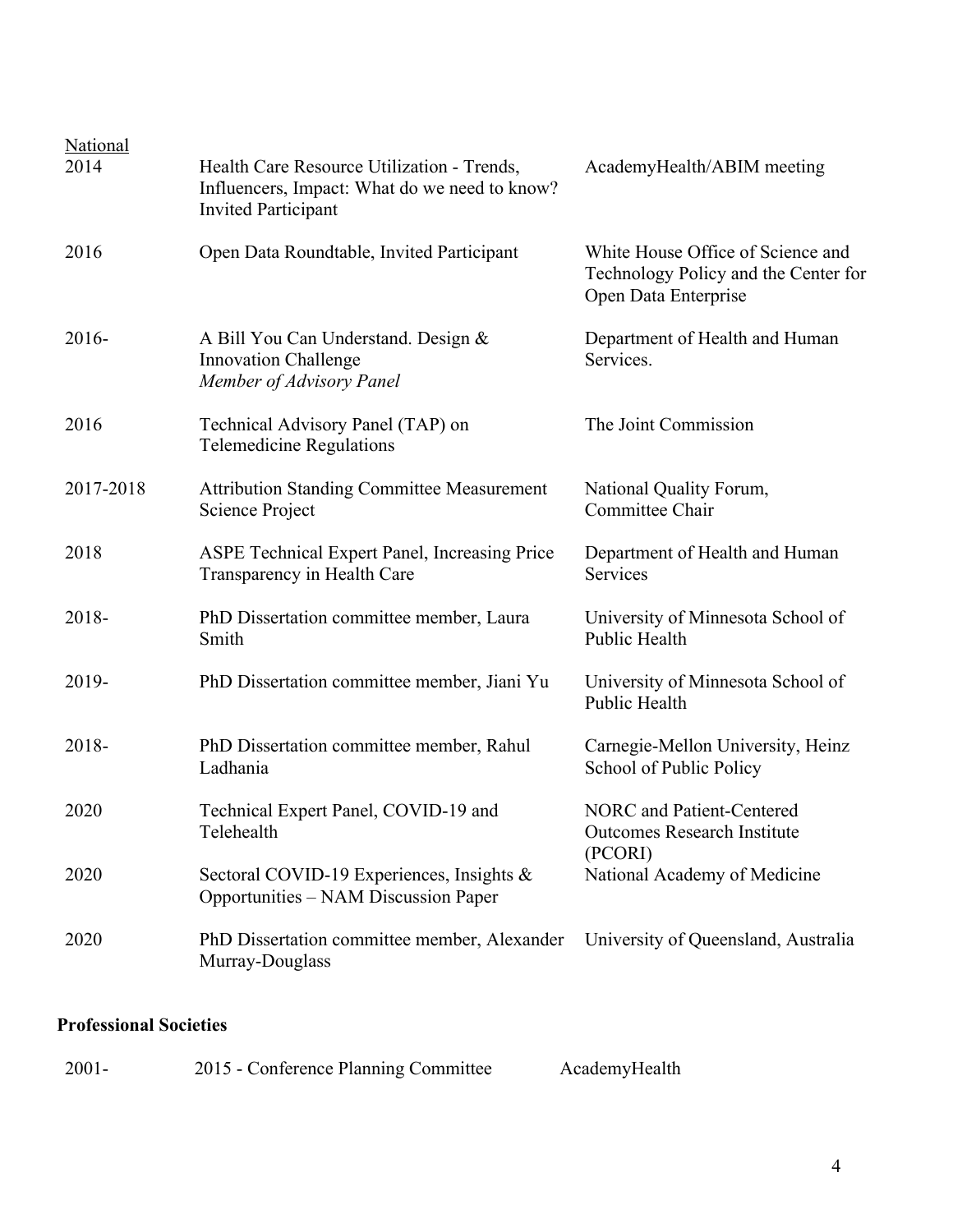|          | 2017 - Theme Leader for Abstracts Consumer<br>Choice and Incentives |                                                    |
|----------|---------------------------------------------------------------------|----------------------------------------------------|
| $2005 -$ | Member                                                              | Society of General Internal<br>Medicine            |
| 2014     | Guidelines Reviewer                                                 | American Telemedicine Association                  |
| $2019 -$ | Member                                                              | The American Society for Clinical<br>Investigation |

### **Grant Review Activities**

| 2010     | Special Emphasis Panel on Building New<br>Clinical Infrastructure for Comparative<br>Effectiveness Research (R01), 2010 | Agency for Healthcare Research and<br>Quality<br>Ad Hoc Member |
|----------|-------------------------------------------------------------------------------------------------------------------------|----------------------------------------------------------------|
| 2010     | 2010 - Ad hoc Member; Health Care<br>Research Training (HCRT) Student Section                                           | Agency for Healthcare Research and<br>Quality                  |
| $2010-$  | Ad hoc reviewer of grant proposals                                                                                      | Robert Wood Johnson Foundation                                 |
| $2012 -$ | 2012 -2013 - Ad Hoc Member                                                                                              | National Institutes of Health - Health                         |
|          | 2016 - Permanent Member                                                                                                 | Services Organization and Delivery<br><b>Study Section</b>     |

# **Editorial Activities**

 $Ad-hoc$ 

| AU-HUV   |                                              |
|----------|----------------------------------------------|
| Reviewer | <b>Academic Pediatrics</b>                   |
|          | American Journal of Health Economics         |
|          | American Journal of Managed Care             |
|          | Annals of Family Medicine                    |
|          | Annals of Internal Medicine                  |
|          | Annals of Surgery                            |
|          | Applied Health Economics and Health Policy   |
|          | Archives of Pediatrics & Adolescent Medicine |
|          | <b>BMC Health Services Research</b>          |
|          | Canadian Medical Association Journal         |
|          | Circulation                                  |
|          | Gastrointestinal Endoscopy                   |
|          | <b>Health Affairs</b>                        |
|          | Health Care                                  |
|          | <b>Health Economics</b>                      |
|          | <b>Health Policy</b>                         |
|          |                                              |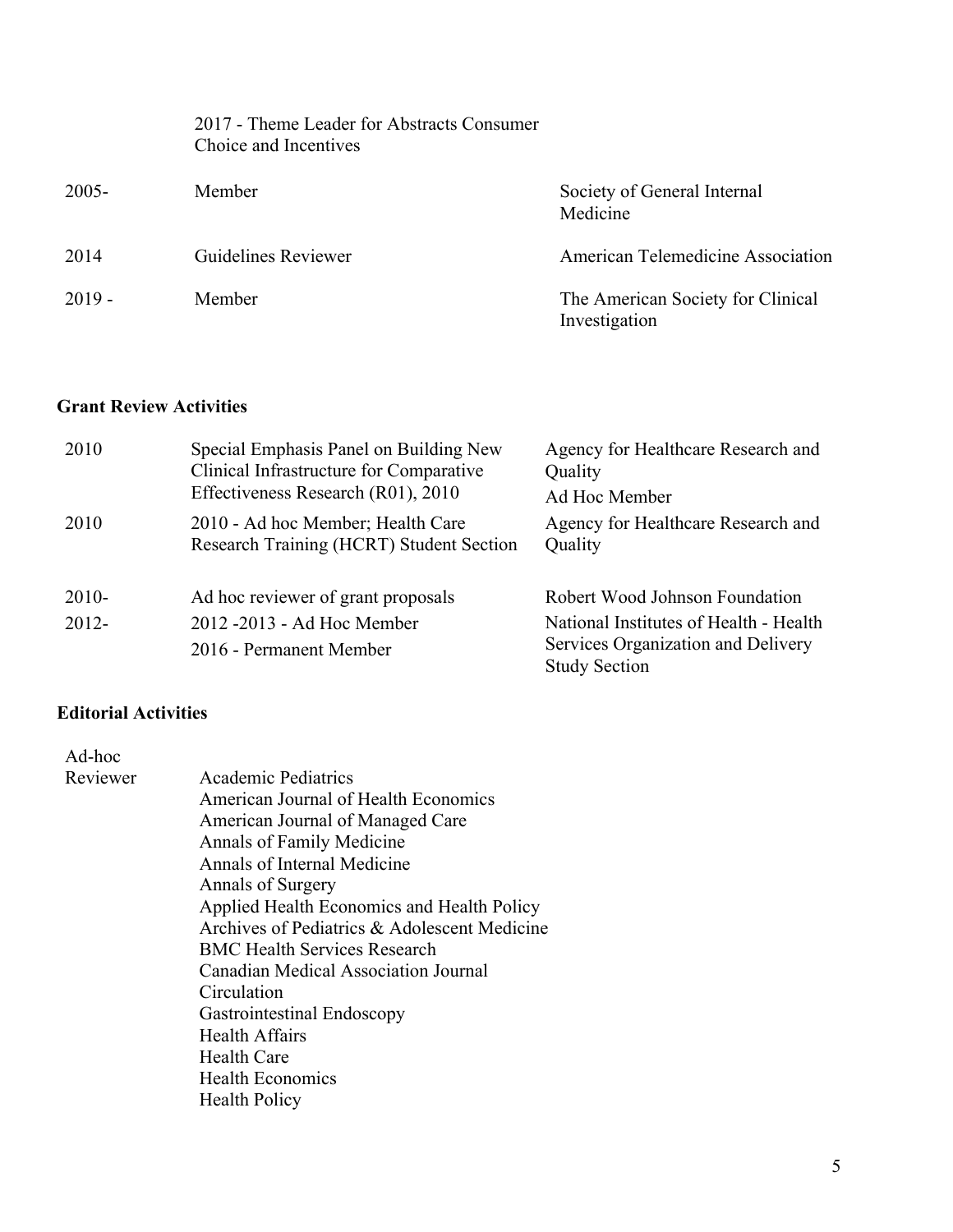Health Services Research IIE Transactions Inquiry International Journal for Quality in Healthcare JAMA JAMA Internal Medicine Journal of Applied Gerontology Journal of Applied Gerontology Journal of General Internal Medicine Journal of Pediatrics Journal of Primary Care and Community Health Journal of Primary Care and Community Health Journal of the American Pharmacists Association Journal of the American Statistical Association Managed Care Medical Care Medical Care Research and Review Milbank Quarterly New England Journal of Medicine npj Digital Medicine PLOS One Preventing Chronic Disease Statistics in Medicine

Editorial Board Managed Care – 2012 Healthcare Transformation – 2018 Managed Healthcare Executive – 2020

### **Honors and Prizes**

| 2002, 2003 | <b>Excellence in Teaching Award</b>                                                               | Cambridge Hospital                   |
|------------|---------------------------------------------------------------------------------------------------|--------------------------------------|
| 2004       | Resident Teaching Award from the Medical<br>School Class of 2004                                  | Harvard Medical School               |
| 2004       | Zeljco Nikolic Memorial Award, Excellence in<br><b>Residency Teaching</b>                         | Massachusetts General Hospital       |
| 2007       | <b>Award for Best Abstract</b>                                                                    | AcademyHealth                        |
| 2008       | <b>Award for Outstanding Abstract</b>                                                             | AcademyHealth                        |
| 2008       | Milton W. Hamolsky Award for Outstanding<br>Scientific Presentation by a Junior Faculty<br>Member | Society of General Internal Medicine |
| 2008       | <b>Outstanding Reviewer</b>                                                                       | Annals of Internal Medicine          |
|            |                                                                                                   |                                      |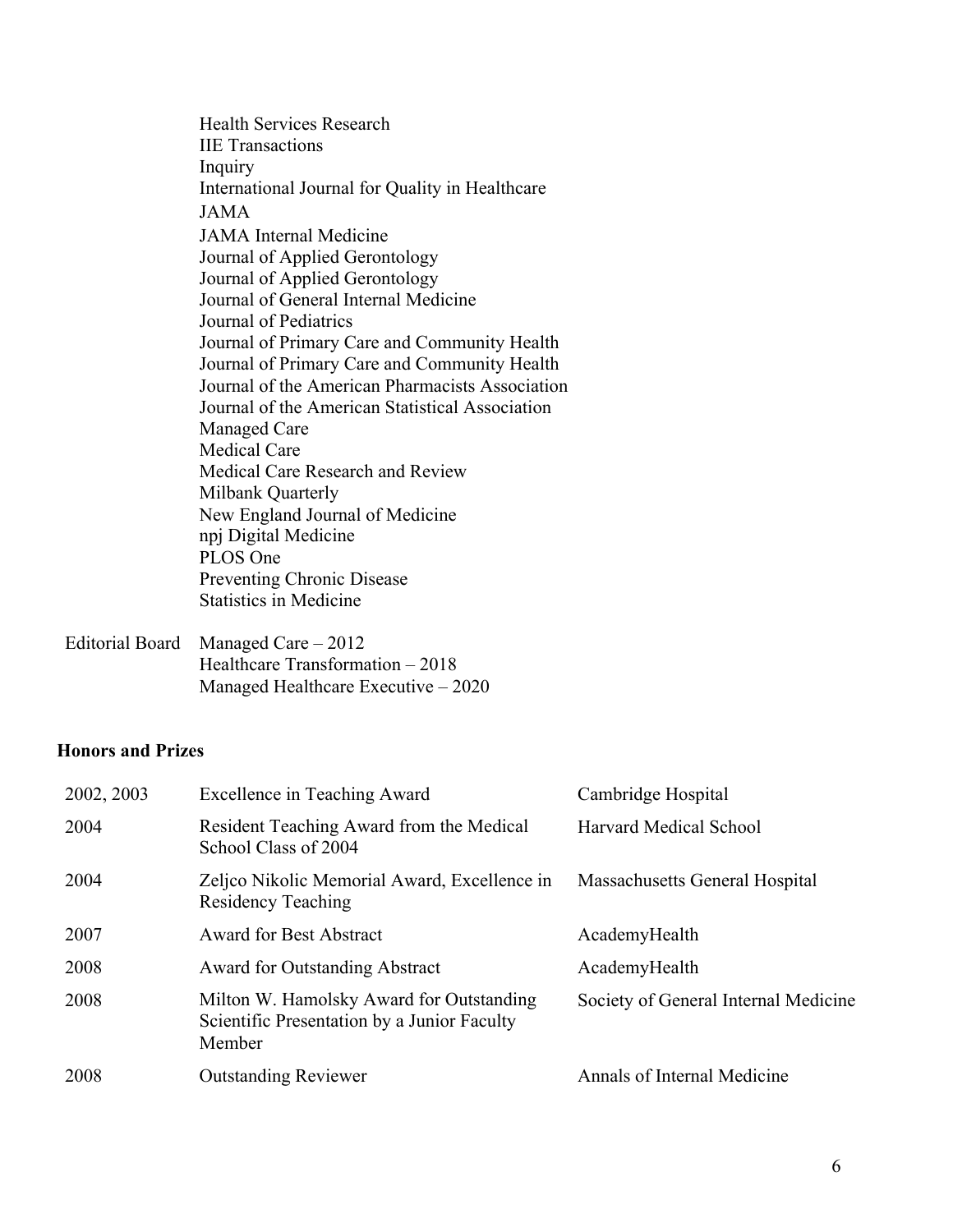| 2008 | Top 20 Most-Read Articles of Health Affairs               | Health Affairs                          |
|------|-----------------------------------------------------------|-----------------------------------------|
| 2012 | Excellence in Medical Student Research<br>Mentoring Award | University of Pittsburgh Medical School |
| 2013 | Alice Hersch New Investigator of the Year                 | AcademyHealth                           |
| 2014 | Certificate of Excellence in Tutoring                     | Harvard Medical School                  |
| 2016 | Top 10 Most Read List                                     | <b>Health Affairs</b>                   |
| 2017 | Certificate of Excellence in Tutoring                     | Harvard Medical School                  |
| 2017 | Most Read Article of the Year                             | <b>Health Affairs</b>                   |
| 2017 | Excellence in Tutorial Facilitation                       | The Academy at Harvard Medical School   |
| 2019 | Best Articles of 2019                                     | Pediatrics                              |
| 2019 | Most Highly Rated Peer Reviewer 2019                      | Journal of Hospital Medicine            |
| 2020 | A. Clifford Barger Excellence in Mentoring<br>Award       | Harvard Medical School                  |

## **Report of Funded Projects**

### **Past**

| 2007-2008 | Retail Clinics: Disruptive Innovation or Just Plain Disruption?<br>California HealthCare Initiative<br>PI (\$102,893)                |
|-----------|--------------------------------------------------------------------------------------------------------------------------------------|
| 2007-2009 | Cost-Efficiency Profiling of Physicians or Physician Groups<br><b>Massachusetts Medical Society</b><br>PI (\$83,128)                 |
| 2008      | Retail Health Clinics: Who Do They Target?<br>California HealthCare Foundation<br>PI (\$23,258)                                      |
| 2008-2009 | The Quality of the Specialty Referral Process.<br>California HealthCare Foundation<br>PI (\$23,053)                                  |
| 2008-2009 | The Risk of Miscategorizing Physicians with Cost and Quality Profiling.<br><b>American Medical Association</b><br>$Co-PI($ \$53,611) |
| 2008-2010 | Computer-Assisted Provision of Hormonal Contraception<br>Society of Family Planning<br>Co-Investigator $(\$120,000)$                 |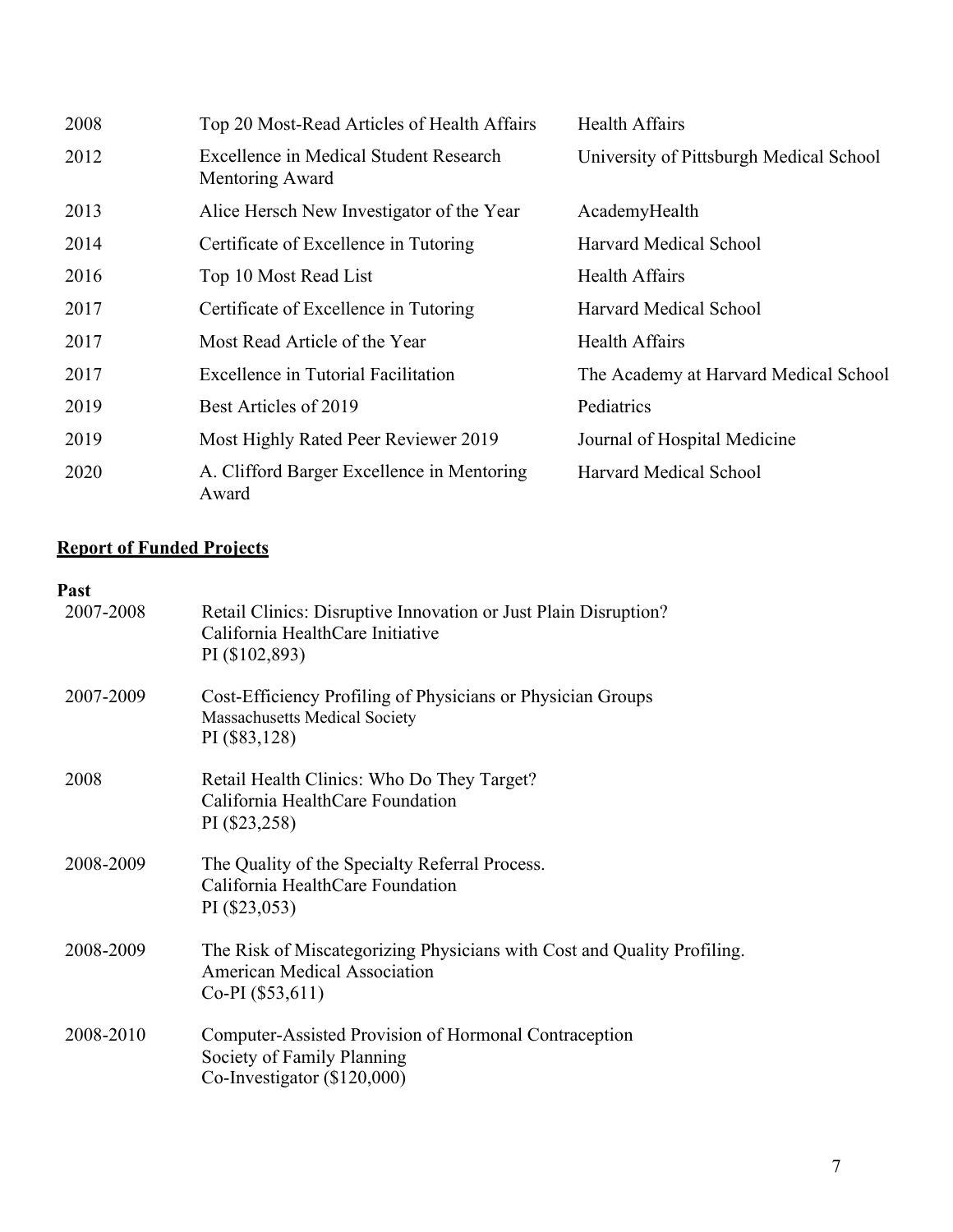| 2009      | A Comparison of the Clinical Content of Care at Urgent Care Clinics, Retail<br>Clinics, and<br><b>Emergency Departments.</b><br>California HealthCare Foundation<br>Co-PI (\$20,861)                   |
|-----------|--------------------------------------------------------------------------------------------------------------------------------------------------------------------------------------------------------|
| 2009-2010 | Measuring the Quality of Colonoscopy Reports.<br>RAND – University of Pittsburgh Health Institute<br>PI (\$30,000)                                                                                     |
| 2009-2010 | The Relationship between Cost and Quality among Individual Physicians<br>Commonwealth Fund<br>PI (\$46,534)                                                                                            |
| 2010-2011 | Assessing the Quality and Costs of Hip and Knee Replacement & Spine Surgery<br><b>Blue Cross Blue Shield Association</b><br>PI (\$406,071)                                                             |
| 2010-2011 | Decision Making for Non-Urgent Medical Conditions.<br>HealthCore Corporation<br>PI (\$40,000)                                                                                                          |
| 2009-2010 | An Examination of Medical Travel.<br>California HealthCare Foundation<br>PI (\$23,233)                                                                                                                 |
| 2011      | Non-Urgent Visits to the Emergency Department: A Literature Review<br>California HealthCare Foundation<br>PI (\$22,897)                                                                                |
| 2006-2012 | KL2 An Examination of Consumer Directed Healthcare<br>National Institutes of Health (NIH) Multidisciplinary Clinical Research Scholars<br>Program<br>(Roadmap K12) /2 KL2 RR 24154-6<br>PI (\$745,479) |
| 2010-2012 | Impact of Retail Clinics on Overall Utilization<br>Robert Wood Johnson Foundation<br>PI (\$118,031)                                                                                                    |
| 2012-2013 | Committee on Geographic Variation in Health Care Spending and Promotion of<br>High-Value<br>Care, Modeling of Policy Recommendations<br>Institute of Medicine<br>Co-PI (\$480,620)                     |
| 2012-2013 | Time Costs of Obtaining Health Care: Trends and Implications                                                                                                                                           |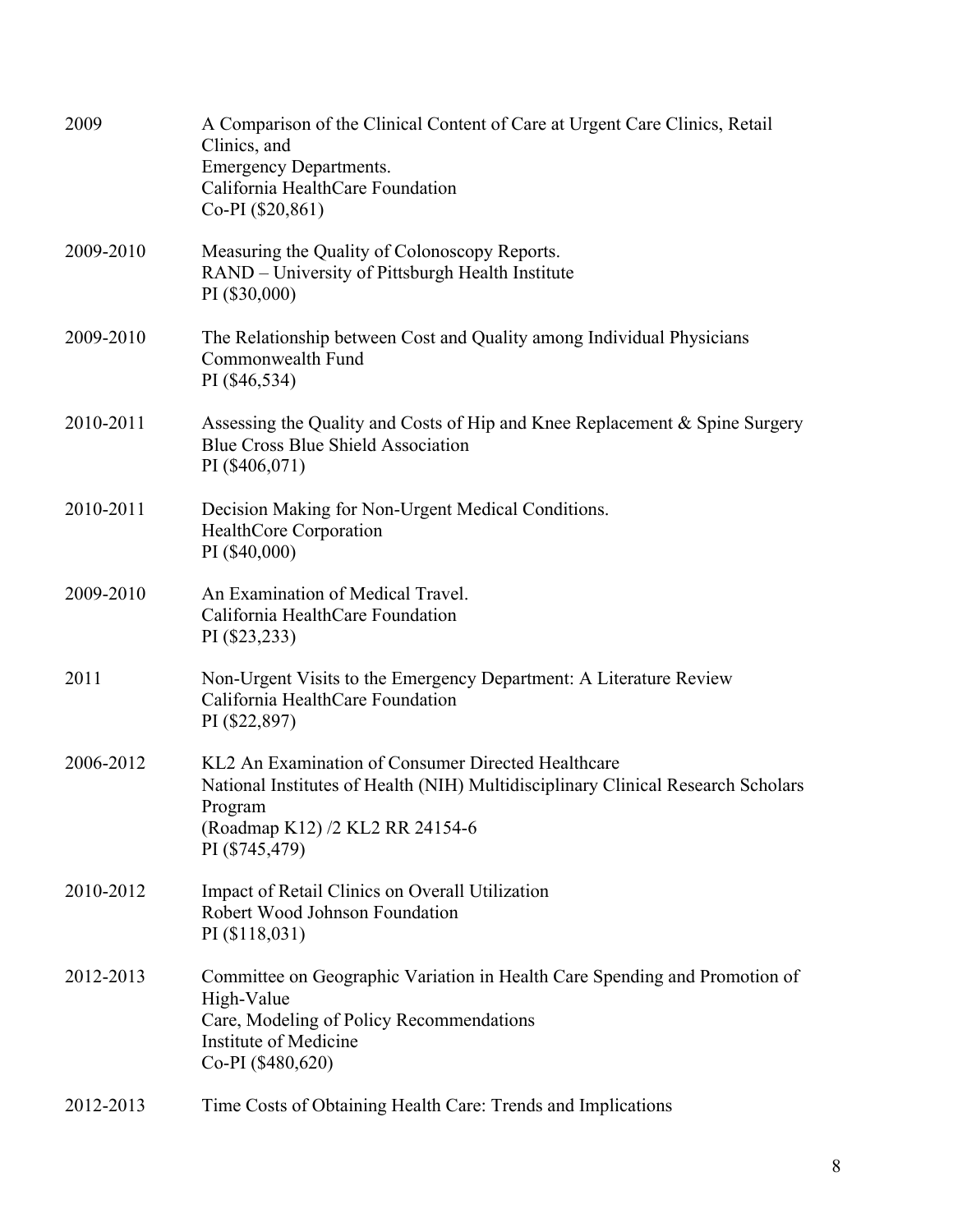|                                      | California Health Care Foundation<br>Co-PI (\$99,982)                                                                                                                          |
|--------------------------------------|--------------------------------------------------------------------------------------------------------------------------------------------------------------------------------|
| 2012-2015                            | R21 Antibiotic Prescribing for Acute Respiratory Infections: Impact of Shifts in<br>Care<br>National Institute of Allergy and Infectious Disease/ Grant # R21 AI097759-01      |
|                                      | PI (\$492,338)                                                                                                                                                                 |
| 2012-2014                            | R21 Behavioral Economics: Evaluation of a Rewards Program for Preventive Care<br>NIH Common Fund /Grant # R21 HD071568-01<br>Co-Investigator (\$447,034)                       |
| 2012-2015                            | <b>Consumer Directed Health Plans and Use of Preventive Services</b><br>National Institute of Aging /Grant # R01 AG043850-01<br>Co-Investigator $(\$1,422,622)$                |
| 2012-2014                            | R01 Interactive Search and Review of Clinical Records with Multi-layered Semantic<br>Annotation                                                                                |
|                                      | National Library Medicine (NLM), NIH /Grant # R01 LM010964-01<br>Co-Investigator $(\$1,456,668)$                                                                               |
| 2014-2017                            | Health Care Markets and Regulation Lab<br>Laura and John Arnold Foundation<br>Co-investigator $(\$3,882,386)$                                                                  |
| 2015-2017                            | The Impact of Castlight's Price Transparency Tool on Utilization and Spending<br>Calpers<br>Principal Investigator (\$116,397)                                                 |
| 2017-2018                            | Integrating Mental Health Services in Primary Care through Telemedicine<br>Harvard Medical School Ctr for Global Health Delivery/Dubai<br>Co-investigator $(\$11,959)$         |
| 2016-2018                            | Understanding Variation in Take-up and Impact of Reference-Based Benefit Design<br>Robert Wood Johnson Foundation<br>Co-Investigator (\$43,772)                                |
| 2016-2018                            | Blue Shield of California Foundation & California Healthcare Foundation (co-<br>funded)                                                                                        |
|                                      | Evaluating the Los Angeles Department of Health Services eConsult Program<br>Principal investigator (\$216,817)                                                                |
| 2013-2017<br><b>NCE</b><br>2017-2018 | Measuring and Improving Colonoscopy Quality Using Natural Language Processing<br>National Cancer Institute / Grant # 1R01CA168959-01A1<br>Principal Investigator (\$1,695,786) |
| 2017-2018                            | California HealthCare Foundation                                                                                                                                               |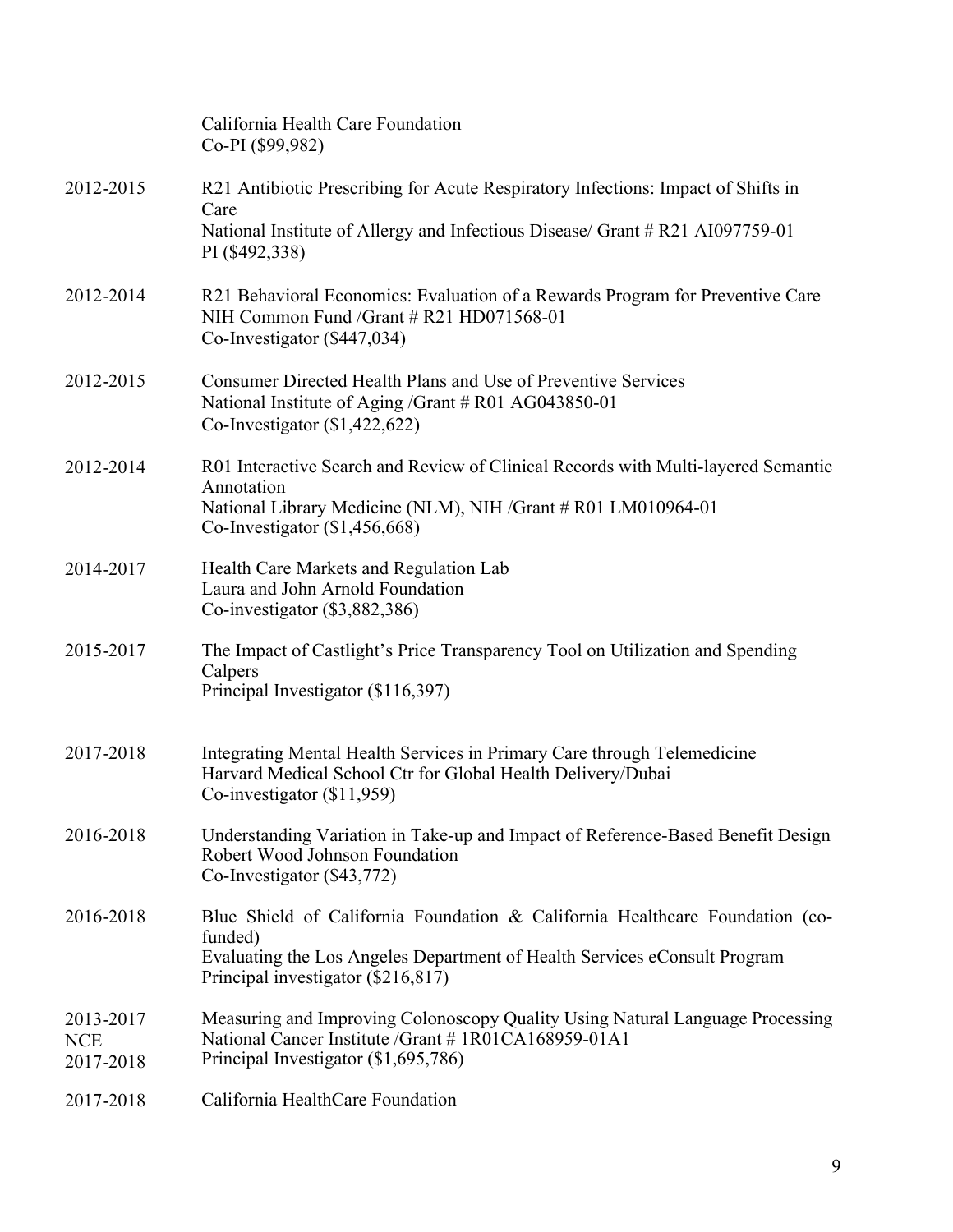Connecting Medicaid Beneficiaries to Care through Text Messaging Principal Investigator (\$71,602)

### **Current**

| 2016-2018<br><b>NCE</b><br>2018-2019 | The Impact of Maryland's Hospital Global Budgets in Maryland on Utilization,<br>Quality and Spending<br>Commonwealth Fund<br>Principal Investigator (\$216,719)<br>Public and private payers are increasingly adopting new value-based payment<br>models in an effort to control spending growth and to align the financial incentives<br>of providers with the health outcomes of their patients. Beginning in 2010, the State<br>of Maryland introduced an innovative global payment model for hospitals. This<br>model prospectively sets the revenues that a hospital can receive in a given year for<br>all inpatient, hospital outpatient, and emergency department services from all<br>payers. In this project we evaluate the program's impact on utilization, quality, and<br>spending. |
|--------------------------------------|---------------------------------------------------------------------------------------------------------------------------------------------------------------------------------------------------------------------------------------------------------------------------------------------------------------------------------------------------------------------------------------------------------------------------------------------------------------------------------------------------------------------------------------------------------------------------------------------------------------------------------------------------------------------------------------------------------------------------------------------------------------------------------------------------|
| 2017-2019                            | Just Google It: What is the Impact of Health Care Price Information More<br><b>Accessible to Consumers</b><br>Donaghue Foundation<br>Principal Investigator (\$292,081)<br>The study has three aims. In Aim 1, we will measure utilization and engagement of<br>the price data by Google users. In Aim 2, we will survey New Hampshire residents<br>to evaluate whether the initiative increases their ability to find relevant price data.                                                                                                                                                                                                                                                                                                                                                       |
|                                      | In Aim 3, we will use health plan claims to evaluate whether making price data more<br>easily available led more New Hampshire residents to shift to lower-cost providers.<br>This research will add to our understanding of how to encourage price transparency<br>and price shopping, while also having a practical positive benefit to New Hampshire<br>residents for whom price information will become easier to find.                                                                                                                                                                                                                                                                                                                                                                       |
| 2012-2019                            | Medicare Physician Fee Schedule (PFS): Development of a Model for Valuing the<br>Work Relative Value Units<br>Center of Medicare and Medicaid Services/Contract<br>Co-Principal Investigator (\$930,082)<br>The Centers for Medicare & Medicaid Services (CMS) has asked RAND to develop<br>a validation model for the work component of the Medicare physician fee schedule<br>and to test the model using a set of representative test codes.                                                                                                                                                                                                                                                                                                                                                   |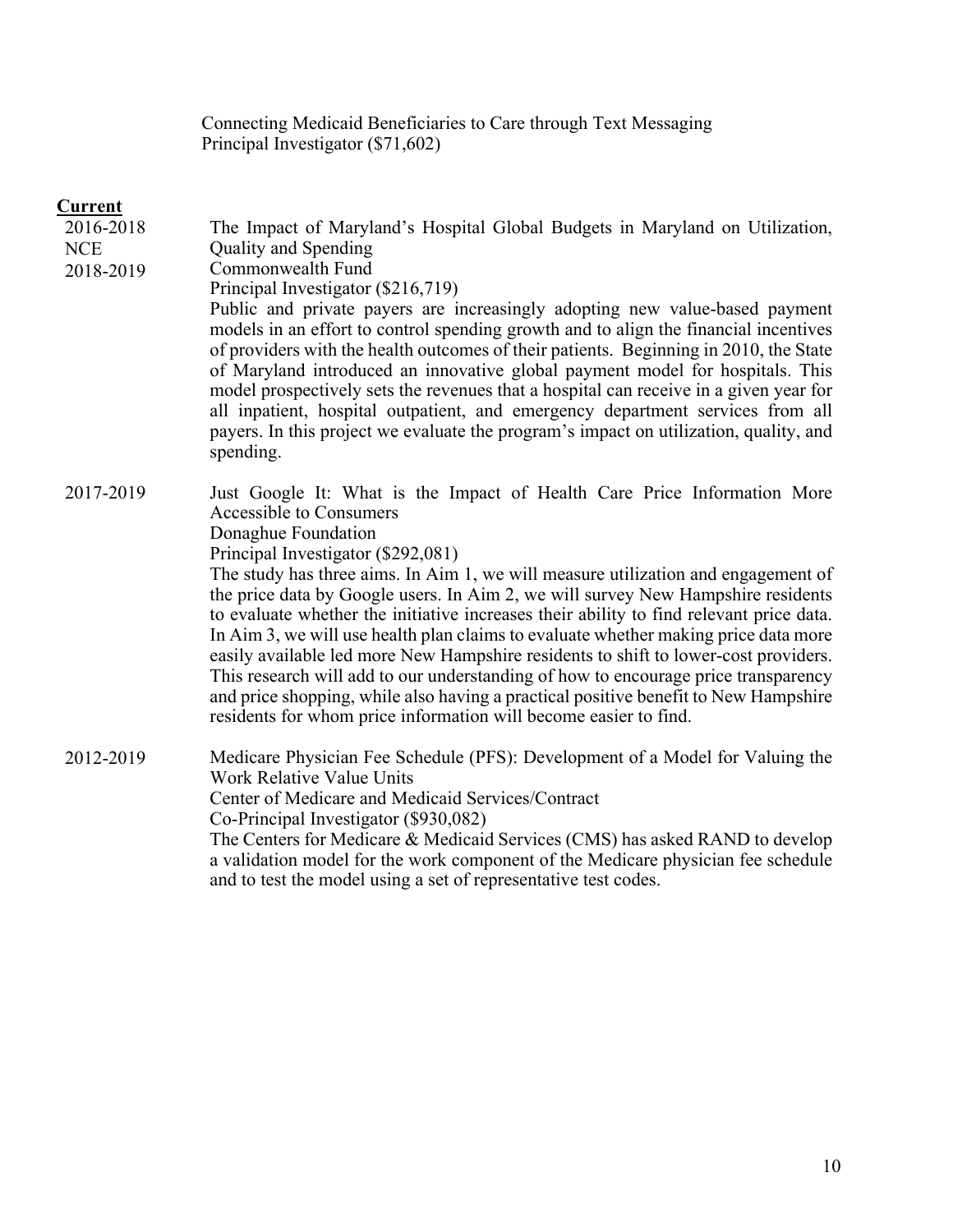2017-2021 Impact of Telemedicine on Medicare Beneficiaries with Mental Illness National Institute Mental Health /Grant # 1R01MH112829-01A1 Principal Investigator (\$2,785,781) Access to mental health specialists is difficult for many patients in the U.S., particularly for the poor and those who live in rural communities. Telemental health is one potential solution for this access problem, and there has been rapid growth in the number of live video-based telemental health visits in the U.S. While there are numerous rigorous randomized-control trials comparing telemental health visits to in-person mental health specialist care, there have been little research on how telemental health is being used in real-world settings. The uptake of telemental health has been very uneven geographically, and what explains this variation is also largely unknown. Our mixed-methods proposal centers on filling these gaps in knowledge.

2018-2020 The Effect of Financial Reward Programs on Prices and Utilization of Low-Priced Providers

Laura and John Arnold Foundation

Principal Investigator (\$227,796)

In an effort to encourage preferential use of lower-priced providers, employers are turning to Rewards programs. In these programs, patients are financially rewarded to receive care at lower-priced providers. Patients will receive a check for \$25 to \$500, depending on the procedure. Despite this popularity, little is known about the impact of Rewards programs including how many patients use the service and the impact of these programs on choice of providers and spending. To fill this gap in knowledge, we assess the impact of a rewards program implemented by 37 employers.

2019-2023 The Impact of Telestroke on Patterns of Care and Long-Term Outcomes National Institute Neurological Diseases and Stroke /Grant # R01NS111952 Principal Investigator (\$2,977,206)

> In telestroke a stroke expert who is physically far away uses technology and videoconferencing to help evaluate the patient. Availability of telestroke in emergency departments and hospitals is increasing across the nation. The hope is that telestroke will increase rates of reperfusion, decrease disability and mortality, and lead to regionalization of stroke care - most patients receive care near their home while the critically ill are efficiently transferred to specialized centers. There is limited quantitative data on the impact of telestroke on these outcomes. In this mixed-methods study we use national data from approximately 50 million adults where we match stroke patients at 767 hospitals with telestroke to similar patients at similar hospitals without telestroke to quantify telestroke's larger impact on patterns of care (Aim 1) as well as reperfusion, mortality, and longer-term disability (Aim 2). We complement this with qualitative analyses on the impact of telestroke from the perspective of front-line providers and barriers and facilitators to effective use (Aim 3). The proposed study will be the largest and most comprehensive study on telestroke to date.

2019-2023 Telemedicine for Treatment of Opioid Use Disorder National Institute on Drug Abuse /Grant # 1R01DA048533 Co-Principal Investigator (Huskamp Co-PI) (\$2,959,535)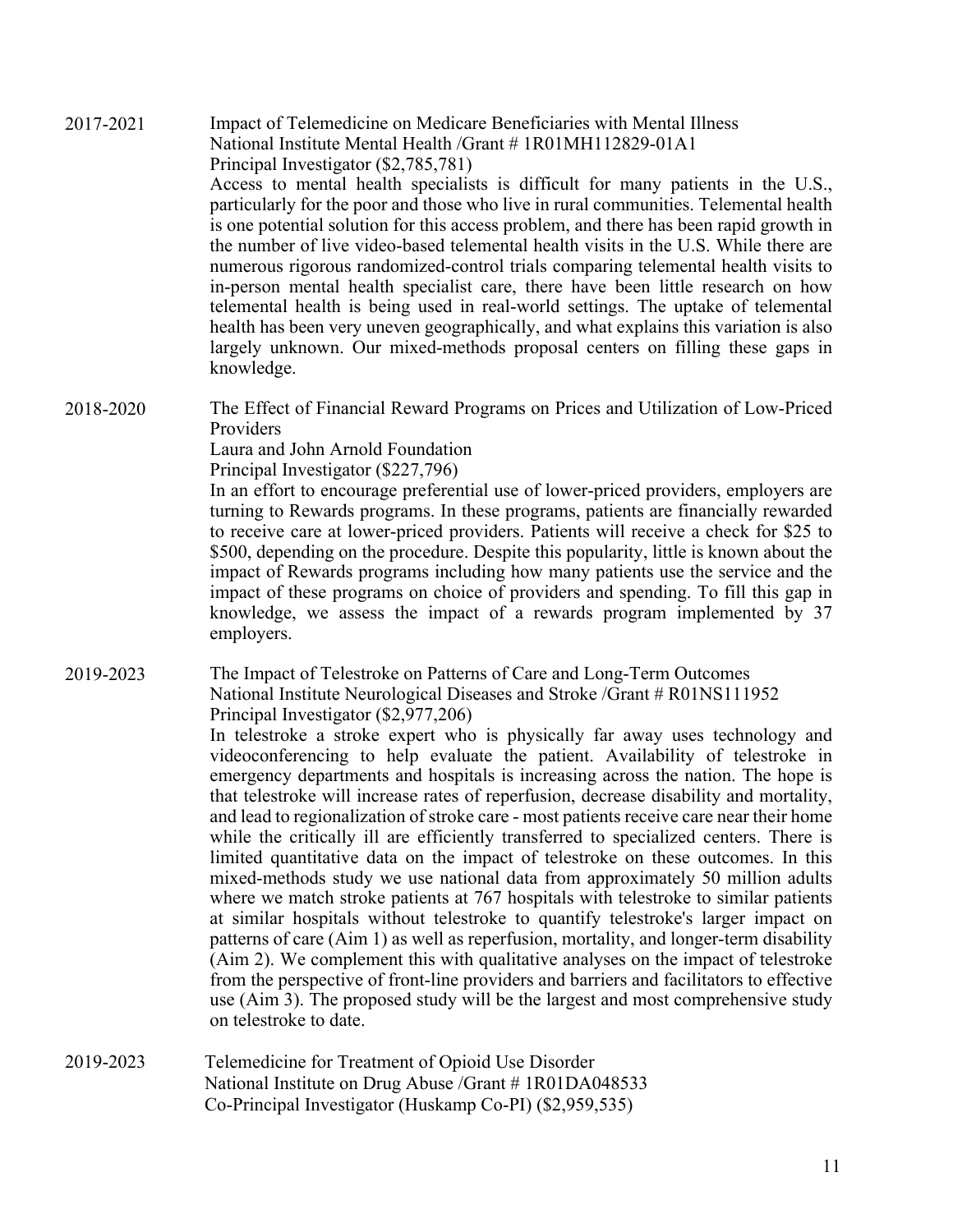A key challenge in combating the opioid epidemic has been connecting individuals with opioid use disorder to evidence-based treatments. Telemedicine for substance use disorder ("teleSUD") may be part of the solution. We have proposed a comprehensive national evaluation of telemedicine for opioid use disorder using data through 2021 from Medicaid, Medicare, and commercial insurance as well as a series of qualitative interviews. The proposed mixed-methods study will help providers interested in using tele-SUD and inform ongoing debates about regulations and reimbursement for tele-SUD in Congress and state legislatures. Our goal is to highlight policies and practices that drive greater use of tele-SUD and explore its potential role in improving access to, and quality of, care for individuals with opioid use disorder.

### **Report of Local Teaching and Training**

#### **Teaching of Students in Courses:**

| 2002      | Health Systems Intersessions<br>Small-group leader<br>Third-year medical students                                       | School of Medicine,<br>University of<br>California, San<br>Francisco                                    |
|-----------|-------------------------------------------------------------------------------------------------------------------------|---------------------------------------------------------------------------------------------------------|
| 2009      | HPM 2821 Current Topics in Health Policy and Economics<br><b>Seminar Series</b><br>Lecturer<br><b>Graduate Students</b> | 1-week class<br>Graduate School of<br>Public Health,<br>University of<br>Pittsburgh<br>One-hour lecture |
| 2009-2010 | CLRES 2900 Transforming Practice for Improved Health<br>Care<br>Lecturer<br>Graduate and postgraduate students          | Institute for Clinical<br>Research Education,<br>University of<br>Pittsburgh<br>One-hour lectures       |
| 2012      | CLRES 2200 Introduction to Research on Disparities in<br><b>Health Care</b><br>Graduate students and medical students   | Institute for Clinical<br>Research Education,<br>University of<br>Pittsburgh<br>One-hour lecturer       |
| 2012      | <b>BIOINF 2117: Applied Medical Informatics</b><br>Graduate medical students                                            | University of<br>Pittsburgh<br>Department of<br><b>Biomedical</b><br>Informatics<br>One-hour lecturer   |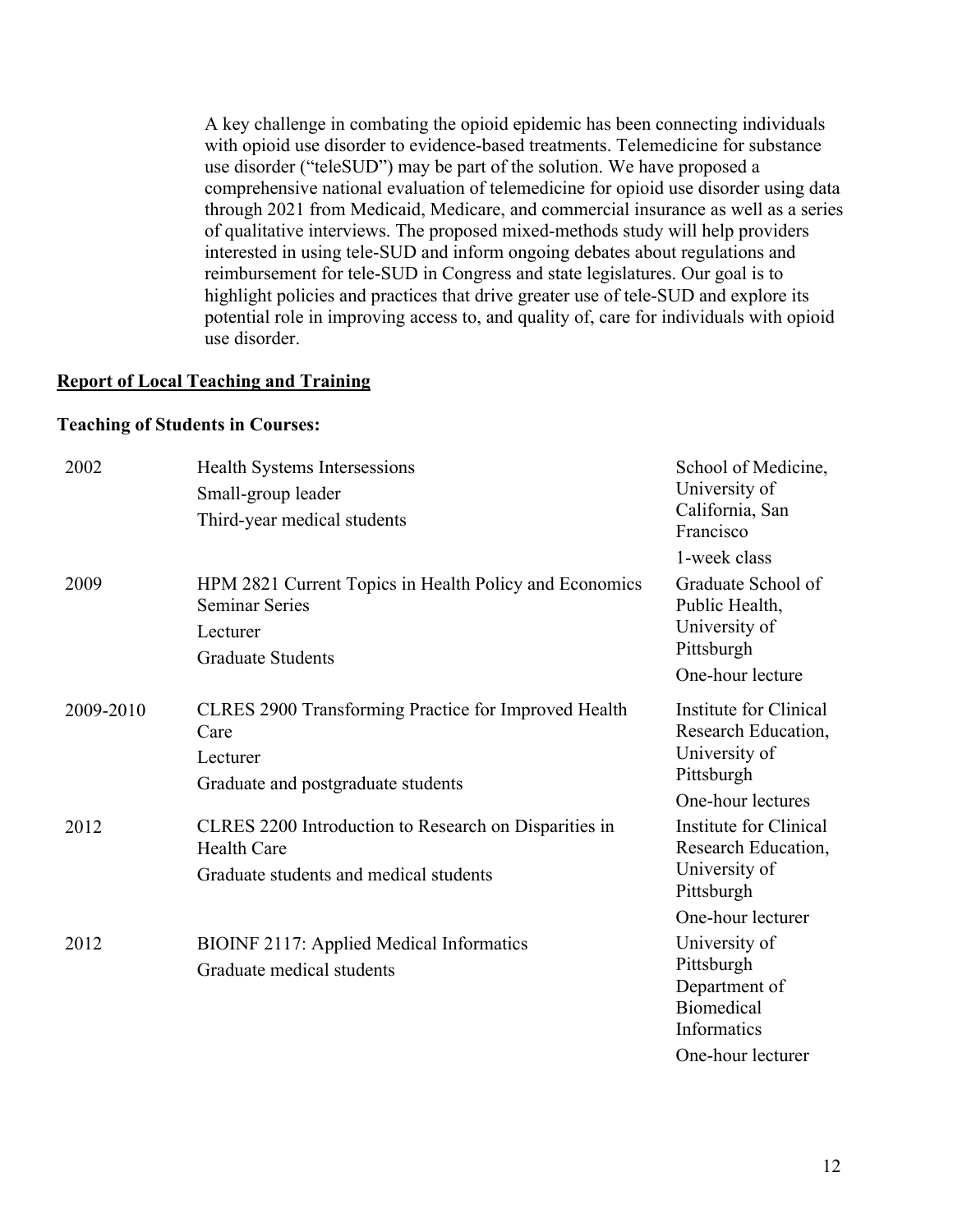| 2013      | Practicing Medicine - What Awaits You?,<br>Fourth year medical students   | University of<br>Pittsburgh School of<br>Medicine<br>1 week class                           |
|-----------|---------------------------------------------------------------------------|---------------------------------------------------------------------------------------------|
| 2015      | GHHP 50. Quality of Health Care in America<br>Undergraduate students      | Harvard College<br>One-hour lecturer                                                        |
| 2017-2018 | Telemedicine for Enhancing Global Health:<br>Opportunities and Challenges | Massachusetts<br>Institute of<br>Technology<br>One and one half<br>hour lecturer            |
| 2017-2019 | HSPH 516, Health Care Quality and Safety                                  | Harvard School of<br>Public Health<br>One hour lecture per<br>year                          |
| 2018-2019 | HSPH 516, Health Care Quality and Safety                                  | Harvard School of<br>Public Health<br>One hour lecture per<br>year                          |
| 2019      | Centers of Expertise in Health Policy Management                          | <b>Partners Graduate</b><br><b>Medical Education</b><br>One and one quarter<br>hour lecture |
| 2020      | <b>BIDMC</b> Internal Medicine Residency Program                          | <b>Small Research</b><br>Group Leader<br>$2 - 2$ hour sessions                              |

#### **Formal Teaching of Residents, Clinical Fellows and Research Fellows (post-docs):**

| 2005-2006 | Ambulatory Curriculum for Internal Medicine Residents<br>Instructor<br>Approximately 10 residents | Massachusetts<br>General Hospital<br>1 month of weekly<br>lectures |
|-----------|---------------------------------------------------------------------------------------------------|--------------------------------------------------------------------|
| 2006-2013 | Internal Medicine Residents & Medical Students<br>Attending<br>Formal teaching rounds daily       | <b>UPMC</b> Montefiore<br>Hospital                                 |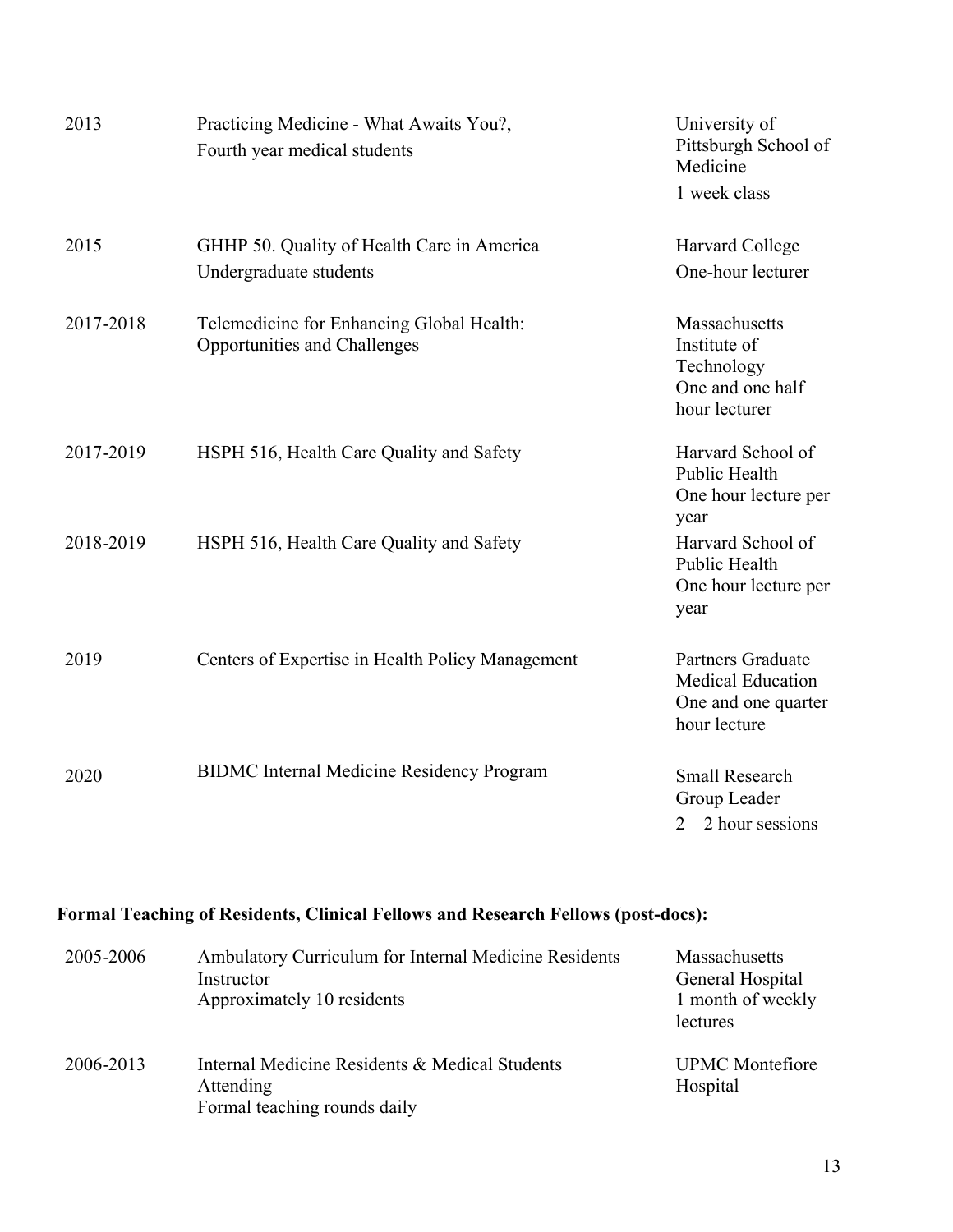| $2013$ -present                                            | Internal Medicine Residents & Medical Students<br>Attending<br>Daily teaching rounds | Approx. 8 weeks a<br>year<br><b>Beth Israel</b><br>Deaconess Medical<br>Center<br>Approx.7 weeks a<br>year |
|------------------------------------------------------------|--------------------------------------------------------------------------------------|------------------------------------------------------------------------------------------------------------|
| 2016-present                                               | Lectures to Brigham and Women's Hospital residents<br>Health policy curriculum       | Brigham and<br>Women's Hospital                                                                            |
| $2018$ -present                                            | Lectures to Beth Israel Deaconess Internal Medicine<br>Residents in Core Curriculum  | <b>Beth Israel</b><br>Deaconess Medical<br>Center                                                          |
| <b>Clinical Supervisory and Training Responsibilities:</b> |                                                                                      |                                                                                                            |
| 2004-2006t                                                 | Ward Attending, Massachusetts General Hospital for<br>Children                       | 4 weeks a year                                                                                             |
| 2006-2013                                                  | Ward Attending, Montefiore Hospital, University of<br>Pittsburgh Medical Center      | 8 weeks a year                                                                                             |
| 2013-                                                      | Ward Attending, Beth Israel Deaconess Medical Center                                 | 6 weeks a year                                                                                             |

# **Mentored Trainees and Faculty:**

| 2006-2009     | Kate Farrell, MD / Assistant Professor of Emergency Medicine, UPMC Presbyterian<br>Career stage: medical student at the University of Pittsburgh School of Medicine<br>Accomplishments: first-authored manuscript on price shopping in health care |
|---------------|----------------------------------------------------------------------------------------------------------------------------------------------------------------------------------------------------------------------------------------------------|
| $2007 - 2011$ | Sean Tackett, MD / Instructor of Medicine, Johns Hopkins University School of<br>Medicine.                                                                                                                                                         |
|               | Career stage: medical student at the University of Pittsburgh School of Medicine.<br>Accomplishments: first-authored manuscript on access to care under tiered health<br>plans                                                                     |
| 2008-2010     | Craig Pollack, MD/ Associate Professor of Medicine at Johns Hopkins University<br>Bloomberg School of Public Health.                                                                                                                               |
|               | Career stage: junior researcher at RAND. Accomplishments: series of manuscripts on<br>the role of retail clinics in health care                                                                                                                    |
| 2008-2010     | Rena Rudavsky, BS/ Graduate student in applied economics at Johns Hopkins<br>University                                                                                                                                                            |
|               | Career stage: research assistant at RAND. Accomplishments: two first author<br>manuscripts describing role of retail clinics                                                                                                                       |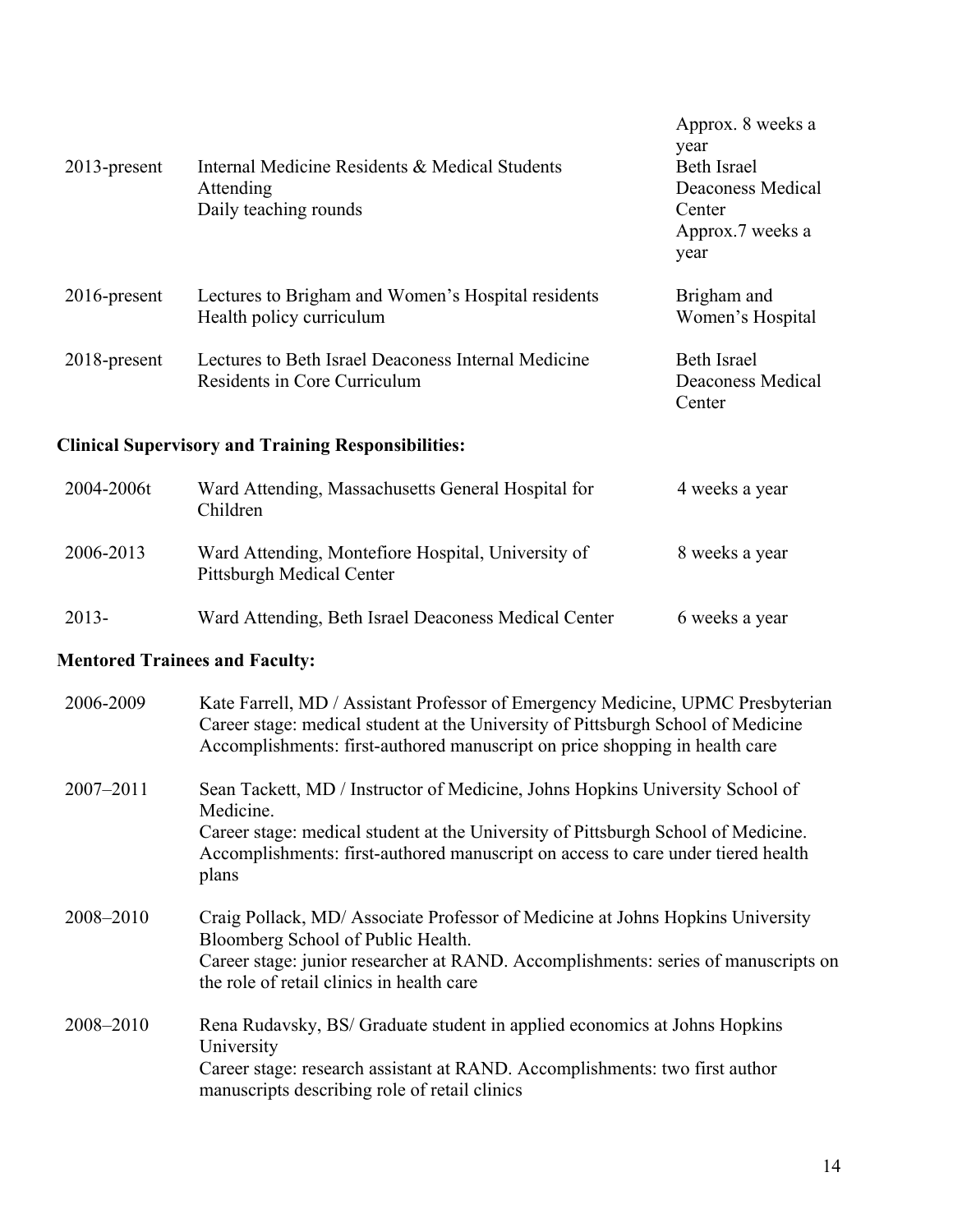| 2007-2013 | Rachel Reid, MD/ Policy Researcher at RAND.<br>Career stage: medical student and Doris Duke Fellow at the University of Pittsburgh<br>School of Medicine. Accomplishments: Seven peer-reviewed manuscripts including<br>three that are first authored. Research abstract selected as winners in the 2009<br>American College of Physician's National Medical Students Competition.                                                                                     |
|-----------|------------------------------------------------------------------------------------------------------------------------------------------------------------------------------------------------------------------------------------------------------------------------------------------------------------------------------------------------------------------------------------------------------------------------------------------------------------------------|
| 2011-2014 | Scott Ashwood, PhD. Policy Researcher at RAND.<br>Career stage: dissertation committee and research advisor at Carnegie Mellon-Heinz<br>School of Public Policy. Accomplishments: Four publications including several that<br>have received widespread media attention and one which was one of the top 10 most<br>read articles in Health Affairs                                                                                                                     |
| $2011 -$  | Kristin Ray, MD, Assistant Professor at the University of Pittsburgh School of<br>Medicine<br>Career stage: Mentor for Post-Doctoral Fellowship in General Pediatrics and primary<br>mentor for K award as a junior faculty member. Accomplishments: Under mentorship<br>transitioned successfully from fellowship to junior faculty position and attaining a K<br>award. Recent recipient of Nemours Child Health Services Research Award from<br>Academy Health      |
| 2014-     | Michael Barnett, MD, Assistant Professor of Health Policy and Management. Harvard<br>TH Chan School of Public Health<br>Career Stage: Post-doctoral fellow in General Medicine and Primary Care and as<br>junior faculty. Accomplishments: Mentoring during fellowship and junior faculty<br>position. One of primary mentors for funded K award. Awarded the Milton W.<br>Hamolsky Jr. Award for outstanding abstract by the Society of General Internal<br>Medicine. |
| $2015 -$  | Eric Roberts, PhD, Assistant Professor of Health Policy and Management University<br>of Pittsburgh.<br>Career Stage: Seidman Post-Doctoral Fellow in Department of Health Care Policy,<br>Harvard Medical School, Accomplishments: Under mentorship transitioned<br>successfully from fellowship to junior faculty position. Published several peer-<br>reviewed manuscripts on Maryland's Hospital Global Budget program                                              |
| 2015-2019 | Felippe O. Marcondes, MD, General Internal Medicine Fellow at Massachusetts<br>General Hospital.<br>Career Stage: Medical Student at University of Texas Medical Branch in Galveston,<br>Accomplishments: Published three first authored peer-reviewed manuscripts on<br>colonoscopy quality. Awarded the Joseph B. Kass Award for a medical student who<br>has demonstrated excellence in research during his or her medical school career                            |
| $2015 -$  | Sunita Desai, PhD, Assistant Professor in the Department of Population Health at the<br>NYU Langone Medical School and an Affiliated Assistant Professor at the Robert F.<br>Wagner School of Public Service.                                                                                                                                                                                                                                                          |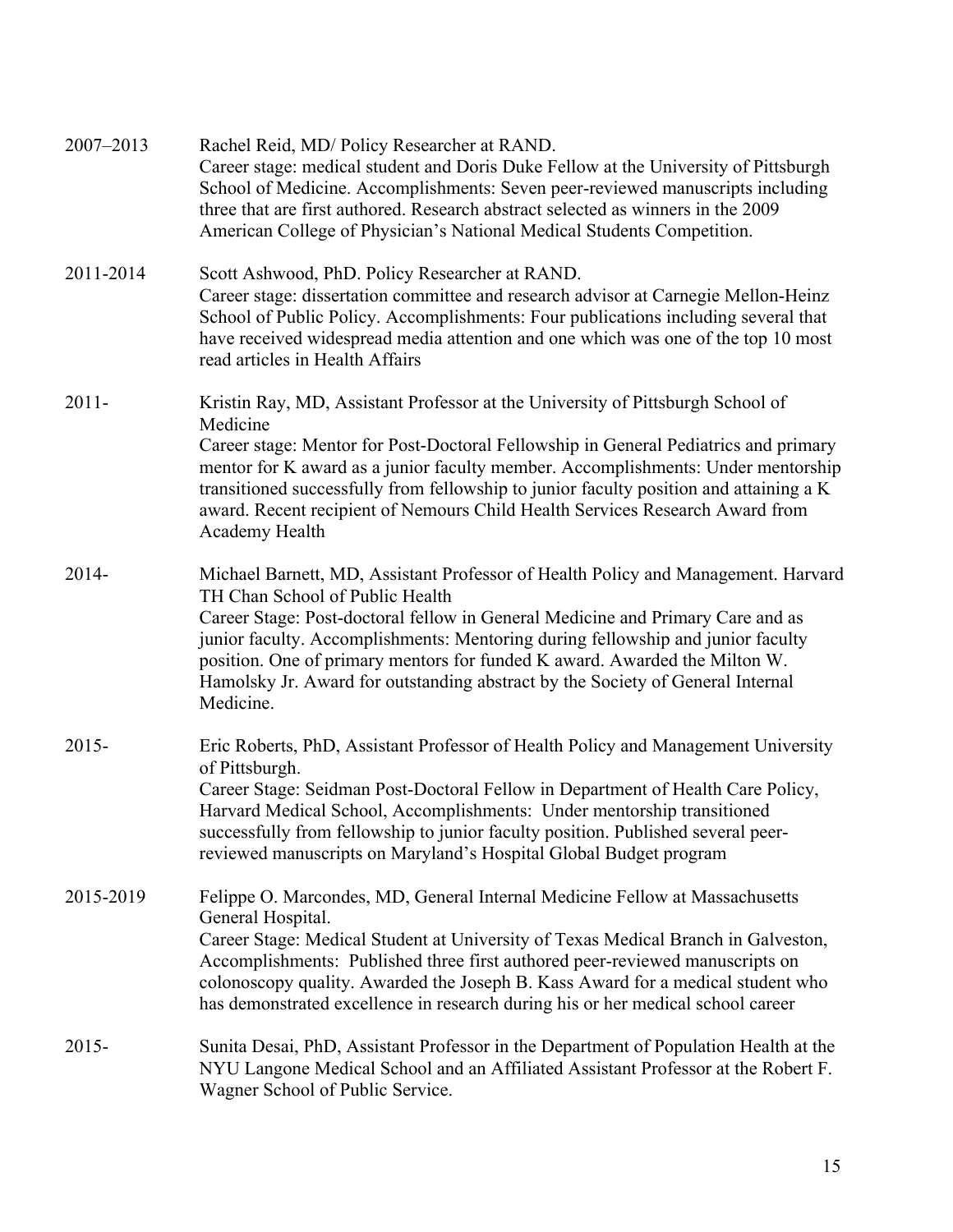|               | Career Stage: Seidman Post-Doctoral Fellow in Department of Health Care Policy,<br>Harvard Medical School, Accomplishments: Mentoring during fellowship with<br>several peer-reviewed publications focused on price transparency.                                                                                                                                                                            |
|---------------|--------------------------------------------------------------------------------------------------------------------------------------------------------------------------------------------------------------------------------------------------------------------------------------------------------------------------------------------------------------------------------------------------------------|
| 2016-2018     | Ghideon Ezaz, MD, Assistant Professor in Mount Sinai Health System<br>Career Stage: Fellowship in Gastroenterology. Accomplishments: Publication of<br>several publications on colonoscopy quality including a first-authored manuscript on<br>how physician personality is associated with quality.                                                                                                         |
| 2017-2020     | Zhou Shi, BS, Medical Student at Harvard Medical School's HST program<br>Career Stage: Research Assistant in Department of Health Care Policy<br>Accomplishments: First authored peer-reviewed manuscript on quality of telemedicine<br>visits and on antibiotic use in urgent care centers.                                                                                                                 |
| $2017 -$      | Andrew Wilcock, PhD, Assistant Professor at University of Vermont Medical School<br>Career Stage: Seidman Post-Doctoral Fellow, Department of Health Care Policy,<br>Harvard Medical School.<br>Accomplishments: Mentoring during fellowship and junior faculty position has led to<br>many publications including a first-authored NEJM article on the impact of bundled<br>payments for joint replacement. |
| $2017 -$      | David Michael Levine, MD, Assistant Professor in Division of General Internal<br>Medicine, Brigham and Women's Hospital.<br>Career Stage: Fellowship in General Medicine and Primary Care and as junior faculty.<br>Accomplishments: Mentoring during fellowship and faculty positions with peer-<br>reviewed articles focused on using internet to self-diagnose and triage.                                |
| $2017 -$      | Ishani Ganguli, MD, MPH, Instructor in Division of General Internal Medicine,<br>Brigham and Women's Hospital<br>Career Stage: Junior faculty. Accomplishments: Peer-reviewed papers on the role of<br>the annual physical in Medicare. Serve as primary mentor on submitted K award.                                                                                                                        |
| 2018-         | Krisda Chaiyachati, MD, MPH, MSHP, Assistant Professor, Medicine, Perelman<br>School of Medicine<br>Career Stage: Junior faculty. Accomplishments: Serve as co-mentor on funded K<br>award.                                                                                                                                                                                                                  |
| 2018-         | Tara Jain, MD, Resident in Internal Medicine, Brigham & Women's Hospital<br>Career Stage: Harvard Medical School Student<br>Mentoring of scholarly project that focuses on telemedicine for contraception<br>Rose Seegal Prize Awardee best original research by a graduating senior                                                                                                                         |
| $2019 - 2020$ | Chloe Belle Hooton, Harvard University, AB Candidate in Economics<br>Undergraduate Thesis Advisor                                                                                                                                                                                                                                                                                                            |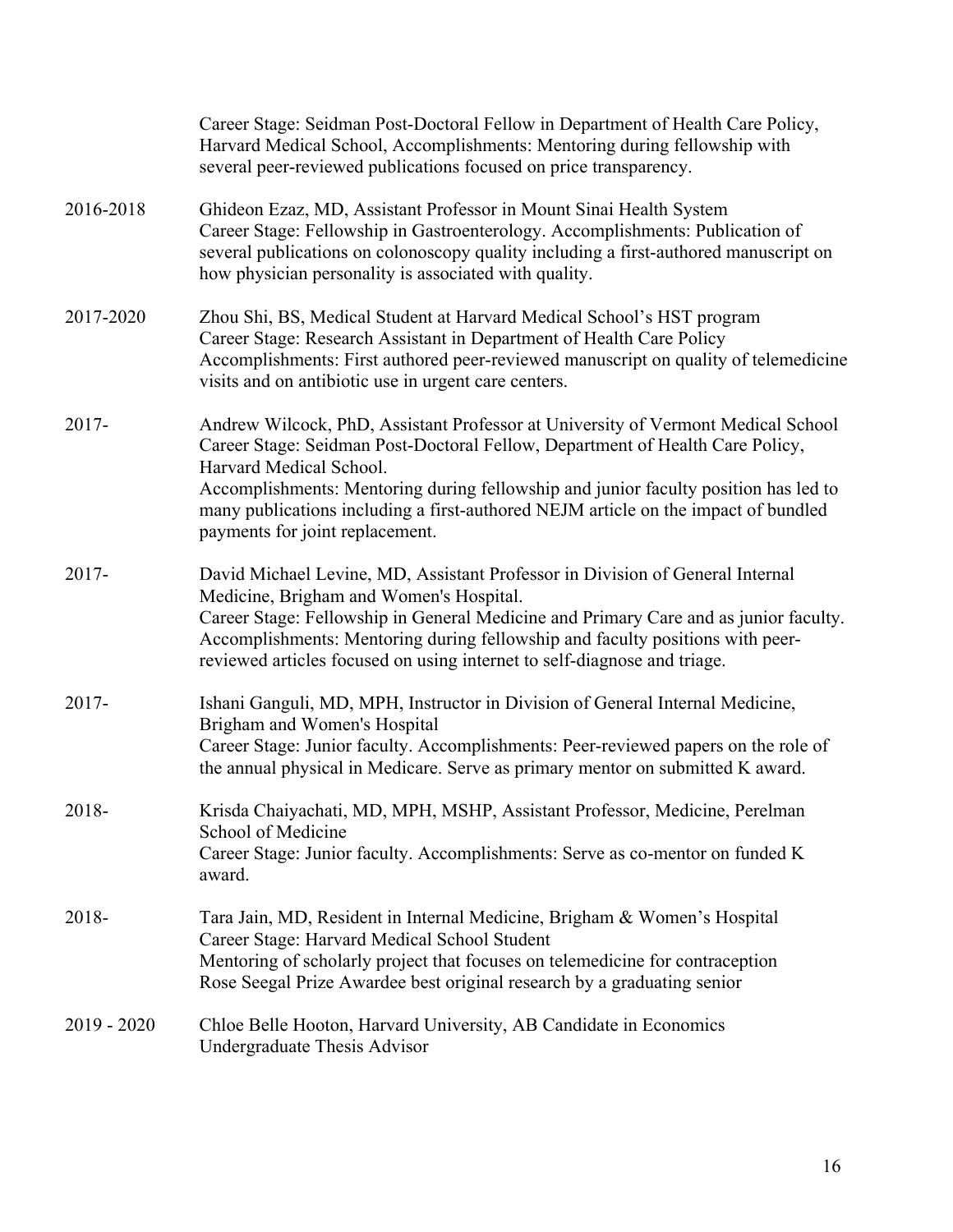# **Report of Regional, National and International Invited Teaching and Presentations**

| Regional |                                                                                                                                                                                                                                                             |
|----------|-------------------------------------------------------------------------------------------------------------------------------------------------------------------------------------------------------------------------------------------------------------|
| 2005     | What Has Been the Impact of Pay-for-Performance Incentives on Massachusetts<br>Physician Groups?/ Primary Care, LLC, Fall Forum Trade Show<br>Randolph, MA                                                                                                  |
| 2005     | Are Differences in Quality between Medical Groups and IPAs Explained by<br>Organizational Characteristics or Use of Quality Improvement Strategies?/ Annual<br>Research Meeting of the Academy for Health Services Research and Health Policy<br>Boston, MA |
| 2008     | A Comparison of Care at Retail Clinics and Other Care Settings for Three Acute<br>Conditions/Annual Meeting of the Society of General Internal Medicine<br>Pittsburgh, PA                                                                                   |
| 2008     | The Reliability of Individual Physician Cost Profiles/ Annual Meeting of the Society<br>of General Internal Medicine<br>Pittsburgh, PA                                                                                                                      |
| 2009     | Retail Clinics: A Disruptive Innovation or Just Disruptive?/ Current Topics in<br>Health Economics and Policy Seminar, Graduate School of Public Health,<br>University of Pittsburgh<br>Pittsburgh, PA                                                      |
| 2010     | Health Care on Aisle 7: The Growing Phenomenon of Retail Clinics/ Senior Vice<br>Chancellor's Research Seminar Series, University of Pittsburgh<br>Pittsburgh, PA                                                                                           |
| 2010     | Retail Clinics: Are They a Threat to Physicians and Patients?/ Grand Rounds,<br>Department of Medicine, University of Pittsburgh<br>Pittsburgh, PA                                                                                                          |
| 2010     | An Examination of Retail Clinics/ Meeting of the UPMC eRecord Physician<br>Advisory Council, University of Pittsburgh Medical Center (UPMC)<br>Pittsburgh, PA                                                                                               |
| 2012     | Consumerism in Health Care: Promise and Pitfalls/ Colloquium on Bioethics,<br>University of Pittsburgh<br>Pittsburgh, PA                                                                                                                                    |
| 2014     | Health Care On Aisle 7/Department of Population Medicine, Center for Child<br>Health Care Studies, Harvard Pilgrim<br>Boston, MA                                                                                                                            |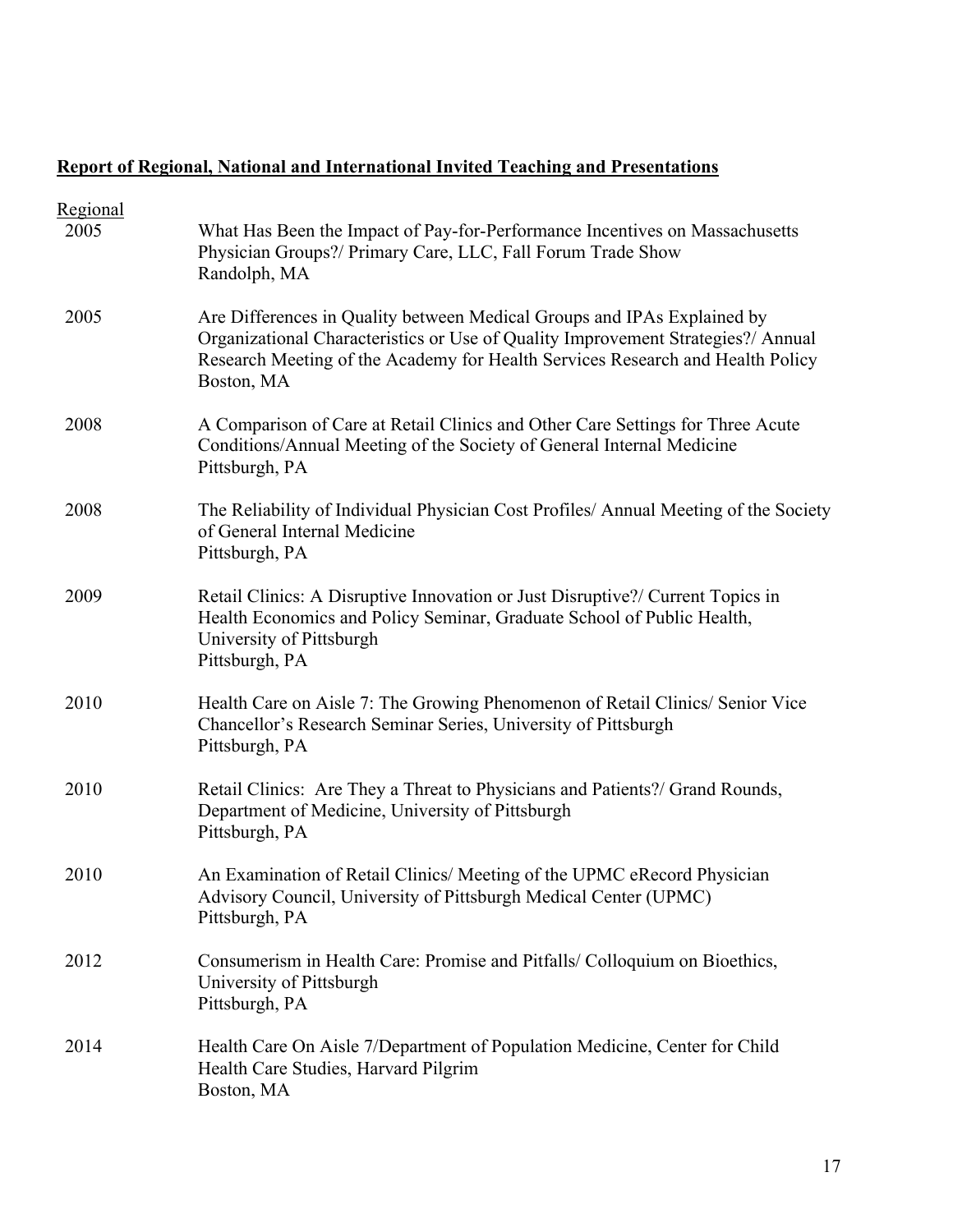| 2014      | Stoeckle Center for Primary Care, Massachusetts General Hospital<br>Boston, MA                                                                                  |
|-----------|-----------------------------------------------------------------------------------------------------------------------------------------------------------------|
| 2014      | Retail Health Care Clinics: Convergence of Retail, Urgent and Primary Care, MA<br>Health Council Annual Meeting Keynote<br>Boston, MA                           |
| 2015      | Mass. Hospital Association Education Program on Retail Trend in Healthcare<br>Boston, MA                                                                        |
| 2015      | Beyond the Guidelines. The Role of the Preventive Health Examination?, Grand<br>Rounds, Beth Israel Deaconess Medical Center<br>Boston, MA                      |
| 2015      | Brigham and Women's Hospital Grand Rounds: What Is the Role for an Annual<br>Physical Exam?<br>Boston, MA                                                       |
| 2016      | Cambridge Hospital Grand Rounds: Health Care on Aisle 7: The Impact of Retail<br>Clinics on Health Care<br>Cambridge, MA                                        |
| 2016,2017 | Telehealth for Enhancing Global Health: Opportunities and Challenges. MIT<br>Boston, MA                                                                         |
| 2017      | Health Affairs Symposium. Consumers & Affordability in Health Care<br>Boston, MA                                                                                |
| 2017      | Health Care on Aisle 7: "The Impact of Retail Clinics on Health Care"<br>Tufts Medical Center, Boston, MA                                                       |
| 2018      | Medical Grand Rounds at Brigham and Women's Faulkner Hospital,<br>Boston, MA                                                                                    |
| 2018      | Value, Affordability and the Consumer's Role – Is Consumerism the Answer to<br>Health Care's High Costs? OptumLabs Research & Translation Forum, Boston, MA     |
| 2019      | Healthcare Markets & Regulations Lab Industry Working Group Summit. Harvard<br>Medical School, Boston, MA.                                                      |
| 2019      | Alternative Care Options: Threat or Opportunity to Primary Care? Primary Care<br>Conference: The Center for Primary Care at Harvard Medical School, Boston, MA. |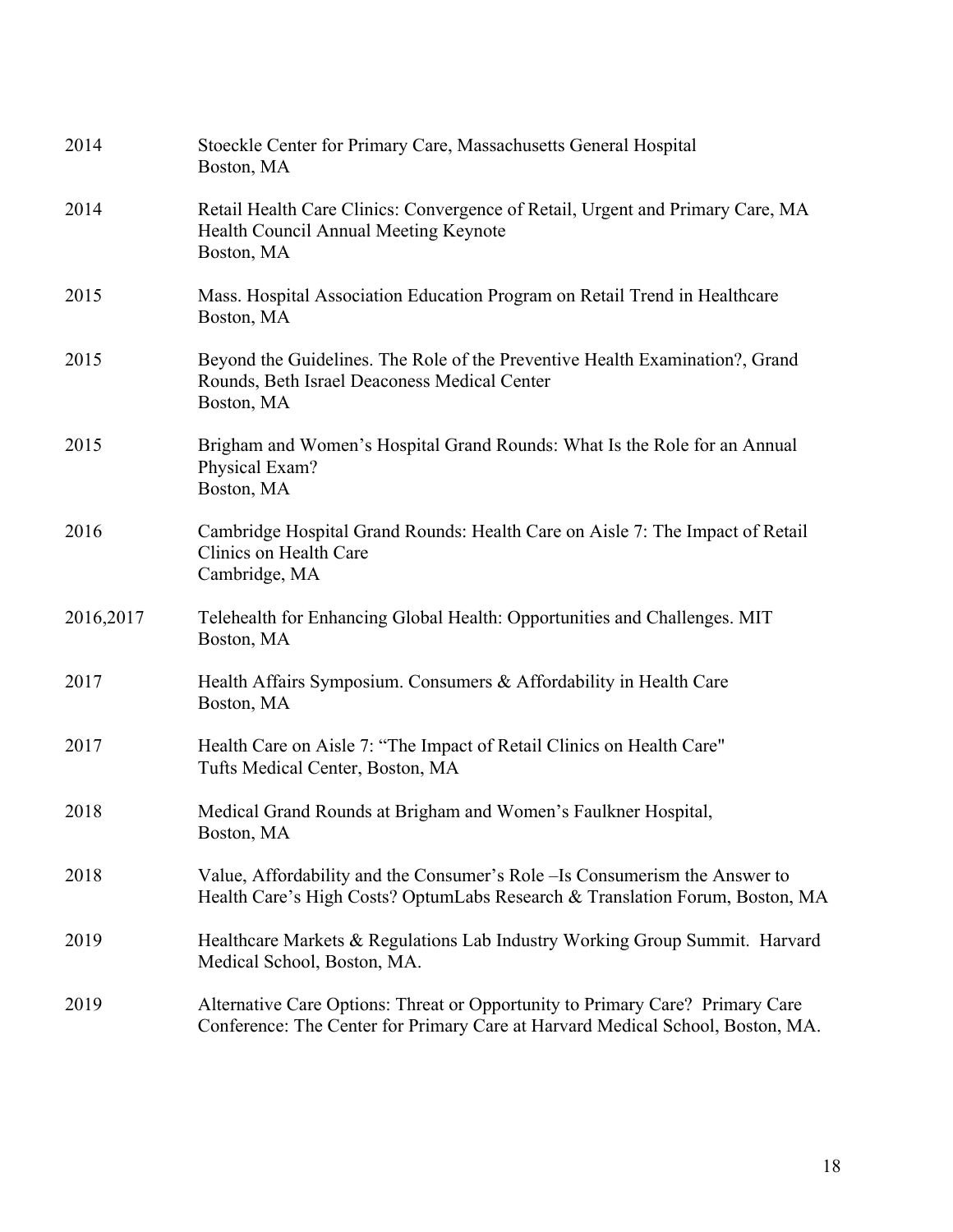| 2019                    | Alternative Care Options: Threat or Opportunity to Primary Care? HMS Center for<br>Primary Care Conference, Boston, MA                                                                                                                       |
|-------------------------|----------------------------------------------------------------------------------------------------------------------------------------------------------------------------------------------------------------------------------------------|
| 2019                    | Price Shopping for Healthcare: Promise & Reality. Brigham & Women's Hospital<br>"Health Policy Series" for Management & Leadership Pathway, Boston, MA.                                                                                      |
| 2019                    | A Roadmap to Health Care Price Transparency in Massachusetts, Panelist,<br>Massachusetts State House, Boston, MA                                                                                                                             |
| 2020                    | How is Telemental Health Being Used in the U.S.<br>Harvard HealthTech Fellowship - Harvard Medical School Center for Primary Care<br>Virtual                                                                                                 |
| 2020                    | The Impact of COVID-19 on Telehealth<br>Clinical Management Through COVID-19 Webinar Series -Harvard Medical School<br><b>Virtual Panelist</b>                                                                                               |
| 2020                    | Telemedicine and its impact on Access, Quality and Spending. Gen Med Grand<br>Rounds, Beth Israel Deaconess Medical Center<br>Boston, MA<br>Virtual                                                                                          |
| 2020                    | Leadership in Health Policy Series, Brigham & Women's Hospital: Residents in the<br>Management & Leadership Pathway.<br>Boston, MA<br>Virtual                                                                                                |
| 2020                    | Primary Care and Oral Health Delivery: What Have We Learned from the COVID-<br>19 Pandemic? - HSDM Initiative to Integrate Oral Health and Medicine and the<br><b>ADA Health Policy Institute</b><br>Boston, MA<br>Virtual                   |
| <b>National</b><br>2002 | Employer Efforts to Measure and Improve Hospital Quality: Evidence from Eleven<br>Communities/ Annual Research Meeting of the Academy for Health Services<br>Research and Health Policy<br>Washington, DC                                    |
| 2005                    | Are Differences in Quality between Medical Groups and IPAs Explained by<br>Organizational Characteristics or Use of Quality Improvement Strategies?/ Annual<br>Meeting of the Society of General Internal Medicine<br>New Orleans, Louisiana |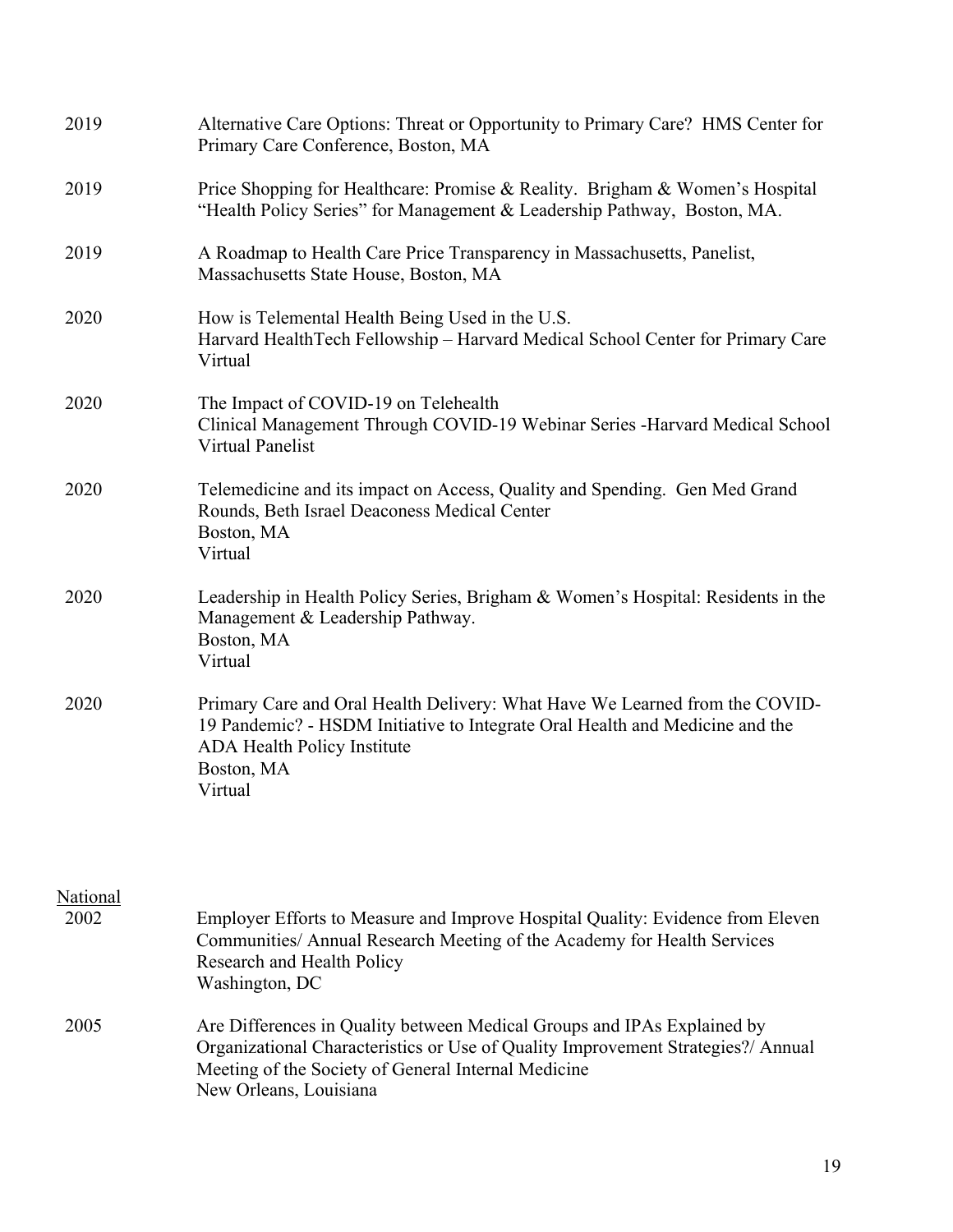| 2006 | The Relationship between Pay-for-Performance Incentives and Quality<br>Improvement: A Survey of Massachusetts Physician Group Leaders/ Annual<br>Research Meeting of AcademyHealth<br>Seattle, Washington |
|------|-----------------------------------------------------------------------------------------------------------------------------------------------------------------------------------------------------------|
| 2007 | The Relationship between Quality and Efficiency among Individual Physicians/<br>Annual Research Meeting of AcademyHealth<br>Orlando, Florida                                                              |
| 2007 | Congestive Heart Failure Disease Management in Medicare Managed Care/ Annual<br>Research Meeting of AcademyHealth<br>Orlando, Florida                                                                     |
| 2007 | Methodological Issues in Measuring Physician-Level Quality and Efficiency/<br>Annual Research Meeting of AcademyHealth<br>Orlando, Florida                                                                |
| 2007 | Quality of Care in Physician Groups: Do Larger Integrated Systems Deliver Higher-<br>Quality Care?/ Annual Research Meeting of AcademyHealth<br>Orlando, Florida                                          |
| 2007 | Congestive Heart Failure Disease Management in Medicare Managed Care/ Annual<br>Meeting of the Society of General Internal Medicine<br>Toronto, Ontario, Canada                                           |
| 2007 | The Relationship between Quality and Efficiency among Individual Physicians/<br>Annual Meeting of the Society of General Internal Medicine<br>Toronto, Ontario, Canada                                    |
| 2007 | Implementation of Open Access Scheduling in Primary Care: A Cautionary Tale/<br>Annual Meeting of the Society of General Internal Medicine<br>Toronto, Ontario, Canada                                    |
| 2008 | Does Price Transparency Legislation Make It Possible for the Uninsured to Shop for<br>Care?/ Annual Research Meeting of AcademyHealth<br>Washington, DC                                                   |
| 2008 | A Comparison of Patient Visits to Retail Clinics, Primary Care Physicians, and<br>Emergency Departments/ Annual Research Meeting of AcademyHealth<br>Washington, DC                                       |
| 2008 | A Comparison of Care at Retail Clinics and Other Care Settings for Three Acute<br>Conditions/ Annual Research Meeting of AcademyHealth<br>Washington, DC                                                  |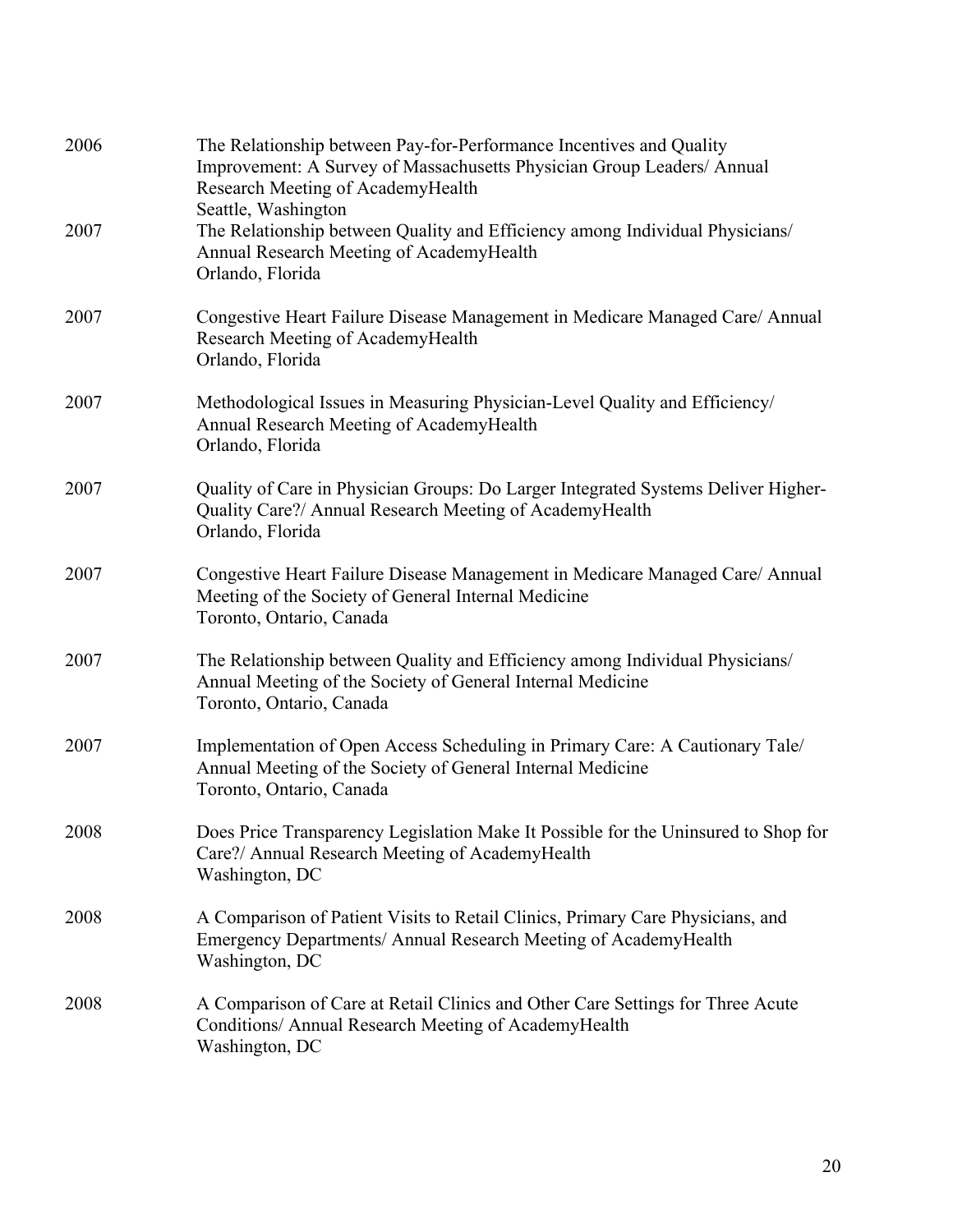| 2009 | The Growth of Retail-Based Health Care: Threat or Opportunity?/ General Internal<br>Medicine Seminar, University of Pennsylvania<br>Philadelphia, PA                                                                                 |
|------|--------------------------------------------------------------------------------------------------------------------------------------------------------------------------------------------------------------------------------------|
| 2009 | An Examination of Retail Clinics/ Grand Rounds, Department of Pediatrics,<br>University of Pittsburgh, Pittsburgh<br>Pittsburgh, PA                                                                                                  |
| 2009 | Research on Accessible and Affordable Hearing Health Care for Adults with Mild to<br>Moderate Hearing Loss/ Meeting of the National Institute on Deafness and Other<br>Communication Disorders (NIDCD) Working Group<br>Bethesda, MD |
| 2009 | The Relationship between Quality and Costs among Individual Physicians/ Meeting<br>of the National Institute on Aging (NIA)<br>Holderness, NH                                                                                        |
| 2009 | Should Cost Profiling of Providers Focus on Individual Physicians or Physician<br>Groups?/ Annual Research Meeting of AcademyHealth<br>Chicago, Illinois                                                                             |
| 2010 | Keynote: Studies on Retail Clinic Cost, Quality, and Operations/National Retail<br>Clinic Summit, Jefferson School of Population Health and Convenient Care<br>Association<br>Philadelphia, Pennsylvania                             |
| 2010 | An Overview of RAND's Research on Retail Clinics/Walmart Health and Wellness<br>Conference<br>Rogers, Arkansas                                                                                                                       |
| 2010 | Debate: Should Quality and Efficiency Measures Be Used to Rank or Tier Individual<br>Physicians?/ Learning Network for Chartered Value Exchanges (CVE), Agency for<br>Healthcare Research and Quality (AHRQ)<br>Washington, DC       |
| 2010 | Crisis in Emergency and Acute Care/ National Press Club Panel sponsored by<br><b>Health Affairs</b><br>Washington, DC                                                                                                                |
| 2010 | Retail Clinics: Are They a Threat to Physicians and Patients/ Medical Grand<br>Rounds, Abington Memorial Hospital<br>Abington, Pennsylvania                                                                                          |
| 2010 | Profiling Physicians, Clinics, and Groups on Costs and Quality: The Latest Science/<br>Webinar on Physician Cost Profiling, Minnesota Medical Association                                                                            |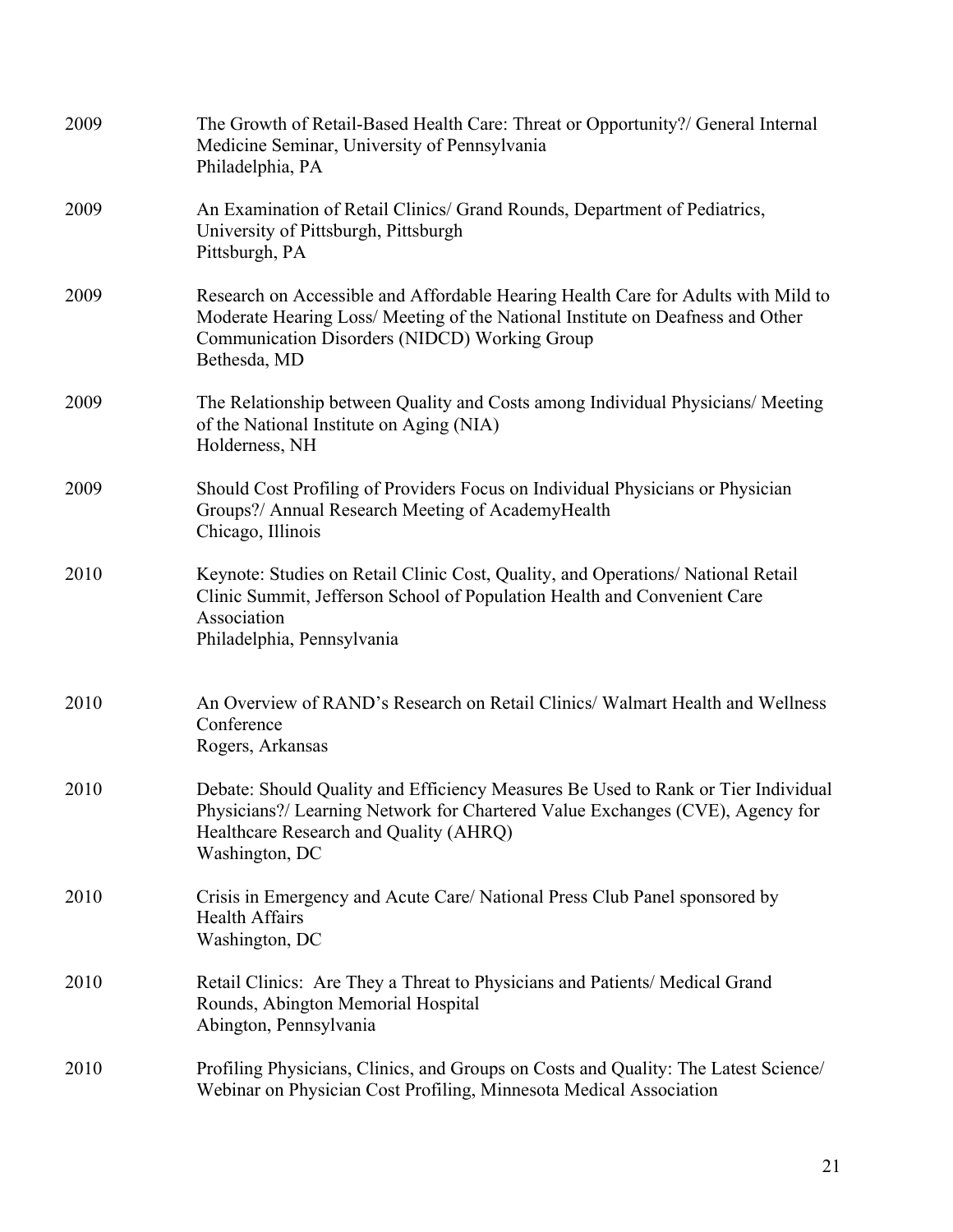|      | Minneapolis, Minnesota                                                                                                                                                                                                |
|------|-----------------------------------------------------------------------------------------------------------------------------------------------------------------------------------------------------------------------|
| 2010 | Association between Physician Characteristics and Cost Profiles/ Annual Meeting of<br>the Society of General Internal Medicine<br>Minneapolis, Minnesota                                                              |
| 2010 | How Many Emergency Department Visits Could Be Managed at Retail Clinics and<br>Urgent Care Centers?/ Annual Meeting of the Society of General Internal Medicine<br>Minneapolis, Minnesota                             |
| 2010 | Association between Physician Characteristics and Cost Profiles/ Annual Research<br>Meeting of AcademyHealth<br>Boston, Massachusetts                                                                                 |
| 2010 | Health Care on Aisle 7: The Growing Phenomenon of Retail Clinics, Congressional<br>Briefing, Rayburn House Office Building<br>Washington, DC                                                                          |
| 2011 | Development and Validation of a Natural Language Processing Computer Program<br>to Measure the Quality of Colonoscopy/ Annual Meeting of the Society of General<br><b>Internal Medicine</b><br>Phoenix, Arizona       |
| 2011 | Improving Our Measures of Efficiency for Policy and Practice/Annual Research<br>Meeting of AcademyHealth<br>Seattle, Washington                                                                                       |
| 2011 | Diabetes Care on Aisle 7: The Growing Presence of Retail Clinics in Health<br>Care/71st Scientific Sessions of the American Diabetes Association<br>San Diego, California                                             |
| 2011 | Update on Research on Retail Clinics/4th Annual Retail Health Clinic Innovation<br>Summit<br>Las Vegas, Nevada                                                                                                        |
| 2011 | Does Public Reporting of Cost or Resource Use Measures for a Consumer Audience<br>Make Sense?/ Agency for Healthcare Research and Quality (AHRQ) Summit on<br><b>Public Reporting for Consumers</b><br>Washington, DC |
| 2011 | <b>Latest Research on Retail Clinics</b><br><b>Retail Clinician Education Congress</b><br>Orlando, Florida                                                                                                            |
| 2011 | Measures of Resource Use and Cost: Whether and How to Include them in Public<br>Reports for Consumers?/ AHRQ Chartered Value Exchange Network Seminars                                                                |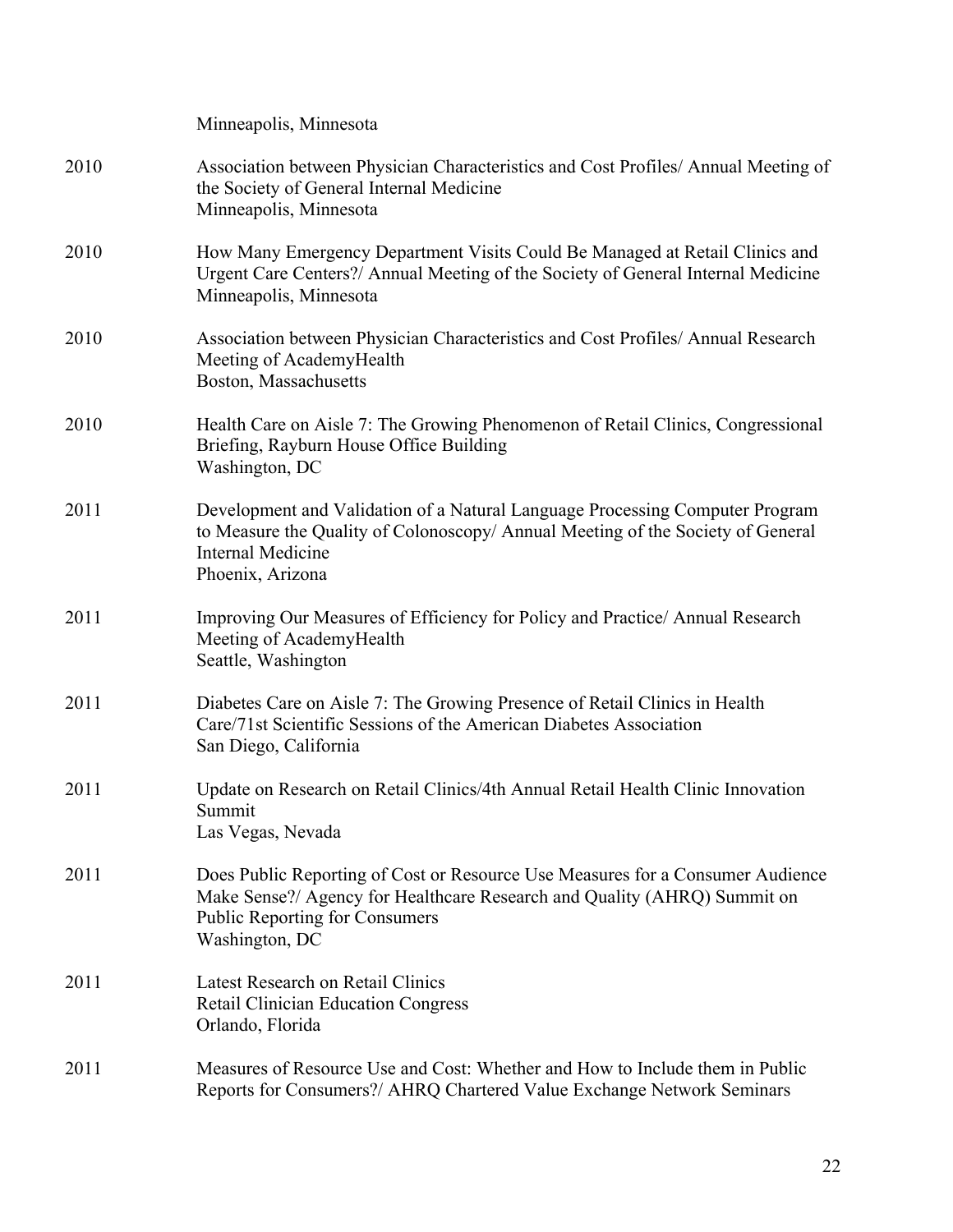|      | Webinar                                                                                                                                                                                                                                            |
|------|----------------------------------------------------------------------------------------------------------------------------------------------------------------------------------------------------------------------------------------------------|
| 2012 | Using Natural Language Processing to Measure the Quality of Colonoscopy Care/<br>Forum on Gastroenterology Quality at Digestive Disorder Week<br>San Diego, CA                                                                                     |
| 2012 | A Comparison of eVisits and Office Visits for Sinusitis and Urinary Tract Infections<br>at Four Primary Care Practices/ Annual Research Meeting of AcademyHealth<br>Orlando, FL                                                                    |
| 2013 | Facilitating Re-design of Planned Parenthood Clinics in Era of Affordable Care Act/<br>Planned Parenthood Webinar<br>Webinar                                                                                                                       |
| 2013 | Health Care on Aisle 7: The Impact of Retail Clinics on Quality, Costs, and Access,<br>Brown University, School of Public Health<br>Department of Health Services, Policy & Practice<br>Providence, RI                                             |
| 2013 | The Medical Neighborhood: Improving Care at the Interface of Primary Care and<br>Specialty Care,<br>Association of American Medical Colleges (AAMC) Annual Meeting<br>Philadelphia, PA                                                             |
| 2013 | Advances in Quality Measurement and the Push for Public Reporting<br>GI Post Graduate Course: Advancements in Liver, IBD, and GI Cancers<br>University of Pittsburgh Medical Center (UPMC)<br>Pittsburgh, PA                                       |
| 2014 | Innovations in Health Care Policy/Examining Health Care Competition, an FTC<br>(Federal Trade Commission) Workshop<br>Washington, DC                                                                                                               |
| 2014 | Retail Clinics: Victors or Vanquished? How retail clinics are disrupting primary care<br>- while being disrupted by an emerging wave of innovation/Economic Disruption in<br>Healthcare Symposium - Part II, UW Foster EMBA/Premara<br>Seattle, WA |
| 2014 | Grand Rounds, Weill Cornell Medical College, New York-Presbyterian Hospital,<br>New York, NY                                                                                                                                                       |
| 2014 | How Do We Meaningfully Solve the Primary Care Shortage?, Annual Research<br>Meeting of AcademyHealth,<br>San Diego, CA                                                                                                                             |
| 2014 | Training Needs of the Future, Annual Research Meeting of Academy Health,                                                                                                                                                                           |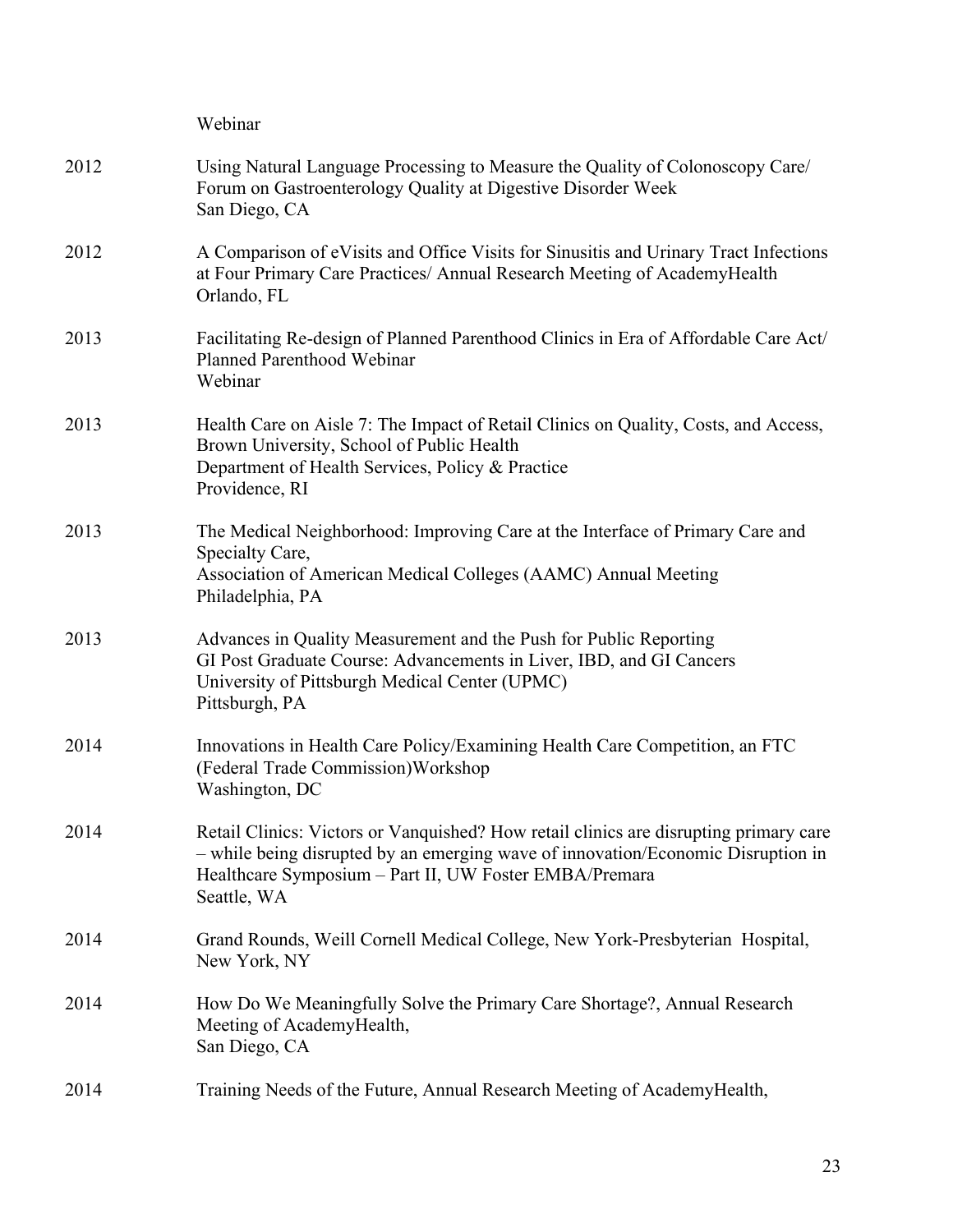San Diego, CA 2014 Telehealth to Digital Medicine: How 21st Century Technology Can Benefit Patients, United States Congress House Subcommittee on Health Washington, D.C. 2014 Incentives 2.0: What Motivates Physicians to Provide Better Care, Commonwealth Fund, Washington, DC 2014 Health Care on Aisle 7 – The Impact of Retail Clinics on Quality, Costs, and Access, Weill Cornell Medical College Grand Rounds, New York, NY 2015 Examining Diagnosis and Treatment by Telemedicine: What is Safe?, Plenary Talk, American Telemedicine Association Meeting, Los Angeles, CA 2015 Should We Do Annual Physician Exams?, Exeter Hospital Grand Rounds, Exeter, NH 2015 Health Care Resource Utilization: How Do Researchers and Stakeholders Partner Together to Reduce Unnecessary Care?, ABIM Health Care Resource Utilization Meeting, Washington, DC 2015 New England Journal of Medicine Group Open Forum, Online, Featured Expert 2015 Institute of Medicine Public Workshop on Improving the Accessibility and Affordability of Hearing Health Care for Adults. Washington, DC 2015 Telehealth to Improve Outcomes: Is There an App for That? AcademyHealth Concordium, Washington, DC 2015 Physician-Level Public Reporting: Improving the State of the Science, AHRQ Research Conference, Arlington, VA 2015 Creating Consumer Directed Plans with Smarter Deductibles, V-BID's A Decade of Transforming the Health Care Cost Discussion from 'How Much' to 'How Well, Ann Arbor, MI 2015 The Convenience Revolution: What Does It Mean for Health Care in America?, Association of American Medical Colleges, Baltimore, MD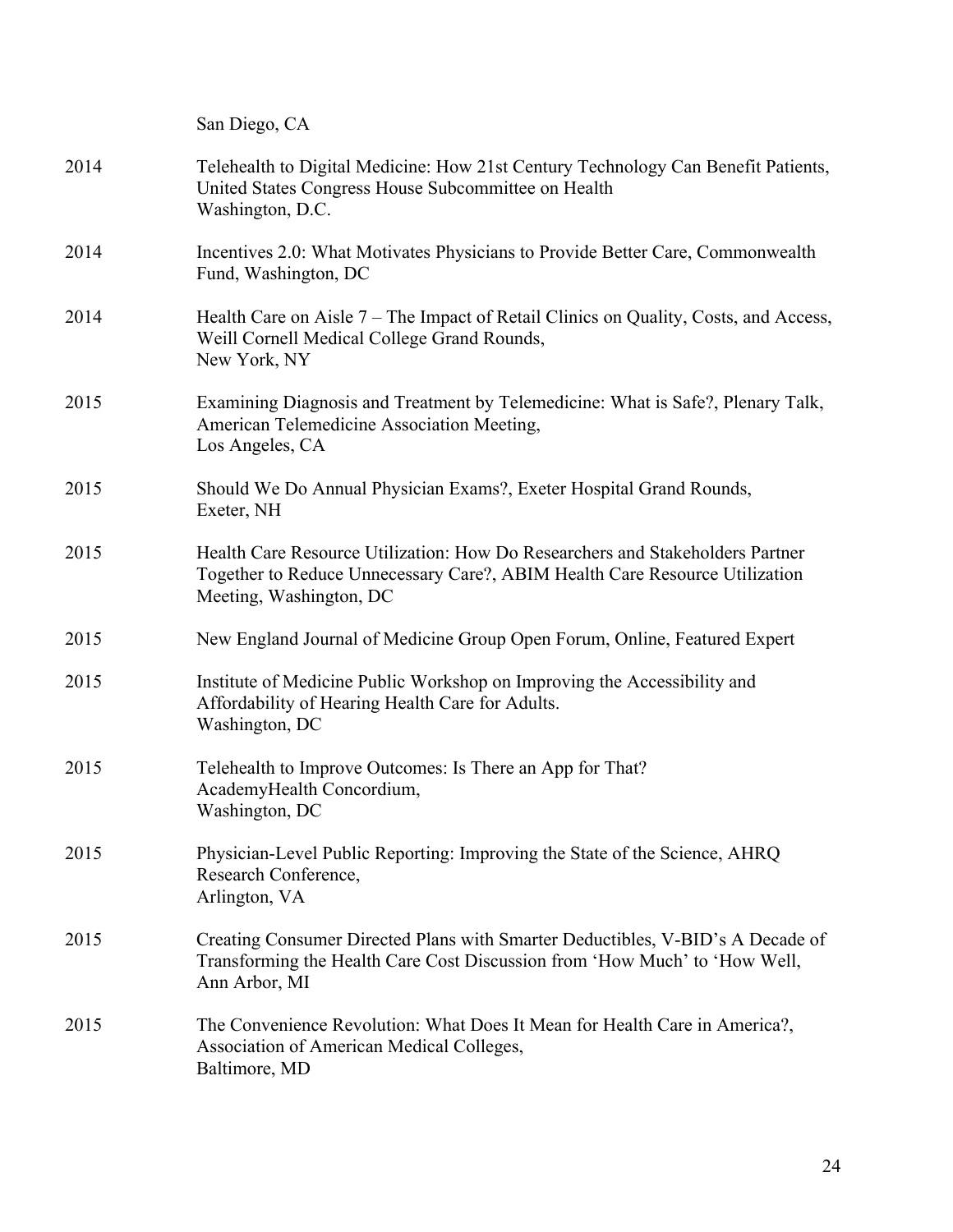| 2016 | Opportunities & Challenges for Disruptive Technology in Health Care Delivery and<br>Telehealth & Digital Health: How Patient Care Is Streaming. AdvaMed's Payment<br>Policy Conference 2016,<br>Washington, DC |
|------|----------------------------------------------------------------------------------------------------------------------------------------------------------------------------------------------------------------|
| 2017 | Mid-Atlantic Telehealth Resource Center. MATRC Tele health Summit 2017:<br>Plenary Session: Measuring Quality in the context of innovation,<br>Leesburg Virginia                                               |
| 2017 | Search 2017 Telehealth Research Symposium: Keynote Speaker: "The Next<br>Generation of Telehealth Research."<br>Leesburg, Virginia                                                                             |
| 2017 | Academy Health 2017: Critical and Emerging Issues in HSR presentation. ""What<br>Do We Know about High-Deductible Health Plans and What Do We Need to<br>Learn?"<br>New Orleans, LA                            |
| 2017 | Grand Rounds presentation to the Department of Psychiatry at Dartmouth-Hitchcock<br>Medical Center. "Telemedicine rural mental health"<br>Lebanon, NH                                                          |
| 2017 | Maryland Commonwealth Fund presentation. "Rural hospital global budget<br>program."<br>New York City, NY                                                                                                       |
| 2017 | Empowering CalPERS Members with a Health Care Price Shopping Tool: Promise<br>and Reality, CalPERS board meeting presentations.<br>Sacramento, CA                                                              |
| 2018 | Plenary Talk, Connected Health Conference<br>Boston, MA                                                                                                                                                        |
| 2018 | Price Shopping for Healthcare:, Promise & Reality, Yale University School of<br>Public Health<br>New Haven, CT                                                                                                 |
| 2019 | Price Shopping for Healthcare:, Promise & Reality, Brown University School of<br>Public Health<br>Providence, RI                                                                                               |
| 2019 | Innovations in Health Care Delivery, Excellus Board and Leadership Summit,<br>Seneca Falls, NY                                                                                                                 |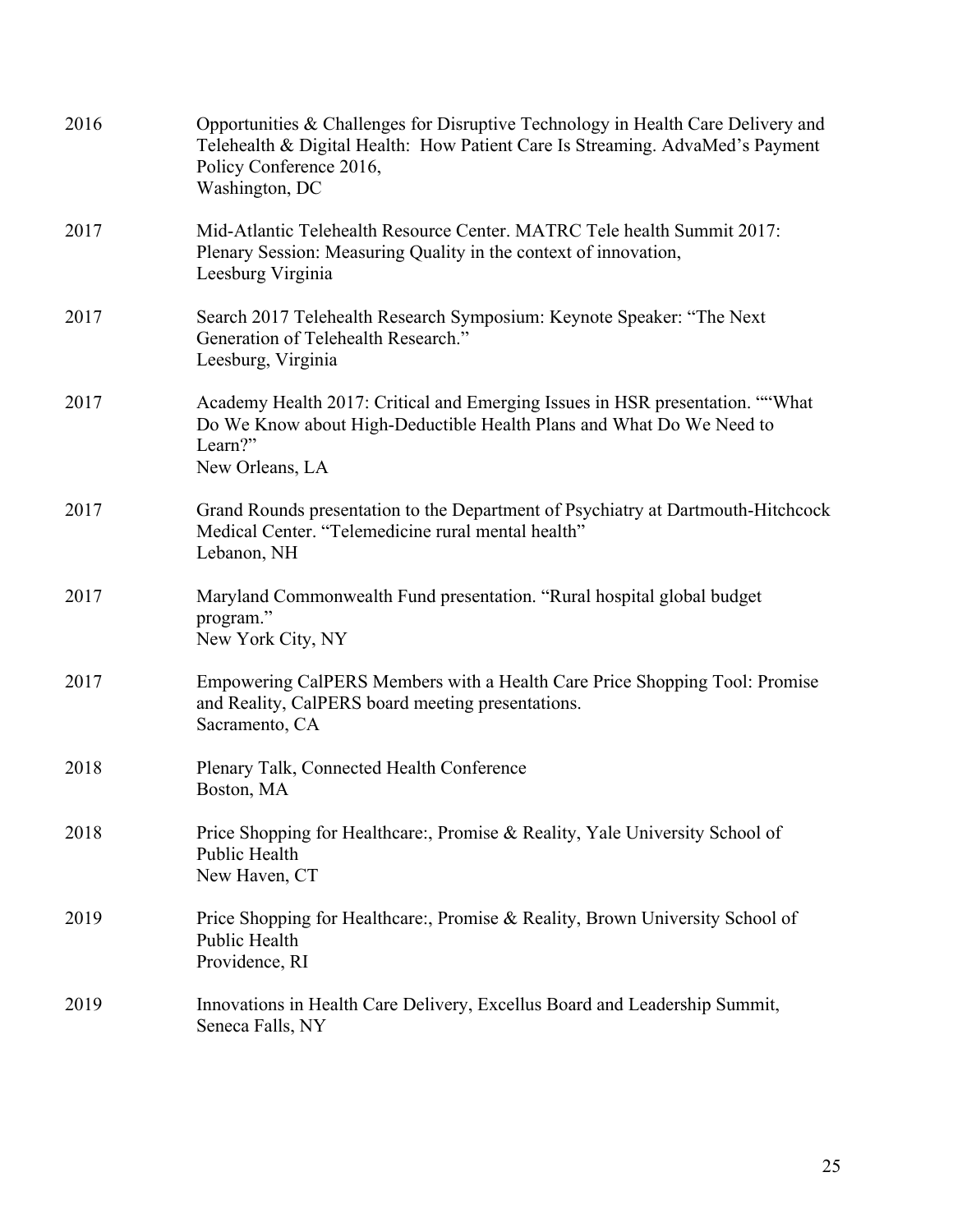| 2019 | The Impact of Direct-to-Consumer Telemedicine on Access, Quality, and Costs.<br>Virtual Healthcare in the Mainstream Symposium, Weill Cornell Medicine, New<br>York, NY                                                           |
|------|-----------------------------------------------------------------------------------------------------------------------------------------------------------------------------------------------------------------------------------|
| 2019 | "New Clinics for a New Age." Diabetes Mine University, 2019 Innovation Summit<br>& Technology Exchange. San Francisco, CA.                                                                                                        |
| 2020 | Current Trends in Telestroke Utilization by Spoke Sites Using Distributed Provider<br>Service Organizations via a Commercial Vendor Platform: Data From 2013 to 2019,<br>International Stroke Conference, 2020<br>Los Angeles, CA |
| 2020 | The Changing Healthcare Environment due to COVID-19<br>Planned Parenthood Webinar<br>Webinar                                                                                                                                      |
| 2020 | Summer of COVID: Mitigating Direct and Indirect Impacts in the Coming Months<br>American Public Health Association (APHA) & National Academy of Medicine<br>(NAM) Webinar                                                         |
| 2020 | Telehealth Virtual Panel<br>Manhattan Institute for Policy Research<br>Webinar                                                                                                                                                    |
| 2020 | Annual Meeting: Accelerating Impact on Care and Patient Outcomes<br>"Telehealth Under the Coronavirus Pandemic"<br>Patient-Centered Outcomes Research Institute (PCORI)<br>Webinar                                                |
| 2020 | 2020 Annual Conference: Building a Bridge Between Data and Policy<br>"What the National Weather Service Can Teach Us About Price Transparency<br>Efforts"<br>National Association of Health Data Organizations (NAHDO)<br>Webinar |
| 2020 | <b>CPR COVID-19 Virtual Summit</b><br><b>Catalyst for Payment Reform</b><br>Webinar                                                                                                                                               |
| 2020 | Rural and Underserved Communities Health Task Force Roundtable on Telehealth<br>House Committee on Ways & Means – United States Congress<br>Virtual                                                                               |
| 2020 | The Vermont Program for Quality in Health Care, Inc.; Telehealth & Clinical<br><b>Quality Panel</b><br>Virtual                                                                                                                    |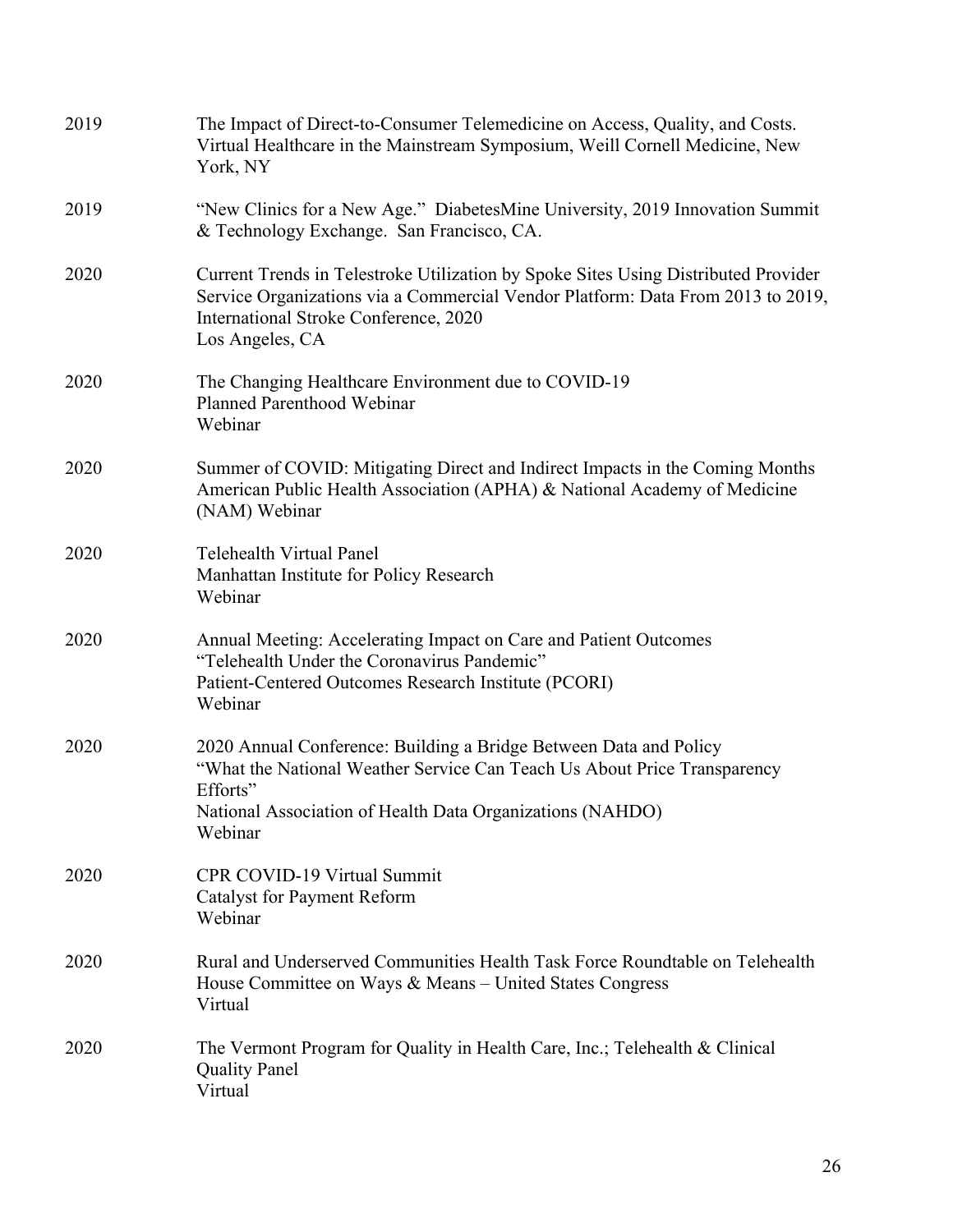| 2020          | Association of American Medical Colleges; Annual Meeting<br>Virtual                                                                                                                                                           |
|---------------|-------------------------------------------------------------------------------------------------------------------------------------------------------------------------------------------------------------------------------|
| 2020          | Society for Academic Emergency Medicine Consensus Conference; Debating the<br>Merits of Telehealth in Emergency Medicine<br>Panelist<br>Virtual                                                                               |
| 2020          | Primary Care Collaborative Policy Committee<br>Speaker<br>Virtual                                                                                                                                                             |
| 2020          | American Academy of Actuaries; Annual Meeting<br>Virtual Speaker                                                                                                                                                              |
| 2020          | Maryland House of Delegates. Health and Government Operations: Insurance and<br>Pharmaceuticals Subcommittee/Health Occupations and Long Term Care<br>Subcommittee: Telehealth overview & COVID-19 impact<br>Virtual Briefing |
| 2020          | Eastern Virginia Medical School-Sentara Healthcare Analytics and Delivery Science<br>Institute; Telehealth Programs for Healthcare Systems, Regional Health Disparity<br>Forum<br>Virtual Speaker                             |
| 2020          | Health Professions Network Biannual Meeting<br><b>Virtual Speakers</b>                                                                                                                                                        |
| 2020          | Health and Human Services Telehealth Summit<br>Panelist<br>Virtual Summit                                                                                                                                                     |
| International |                                                                                                                                                                                                                               |
| 2016          | Delivery Innovation as a Means of Fixing Healthcare/ Discussion at Brookings India<br>in Collaboration with the University of Chicago Delhi Centre<br>New Delhi, India                                                        |
| 2016          | How Can Digitalization Change Delivery in Healthcare? Seminar at Stockholm<br>School of Economics IFL Executive Education<br>Stockholm, Sweden                                                                                |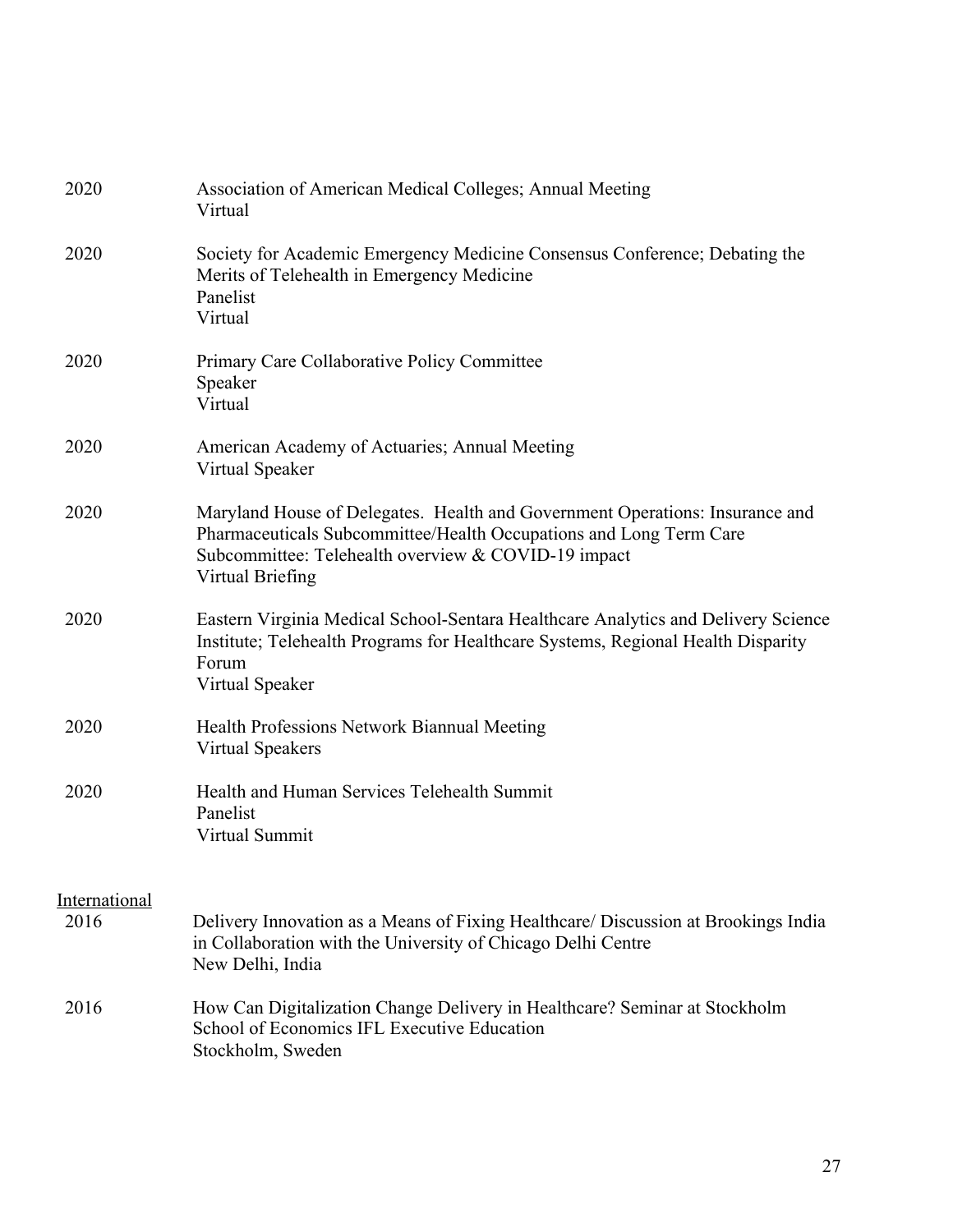| 2017 | International Society for Quality in Health Care, ISQUA 2017. Growing Use of<br>Telemental Health in the US. London, United Kingdom                                                                       |
|------|-----------------------------------------------------------------------------------------------------------------------------------------------------------------------------------------------------------|
| 2018 | Is a Visit to the Doctor Now Obsolete? Delivery Innovation as a Means of Fixing<br>Health Care, Athens University of Economics and Business                                                               |
| 2019 | Google: Improving Healthcare with AI Workshop. Keynote, Tel Aviv, Israel.                                                                                                                                 |
| 2020 | Queensland Digital Health Grand Rounds: State of Telehealth in the USA.<br>Queensland, Australia.                                                                                                         |
| 2020 | Stroke Neuroscience Seminars at the Florey Institute of Neuroscience & Mental<br>Health: Telestroke in the USA. Heidelberg, Australia.                                                                    |
| 2020 | Melbourne Institute: Applied Economic & Social Research. Melbourne, Australia.                                                                                                                            |
| 2020 | Centre for Health Economics at Monash University. Melbourne, Australia.<br>Virtual Seminar                                                                                                                |
| 2020 | IEEE Engineering in Medicine & Biology Society – Queensland Chapter<br>Innovations in Health Care Delivery - "Telemedicine, retail clinics and urgent care".<br>Queensland, Australia.<br>Virtual Seminar |
| 2020 | Virtual International COVID-19 and Diabetes Summit. "Economics of Care for<br>COVID-19." Diabetes Technology Society, Virtual Seminar                                                                     |
| 2020 | Harvard Worldwide Week Panel, "COVID and Telemedicine: Experience from<br>China, India and the U.S."<br>Boston, MA<br>Virtual                                                                             |
| 2020 | Eat Move Think with Shaun Francis<br><b>Podcast Guest</b><br>Toronto, CA                                                                                                                                  |
| 2020 | International Federation of Health Plans<br>iFHP Executive Briefing - Telehealth<br>London, UK<br>Virtual                                                                                                 |

## **Report of Clinical Activities and Innovations**

### **Current Licensure and Certification**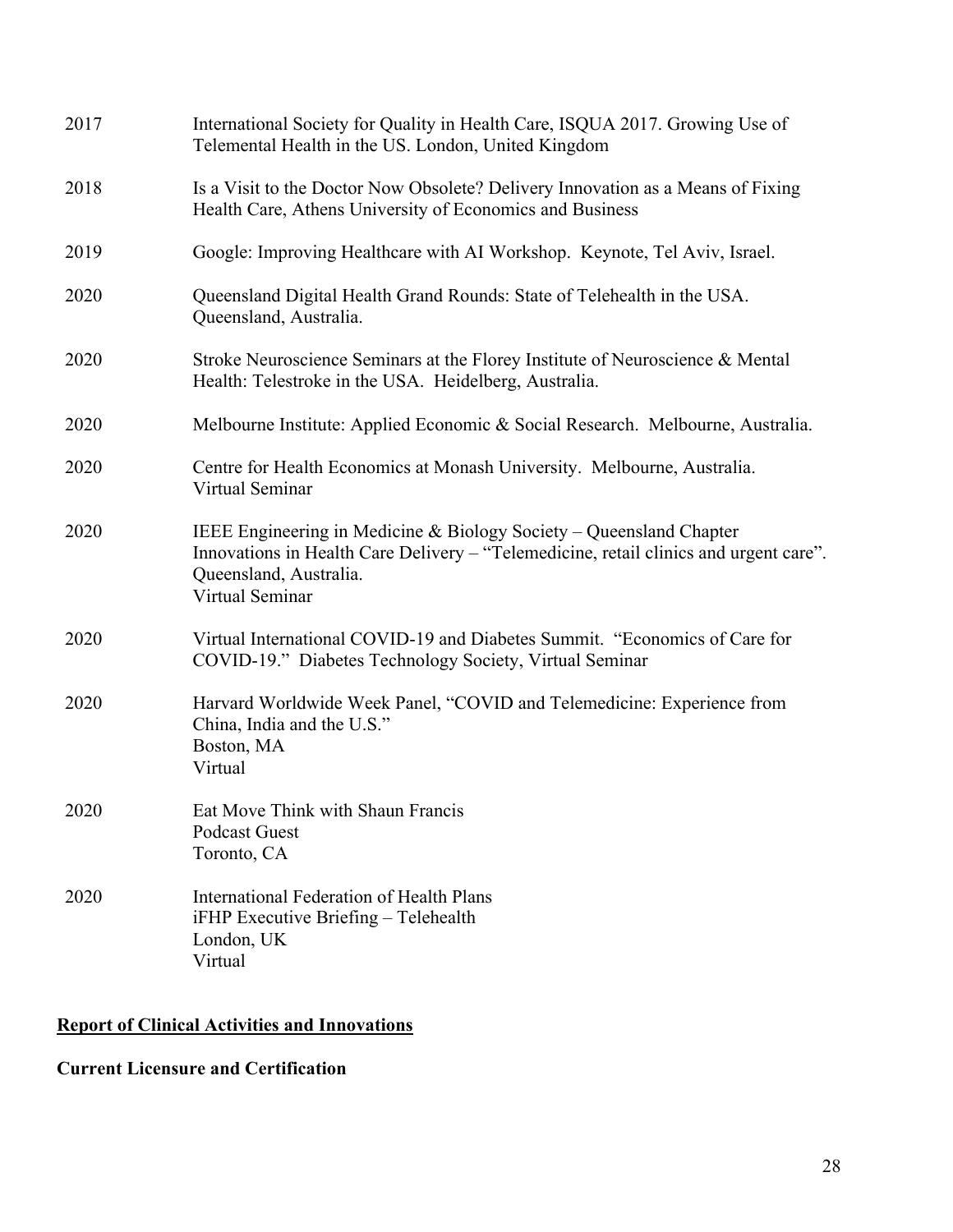| 2006     | Medical License, Pennsylvania      |
|----------|------------------------------------|
| $2013-$  | Medical License, Massachusetts     |
| $2015 -$ | Board Certified, Internal Medicine |

### **Practice Activities**

| 2004-2006 | Primary Care             | MGH Revere, Revere, MA              | 1 Clinic Session / week |
|-----------|--------------------------|-------------------------------------|-------------------------|
|           | Internist and            |                                     |                         |
|           | Pediatrician             |                                     |                         |
| 2004-2006 | Pediatric                | Massachusetts General Hospital,     | 4 weeks/year            |
|           | Hospitalist              | Boston, MA                          |                         |
| 2006-2013 | <b>Internal Medicine</b> | <b>UPMC</b> Montefiore-Presbyterian | 8 weeks / year          |
|           | Hospitalist              | Hospital, Pittsburgh, PA            |                         |
| $2013-$   | <b>Internal Medicine</b> | Beth Israel Deaconess Hospital,     | $\sim$ 8 weeks / year   |
|           | Hospitalist              | Boston, MA                          |                         |

### **Report of Education of Patients and Service to the Community**

### **Service to the Community:**

| $2010-$ | Member, Board of Directors | Pittsburgh Regional Health |
|---------|----------------------------|----------------------------|
|         |                            | Initiative                 |

### **Recognition:**

| 2013-2016             | Press related to several articles (JAMA<br>Internal Medicine, JAMA, NEJM) on the role<br>of the Annual Physical in health care | New York Times, Washington<br>Post, NPR, Wall Street Journal                                |
|-----------------------|--------------------------------------------------------------------------------------------------------------------------------|---------------------------------------------------------------------------------------------|
| 2012, 2016-7          | Press related to research on price transparency<br>(articles published in JAMA, Health Affairs,<br>JGIM)                       | New York Times, Boston Globe                                                                |
| 2015                  | Press related to research articles on symptom<br>checkers (BMJ, JAMA Internal Medicine)                                        | New York Times, Washington<br>Post, NPR, Boston Globe                                       |
| 2015,2017             | Press related to research on the time-costs of<br>physician appointments (JAMA Internal                                        | Boston Globe                                                                                |
|                       | Medicine, AJMC)                                                                                                                |                                                                                             |
| 2009, 2012,<br>2014-6 | Press focused on research on retail and urgent<br>care clinics (Health Affairs, Annals of Internal<br>Medicine)                | New York Times, Washington<br>Post, Los Angeles Times, Wall<br>Street Journal, Boston Globe |
| 2013, 2017-9          | Press related to research on telemedicine (JAMA)<br>Internal Medicine, Health Affairs)                                         | New York Times, Boston<br>Globe, Washington Post                                            |

### **Report of Scholarship Peer Reviewed Publications in print or other media:**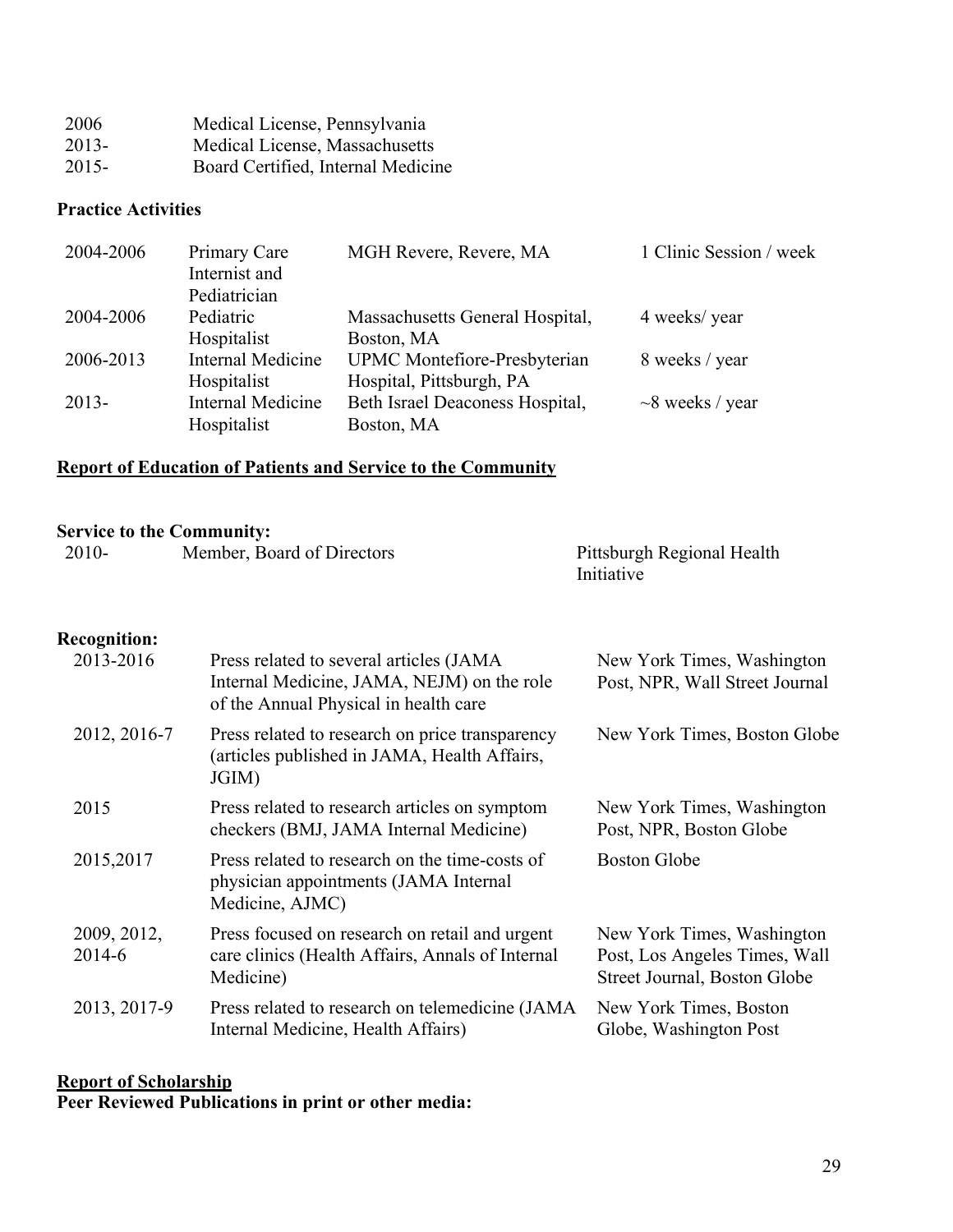- 1. White MC, **Mehrotra** A, Menendez E, Estes M, Goldenson J, Tulsky JP. Jail inmates and HIV care: provision of antiretroviral therapy and Pneumocystis carinii pneumonia prophylaxis. Int J STD AIDS. 2001;12(6):380-5.
- 2. **Mehrotra A**, Dudley RA, Luft HS. What's behind the health expenditure trends? Annu Rev Public Health. 2003;24:385-412.
- 3. **Mehrotra A**, Bodenheimer T, Dudley RA. Employers' efforts to measure and improve hospital quality: determinants of success. Health Aff (Millwood). 2003;22(2):60-71.
- 4. **Mehrotra A**, Grier S, Dudley RA. The relationship between health plan advertising and market incentives: evidence of risk-selective behavior. Health Aff (Millwood). 2006;25(3):759-65.
- 5. **Mehrotra A**, Epstein AM, Rosenthal MB. Do integrated medical groups provide higher-quality medical care than individual practice associations?. Ann Intern Med. 2006;145(11):826-33.
	- Editorial. Casalino, Lawrence P. "Which type of medical group provides higher-quality care?." Ann Internal Medicine 145.11 (2006): 860-861.
- 6. **Mehrotra A**, Pearson SD, Coltin KL, Kleinman KP, Singer JA, Rabson B, Schneider EC. The response of physician groups to P4P incentives. Am J Manag Care. 2007;13(5):249-55.
- 7. **Mehrotra A**, Zaslavsky AM, Ayanian JZ. Preventive health examinations and preventive gynecological examinations in the United States. Arch Intern Med. 2007;167(17):1876-83.
- 8. **Mehrotra A**, McNeil BJ, Landon BE. Congestive heart failure disease management in Medicaremanaged care. Am Heart J. 2007;154(6):1153-9.
- 9. **Mehrotra A**, Keehl-Markowitz L, Ayanian JZ. Implementing open-access scheduling of visits in primary care practices: a cautionary tale. Ann Intern Med. 2008;148(12):915-22. PMCID: PMC2587225.
	- **Mehrotra A**, Keehl-Markowitz L, Ayanian JZ. Evaluating Open Access: Problems with the Program or the Studies? Ann Intern Med. 2008; 149(12):910-911. Reply
- 10. **Mehrotra A**, Wang MC, Lave JR, Adams JL, McGlynn EA. Retail clinics, primary care physicians, and emergency departments: a comparison of patients' visits. Health Aff (Millwood). 2008;27(5):1272-82. PMCID: PMC2730172.
- 11. **Mehrotra A**, Damberg CL, Sorbero ME, Teleki SS. Pay for performance in the hospital setting: what is the state of the evidence?. Am J Med Qual. 2009;24(1):19-28.
- 12. Friedberg MW, **Mehrotra A**, Linder JA. Reporting hospitals' antibiotic timing in pneumonia: adverse consequences for patients?. Am J Manag Care. 2009;15(2):137-44. PMCID: PMC2746403.
- 13. Lee BY, **Mehrotra A**, Burns RM, Harris KM. Alternative vaccination locations: who uses them and can they increase flu vaccination rates?. Vaccine. 2009;27(32):4252-6. PubMed PMCID: PMC2700851.
- 14. Hausmann LR, Ibrahim SA, **Mehrotra A**, Nsa W, Bratzler DW, Mor MK, Fine MJ. Racial and ethnic disparities in pneumonia treatment and mortality. Med Care. 2009;47(9):1009-17.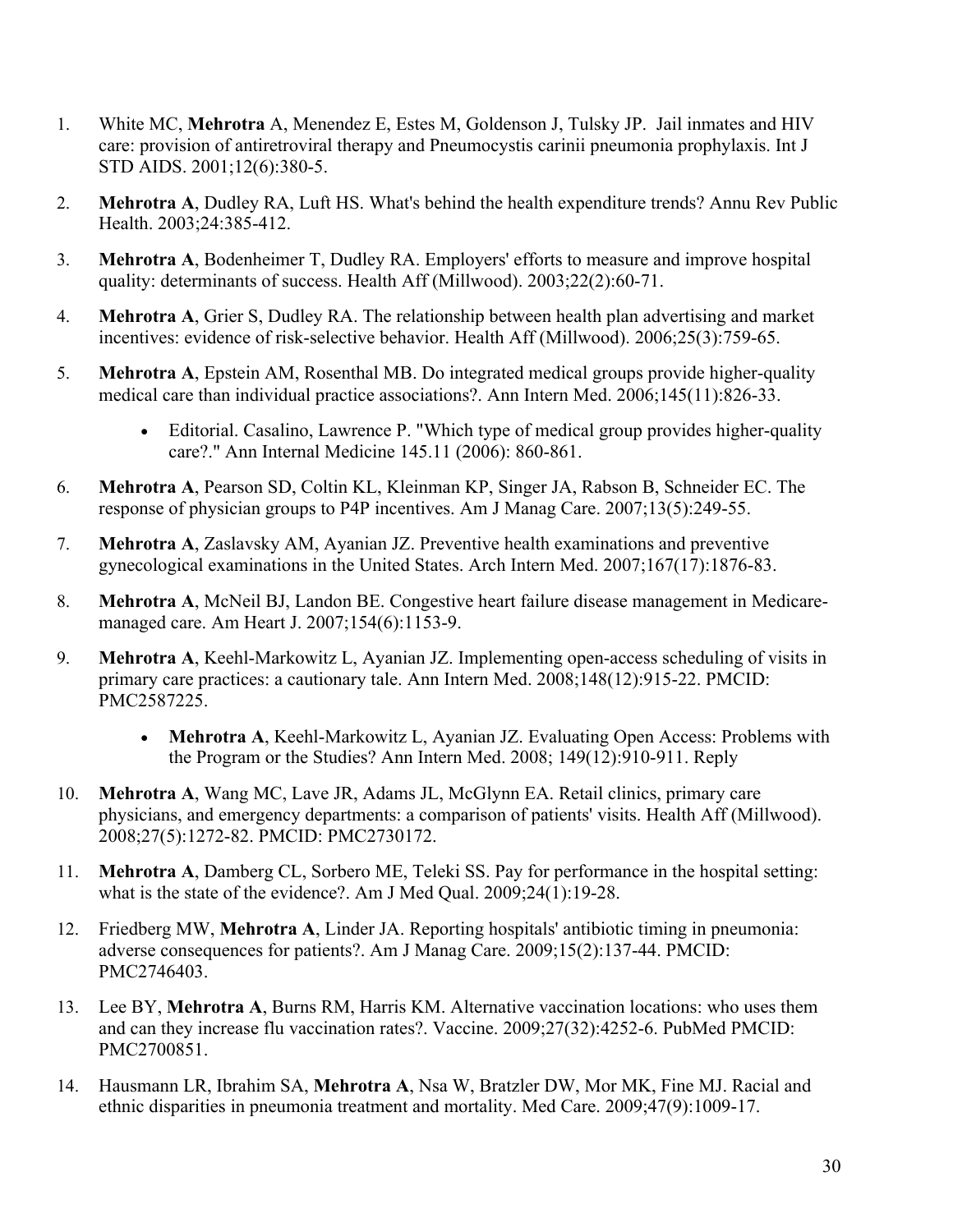- 15. Rudavsky R, Pollack CE, **Mehrotra A**. The geographic distribution, ownership, prices, and scope of practice at retail clinics. Ann Intern Med. 2009;151(5):315-20. PMCID: PMC2746672.
- 16. **Mehrotra A**, Liu H, Adams JL, Wang MC, Lave JR, Thygeson NM, Solberg LI, McGlynn EA. Comparing costs and quality of care at retail clinics with that of other medical settings for 3 common illnesses. Ann Intern Med. 2009;151(5):321-8. PMCID: PMC2805258.
	- **Mehrotra A**, Thygeson M. McGlynn EA. Comparing costs and quality of care at retail clinics with that of other medical settings for 3 common illnesses. Ann Intern Med. 2010;152(4):267. Reply.
- 17. Hussey PS, Sorbero ME, **Mehrotra A**, Liu H, Damberg CL. Episode-based performance measurement and payment: making it a reality. Health Aff (Millwood). 2009;28(5):1406-17. PMCID: PMC2925202.
- 18. Rudavsky R, **Mehrotra A**. Sociodemographic characteristics of communities served by retail clinics. J Am Board Fam Med. 2010;23(1):42-8. PMCID: PMC2848989.
- 19. Farrell KS, Finocchio LJ, Trivedi AN, **Mehrotra A**. Does price transparency legislation allow the uninsured to shop for care?. J Gen Intern Med. 2010;25(2):110-4. PMCID: PMC2837489.
- 20. Wang MC, Ryan G, McGlynn EA, **Mehrotra A**. Why do patients seek care at retail clinics, and what alternatives did they consider?. Am J Med Qual. 2010;25(2):128-34. PMCID: PMC3303882.
- 21. Adams JL, McGlynn EA, Thomas JW, **Mehrotra A**. Incorporating statistical uncertainty in the use of physician cost profiles. BMC Health Serv Res. 2010;10:57. PMCID: PMC2842268.
- 22. Adams JL, **Mehrotra A**, Thomas JW, McGlynn EA. Physician cost profiling--reliability and risk of misclassification. N Engl J Med. 2010;362(11):1014-21. PMCID: PMC2878194.
- 23. Pollack CE, Gidengil C, **Mehrotra A**. The growth of retail clinics and the medical home: two trends in concert or in conflict?. Health Aff (Millwood). 2010;29(5):998-1003. PMCID: PMC3303880.
- 24. **Mehrotra A**, Adams JL, Thomas JW, McGlynn EA. The effect of different attribution rules on individual physician cost profiles. Ann Intern Med. 2010;152(10):649-54. PMCID: PMC2990946.
- 25. Conrad P, Mackie T, **Mehrotra A**. Estimating the costs of medicalization. Soc Sci Med. 2010;70(12):1943-1947.
- 26. **Mehrotra A**, Sorbero ME, Damberg CL. Using the lessons of behavioral economics to design more effective pay-for-performance programs. Am J Manag Care. 2010;16(7):497-503. PMCID: PMC3303871.
- 27. **Mehrotra A**, Adams JL, Thomas JW, McGlynn EA. Cost profiles: should the focus be on individual physicians or physician groups?. Health Aff (Millwood). 2010;29(8):1532-8. PMCID: PMC3017787.
- 28. Weinick RM, Burns RM, **Mehrotra A**. Many emergency department visits could be managed at urgent care centers and retail clinics. Health Aff (Millwood). 2010;29(9):1630-6. PMCID: PMC3412873.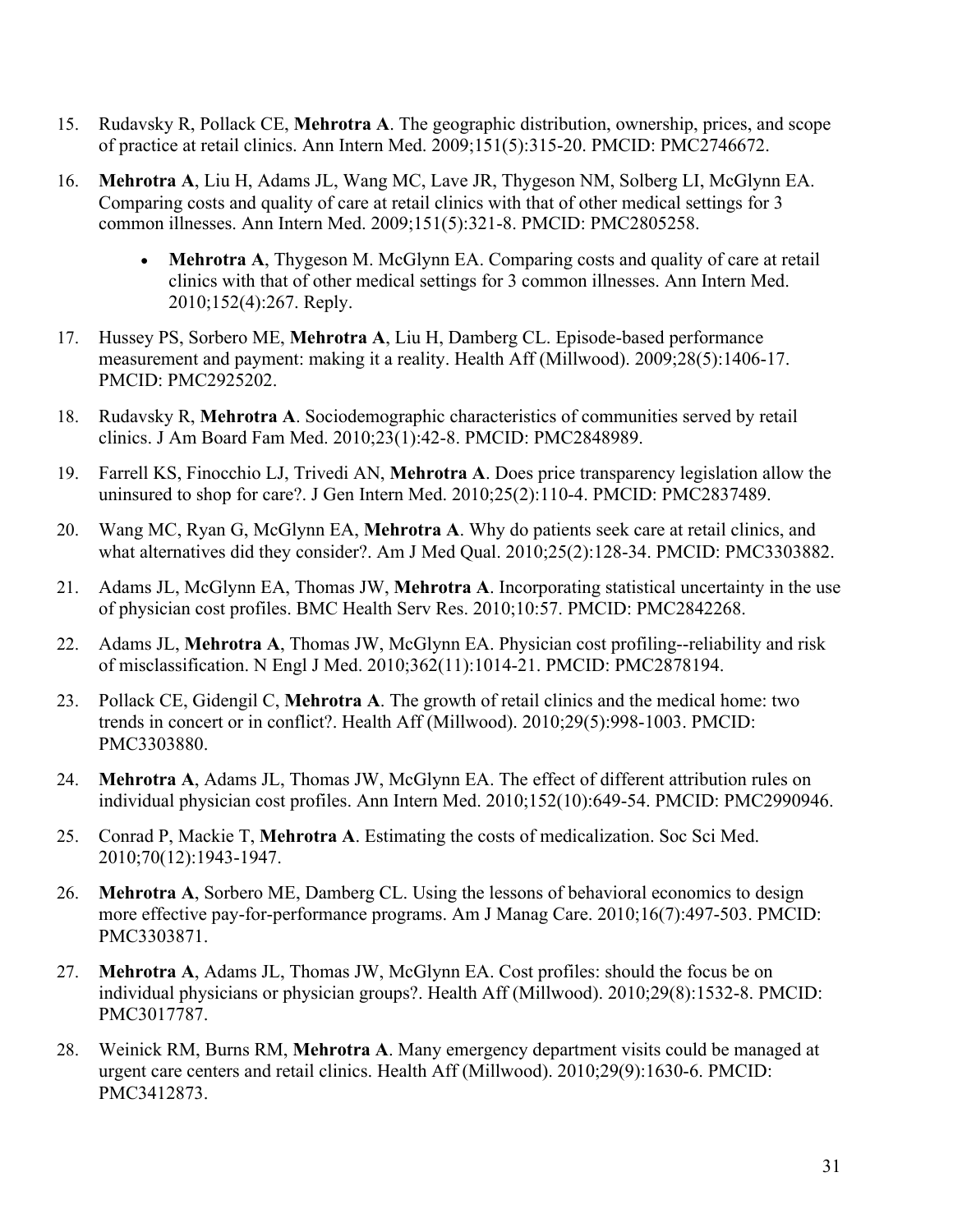- 29. Reid RO, Friedberg MW, Adams JL, McGlynn EA, **Mehrotra A**. Associations between physician characteristics and quality of care. Arch Intern Med. 2010;170(16):1442-9. PMCID: PMC3017788.
- 30. **Mehrotra A**. Renewing calls for better cost profiling of providers. Manag Care. 2011;20(2):20-2, 24.
- 31. **Mehrotra A**, Forrest CB, Lin CY. Dropping the baton: specialty referrals in the United States. Milbank Q. 2011;89(1):39-68. PMCID: PMC3160594.
- 32. Tackett S, Stelzner C, McGlynn E, **Mehrotra A**. The impact of health plan physician-tiering on access to care. J Gen Intern Med. 2011;26(4):440-5. PMCID: PMC3055960.
- 33. Ashwood JS, Reid RO, Setodji CM, Weber E, Gaynor M, **Mehrotra A.** Trends in retail clinic use among the commercially insured. Am J Manag Care. 2011;17(11):e443-448. PMCID: PMC3548599.
- 34. Harkema H, Chapman WW, Saul M, Dellon ES, Schoen RE, **Mehrotra A**. Developing a natural language processing application for measuring the quality of colonoscopy procedures. J Am Med Inform Assoc. 2011;18 Suppl 1:i150-6. PMCID: PMC3241178.
- 35. **Mehrotra A**, Hussey PS, Milstein A, Hibbard JH. Consumers' and providers' responses to public cost reports, and how to raise the likelihood of achieving desired results. Health Aff (Millwood). 2012;31(4):843-51. PMCID: PMC3726186.
- 36. **Mehrotra A**, Dellon ES, Schoen RE, Saul M, Bishehsari F, Farmer C, Harkema H. Applying a natural language processing tool to electronic health records to assess performance on colonoscopy quality measures. Gastrointest Endosc. 2012;75(6):1233-9.e14. PMCID: PMC3852911.
- 37. Uscher-Pines L, Harris KM, Burns RM, **Mehrotra A**. The growth of retail clinics in vaccination delivery in the US. Am J Prev Med. 2012;43(1):63-6. PMCID: PMC3710694.
- 38. **Mehrotra A**, Lave JR. Visits to retail clinics grew fourfold from 2007 to 2009, although their share of overall outpatient visits remains low. Health Aff (Millwood). 2012;31(9):2123-9. PMCID: PMC3625662.
- 39. **Mehrotra A**, Reid RO, Adams JL, Friedberg MW, McGlynn EA, Hussey PS. Physicians with the least experience have higher cost profiles than do physicians with the most experience. Health Aff (Millwood). 2012;31(11):2453-63. PMCID: PMC3742384.
- 40. **Mehrotra A**, Sloss EM, Hussey PS, Adams JL, Lovejoy S, SooHoo NF. Evaluation of centers of excellence program for knee and hip replacement. Med Care. 2013;51(1):28-36. PMC3531915.
- 41. Hussey PS, Wertheimer S, **Mehrotra A**. The association between health care quality and cost: a systematic review. Ann Intern Med. 2013;158(1):27-34. PMCID: PMC4863949.
- 42. Uscher-Pines L, Pines J, Kellermann A, Gillen E, **Mehrotra A**. Emergency department visits for nonurgent conditions: systematic literature review. Am J Manag Care. 2013;19(1):47-59. PMCID: PMC4156292.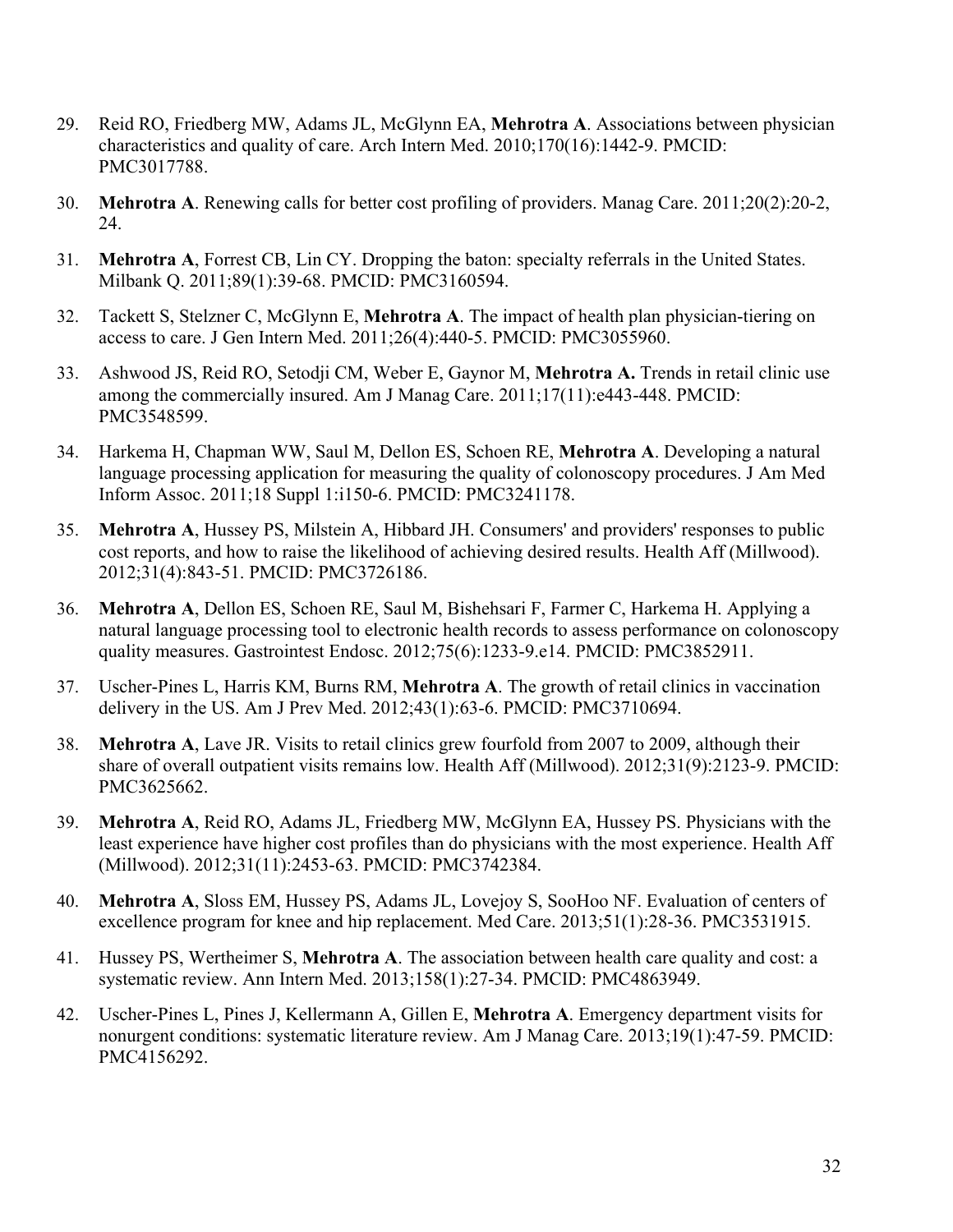- 43. **Mehrotra A**, Paone S, Martich GD, Albert SM, Shevchik GJ. A comparison of care at e-visits and physician office visits for sinusitis and urinary tract infection. JAMA Intern Med. 2013;173(1):72- 4. PMCID: PMC3889474.
- 44. Schwarz EB, Burch EJ, Parisi SM, Tebb KP, Grossman D, **Mehrotra A**, Gonzales R. Computerassisted provision of hormonal contraception in acute care settings. Contraception. 2013;87(2):242-50. PMCID: PMC4063121.
- 45. Reid RO, Ashwood JS, Friedberg MW, Weber ES, Setodji CM, **Mehrotra A**. Retail clinic visits and receipt of primary care. J Gen Intern Med. 2013;28(4):504-12. PMCID: PMC3599015.
- 46. Timbie JW, Hussey PS, Adams JL, Ruder TW, **Mehrotra A**. Impact of socioeconomic adjustment on physicians' relative cost of care. Med Care. 2013;51(5):454-60. PMCID: PMC4045113.
- 47. Adonis L, An R, Luiz J, **Mehrotra A**, Patel D, Basu D, Sturm R. Provincial screening rates for chronic diseases of lifestyle, cancers and HIV in a health-insured population. S Afr Med J. 2013;103(5):309-12. PMCID: PMC3752603.
- 48. Yu H, **Mehrotra A**, Adams J. Reliability of utilization measures for primary care physician profiling. Healthc (Amst). 2013;1(1-2):22-9.
- 49. **Mehrotra A**, Paone S, Martich GD, Albert SM, Shevchik GJ. Characteristics of patients who seek care via eVisits instead of office visits. Telemed J E Health. 2013;19(7):515-9. PMCID: PMC3699891.
- 50. **Mehrotra A**. The convenience revolution for treatment of low-acuity conditions. JAMA. 2013;310(1):35-6. PMCID: PMC3792718.
- 51. **Mehrotra A**, Sloss EM, Hussey PS, Adams JL, Lovejoy S, SooHoo NF. Evaluation of a center of excellence program for spine surgery. Med Care. 2013;51(8):748-57. PMCID: PMC4091772.
- 52. Auerbach DI, Liu H, Hussey PS, Lau C, **Mehrotra A**. Accountable care organization formation is associated with integrated systems but not high medical spending. Health Aff (Millwood). 2013;32(10):1781-8.
- 53. Reid RO, **Mehrotra A**. Primary care practice response to retail clinics. Virtual Mentor. 2013;15(11):937-42.
- 54. Auerbach DI, Chen PG, Friedberg MW, Reid R, Lau C, Buerhaus PI, **Mehrotra A**. Nursemanaged health centers and patient-centered medical homes could mitigate expected primary care physician shortage. Health Aff (Millwood). 2013;32(11):1933-41.
- 55. Kellermann AL, Saultz JW, **Mehrotra A**, Jones SS, Dalal S. Primary care technicians: a solution to the primary care workforce gap. Health Aff (Millwood). 2013;32(11):1893-8.
- 56. Uscher-Pines L, **Mehrotra A**, Chari R. On call at the mall: a mixed methods study of US medical malls. BMC Health Serv Res. 2013;13:471. PMCID: PMC4225763.
- 57. Rudin RS, Auerbach D, Zaydman M, **Mehrotra A**. Paying for telemedicine. Am J Manag Care. 2014;20(12):983-5.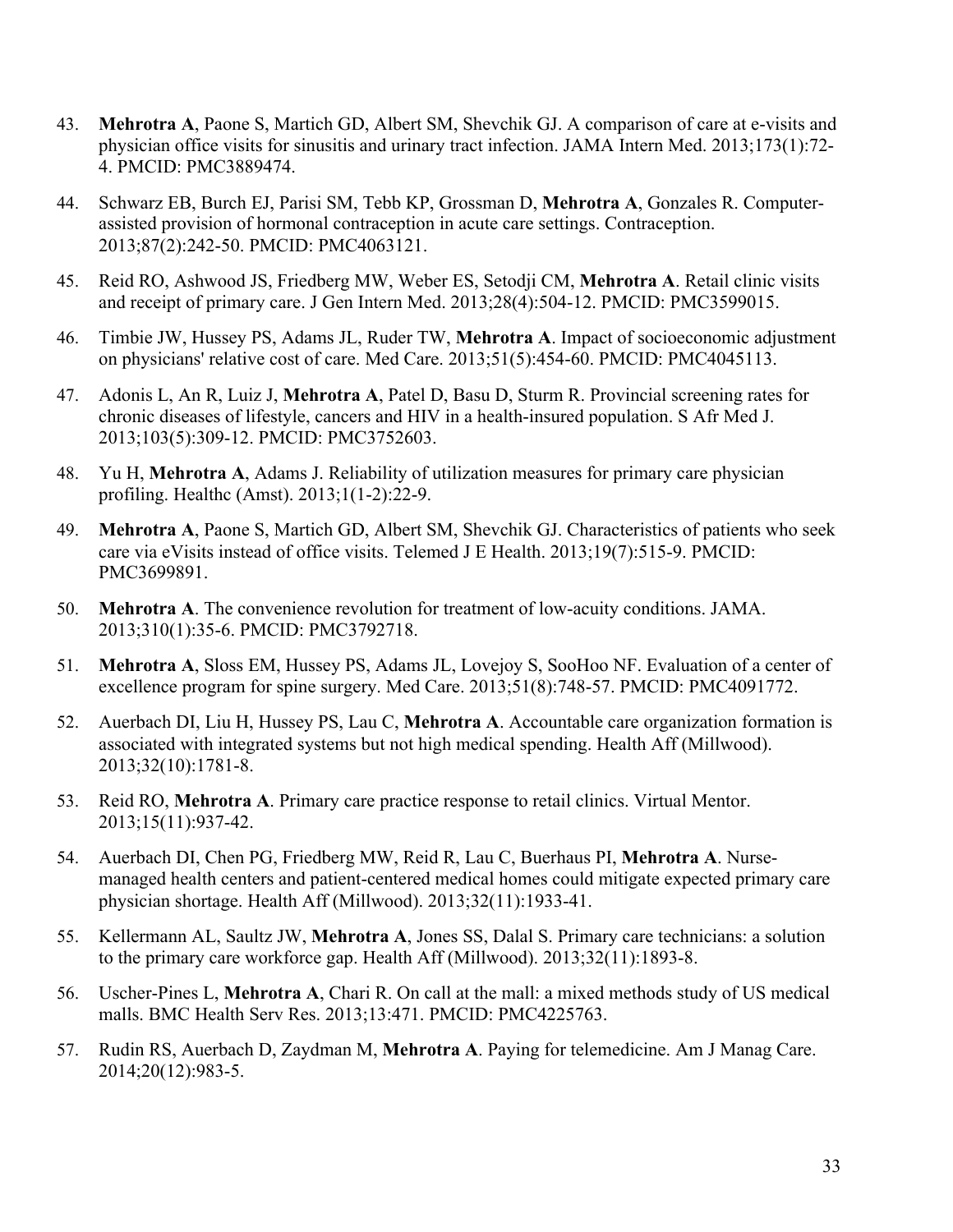- 58. **Mehrotra A**, Brannen T, Sinaiko AD. Use patterns of a state health care price transparency web site: what do patients shop for?. Inquiry. 2014;51 PMCID: PMC5813657.
- 59. Uscher-Pines L, **Mehrotra A**. Analysis of Teladoc use seems to indicate expanded access to care for patients without prior connection to a provider. Health Aff (Millwood). 2014;33(2):258-64.
- 60. Chen PG, **Mehrotra A**, Auerbach DI. Do we really need more physicians? Responses to predicted primary care physician shortages. Med Care. 2014;52(2):95-6.
- 61. **Mehrotra A**, An R, Patel DN, Sturm R. Impact of a patient incentive program on receipt of preventive care. Am J Manag Care. 2014;20(6):494-501. PMCID: PMC4167869.
- 62. Ray KN, Bogen DL, Bertolet M, Forrest CB, **Mehrotra A**. Supply and utilization of pediatric subspecialists in the United States. Pediatrics. 2014;133(6):1061-9.
- 63. Lau C, Alpert A, Huckfeldt P, Hussey P, Auerbach D, Liu H, Sood N, **Mehrotra A**. Post-acute referral patterns for hospitals and implications for bundled payment initiatives. Healthc (Amst). 2014;2(3):190-5.
- 64. Gellad WF, Stein BD, Ruder T, Henderson R, Frazee SG, **Mehrotra A**, Donohue JM. Geographic variation in receipt of psychotherapy in children receiving attention-deficit/hyperactivity disorder medications. JAMA Pediatr. 2014;168(11):1074-6.
- 65. **Mehrotra A**, Dimick JB. Ensuring excellence in centers of excellence programs. Ann Surg. 2015;261(2):237-9.
- 66. Gidengil CA, Linder JA, Hunter G, Setodji C, **Mehrotra A**. The volume-quality relationship in antibiotic prescribing: when more isn't better. Inquiry. 2015;52 PMCID: PMC4327773.
- 67. **Mehrotra A**, Gidengil CA, Setodji CM, Burns RM, Linder JA. Antibiotic prescribing for respiratory infections at retail clinics, physician practices, and emergency departments. Am J Manag Care. 2015;21(4):294-302.
- 68. Mulcahy AW, Wynn B, Burgette L, **Mehrotra A**. Medicare's step back from global payments- unbundling postoperative care. N Engl J Med. 2015;372(15):1385-7.
- 69. **Mehrotra A**, Hussey P. Including physicians in bundled hospital care payments: time to revisit an old idea?. JAMA. 2015;313(19):1907-8.
- 70. Donohue JM, Papademetriou E, Henderson RR, Frazee SG, Eibner C, Mulcahy AW, **Mehrotra A**, Bharill S, Cui C, Stein BD, Gellad WF. Early Marketplace Enrollees Were Older And Used More Medication Than Later Enrollees; Marketplaces Pooled Risk. Health Aff (Millwood). 2015;34(6):1049-56.
- 71. Hussey PS, Huckfeldt P, Hirshman S, **Mehrotra A**. Hospital and regional variation in Medicare payment for inpatient episodes of care. JAMA Intern Med. 2015;175(6):1056-7.
	- **Mehrotra A**, Hussey P. Inclusion of Physicians in Bundled Hospital Payments--Reply. JAMA. 2015;314(11):1178-9.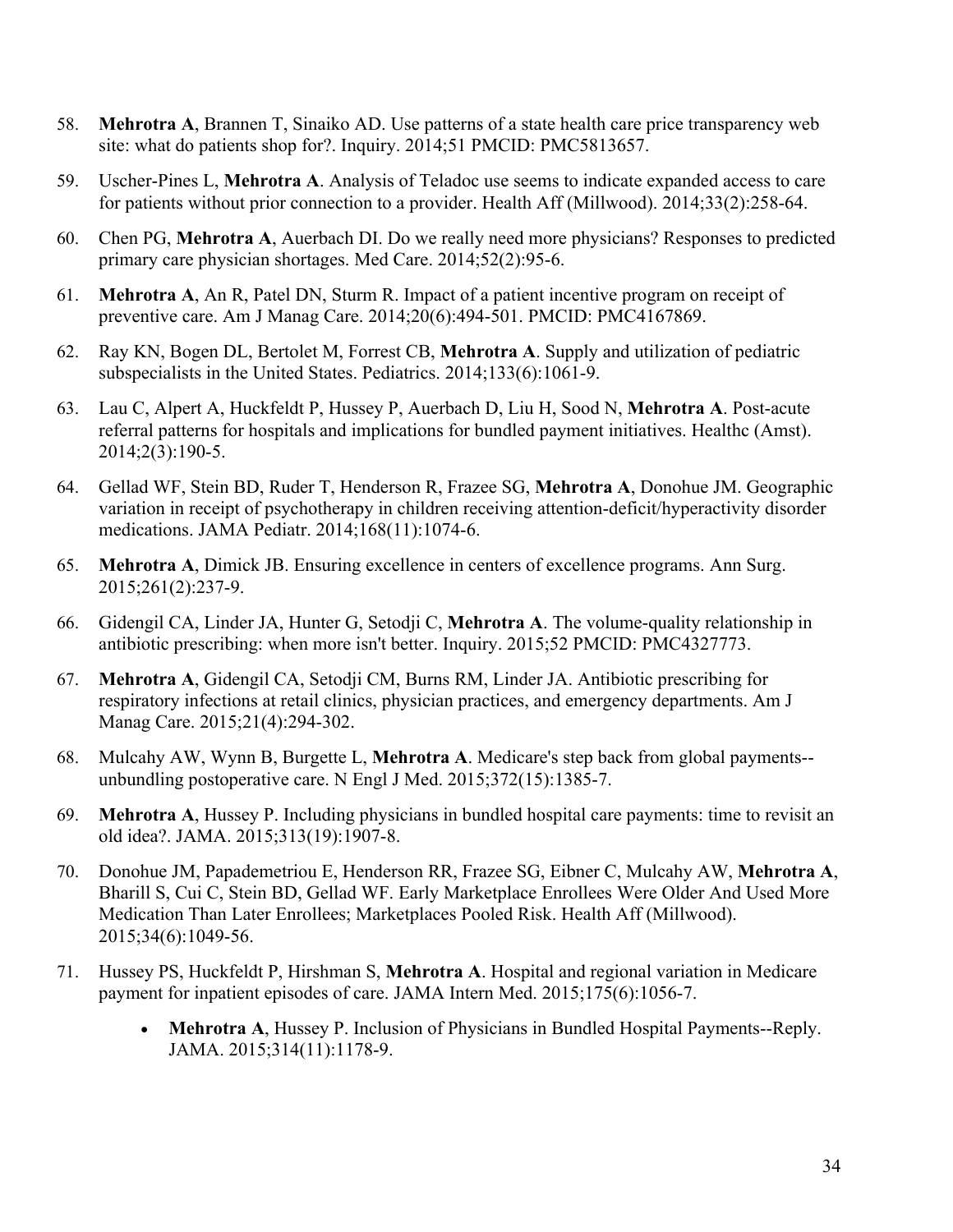- 72. Chari AV, Engberg J, Ray KN, **Mehrotra A**. The opportunity costs of informal elder-care in the United States: new estimates from the American Time Use Survey. Health Serv Res. 2015;50(3):871-82. PMCID: PMC4450934.
- 73. Auerbach D, **Mehrotra A**, Hussey P, Huckfeldt PJ, Alpert A, Lau C, Shier V. How will providerfocused payment reform impact geographic variation in Medicare spending?. Am J Manag Care. 2015;21(6):e390-8.
- 74. Uscher-Pines L, Mulcahy A, Cowling D, Hunter G, Burns R, **Mehrotra A**. Antibiotic Prescribing for Acute Respiratory Infections in Direct-to-Consumer Telemedicine Visits. JAMA Intern Med. 2015;175(7):1234-5.
- 75. Semigran HL, Linder JA, Gidengil C, **Mehrotra A**. Evaluation of symptom checkers for self diagnosis and triage: audit study. BMJ. 2015;351:h3480. PMCID: PMC4496786.
	- Editorial. Wyatt JC. Fifty million people use computerised self triage. BMJ 2015;351:h3727
- 76. Wynn BO, Burgette LF, Mulcahy AW, Okeke EN, Brantley I, Iyer N, Ruder T, **Mehrotra A.** Development of a Model for the Validation of Work Relative Value Units for the Medicare Physician Fee Schedule. Rand Health Q. 2015;5(1):5. PMCID: PMC5158238.
- 77. Kandrack R, **Mehrotra A**, DeVries A, Wu SJ, SooHoo NF, Martsolf GR. Patient Use of Cost and Quality Data When Choosing a Joint Replacement Provider in the Context of Reference Pricing. Health Serv Res Manag Epidemiol. 2015;2:2333392815598310. PMCID: PMC5266465.
- 78. Ray KN, Demirci JR, Bogen DL, **Mehrotra A**, Miller E. Optimizing Telehealth Strategies for Subspecialty Care: Recommendations from Rural Pediatricians. Telemed J E Health. 2015;21(8):622-9. PMCID: PMC4855729.
- 79. Ray KN, Chari AV, Engberg J, Bertolet M, **Mehrotra A**. Opportunity costs of ambulatory medical care in the United States. Am J Manag Care. 2015;21(8):567-74.
- 80. Abdul-Baki H, Schoen RE, Dean K, Rose S, Leffler DA, Kuganeswaran E, Morris M, Carrell D, **Mehrotra A**. Public reporting of colonoscopy quality is associated with an increase in endoscopist adenoma detection rate. Gastrointest Endosc. 2015;82(4):676-82. PMCID: PMC4575767.
- 81. Marcondes FO, Dean KM, Schoen RE, Leffler DA, Rose S, Morris M, **Mehrotra A.** The impact of exclusion criteria on a physician's adenoma detection rate. Gastrointest Endosc. 2015;82(4):668- 75. PMCID: PMC4575765.
- 82. **Mehrotra A**, Prochazka A. Improving Value in Health Care--Against the Annual Physical. N Engl J Med. 2015;373(16):1485-7.
- 83. Sood N, Zhang X, Wagner Z, **Mehrotra A**, Huckfeldt P, Haviland A. The Impact of Consumer-Directed Health Plans on Price Shopping. Value Health. 2015;18(7):A515.
- 84. Ray KN, Chari AV, Engberg J, Bertolet M, **Mehrotra A**. Disparities in Time Spent Seeking Medical Care in the United States. JAMA Intern Med. 2015;175(12):1983-6. PMCID: PMC5055855.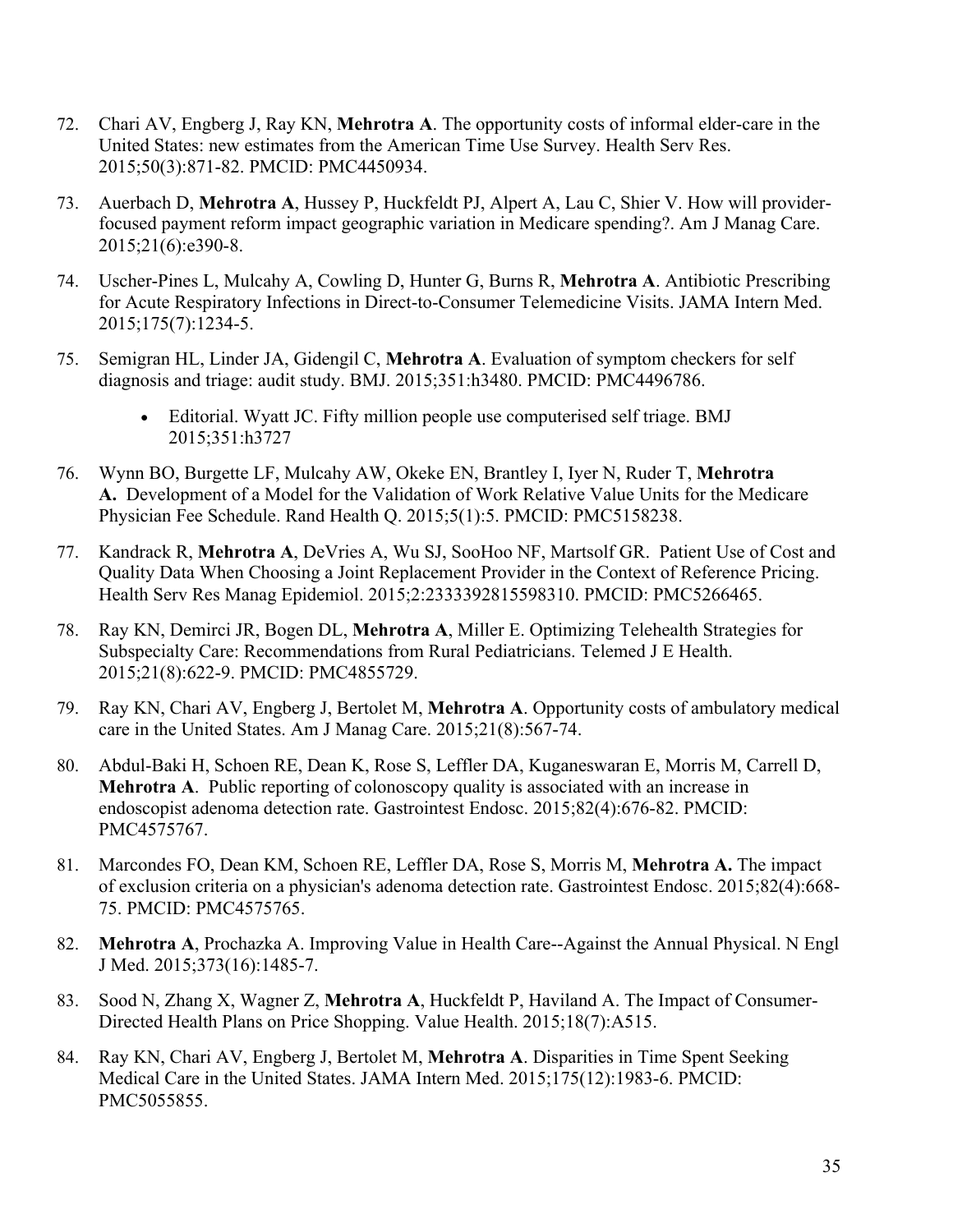- 85. Reynolds EE, Heffernan J, **Mehrotra A**, Libman H. Should Patients Have Periodic Health Examinations?: Grand Rounds Discussion From Beth Israel Deaconess Medical Center. Ann Intern Med. 2016;164(3):176-83.
- 86. Haviland AM, Eisenberg MD, **Mehrotra A**, Huckfeldt PJ, Sood N. Do "Consumer-Directed" health plans bend the cost curve over time?. J Health Econ. 2016;46:33-51.
- 87. Sinaiko AD, **Mehrotra A**, Sood N. Cost-Sharing Obligations, High-Deductible Health Plan Growth, and Shopping for Health Care: Enrollees With Skin in the Game. JAMA Intern Med. 2016;176(3):395-7. PMCID: PMC6081744.
- 88. Barnett ML, **Mehrotra A**, Frolkis JP, Spinks M, Steiger C, Hehir B, Greenberg JO, Singh H. Implementation Science Workshop: Implementation of an Electronic Referral System in a Large Academic Medical Center. J Gen Intern Med. 2016;31(3):343-52. PMCID: PMC4762816.
- 89. Ashwood JS, Gaynor M, Setodji CM, Reid RO, Weber E, **Mehrotra A.** Retail Clinic Visits For Low-Acuity Conditions Increase Utilization And Spending. Health Aff (Millwood). 2016;35(3):449-55.
	- **Mehrotra A**, Ashwood JS. Use Of Retail Clinics: The Authors Reply. Health Aff (Millwood). 2016;35(5):938.
	- Scott Ashwood J, **Mehrotra A**. Care At Retail Clinics: The Author Replies. Health Aff (Millwood). 2016;35(10):1935.
	- Top 10 Most Read Article in Year, Health Affairs
- 90. Uscher-Pines L, Mulcahy A, Cowling D, Hunter G, Burns R, **Mehrotra A.** Access and Quality of Care in Direct-to-Consumer Telemedicine. Telemed J E Health. 2016;22(4):282-7. PMCID: PMC4968275.
- 91. West J, **Mehrotra A**. The Future Ecology of Care. Ann Intern Med. 2016;164(8):560-1.
- 92. Gidengil CA, Linder JA, Beach S, Setodji CM, Hunter G, **Mehrotra A.** Using Clinical Vignettes to Assess Quality of Care for Acute Respiratory Infections. Inquiry. 2016;53. PMCID: PMC4840477.
- 93. Schoenfeld AJ, Davies JM, Marafino BJ, Dean M, DeJong C, Bardach NS, Kazi DS, Boscardin WJ, Lin GA, Duseja R, Mei YJ, **Mehrotra A**, Dudley RA. Variation in Quality of Urgent Health Care Provided During Commercial Virtual Visits. JAMA Intern Med. 2016;176(5):635-42.
- 94. Semigran HL, **Mehrotra A**, Hwang A. Drowning in a Sea of Paperwork: Toward a More Patient-Centered Billing System in the United States. Ann Intern Med. 2016;164(9):611-2.
- 95. Desai S, Hatfield LA, Hicks AL, Chernew ME, **Mehrotra A**. Association Between Availability of a Price Transparency Tool and Outpatient Spending. JAMA. 2016 ;315(17):1874-81.
	- Price Transparency. Not a Panacea for High Health Care Costs. Volpp KG. JAMA. 2016;315(17):1842-1843. doi:10.1001/jama.2016.4325. Editorial.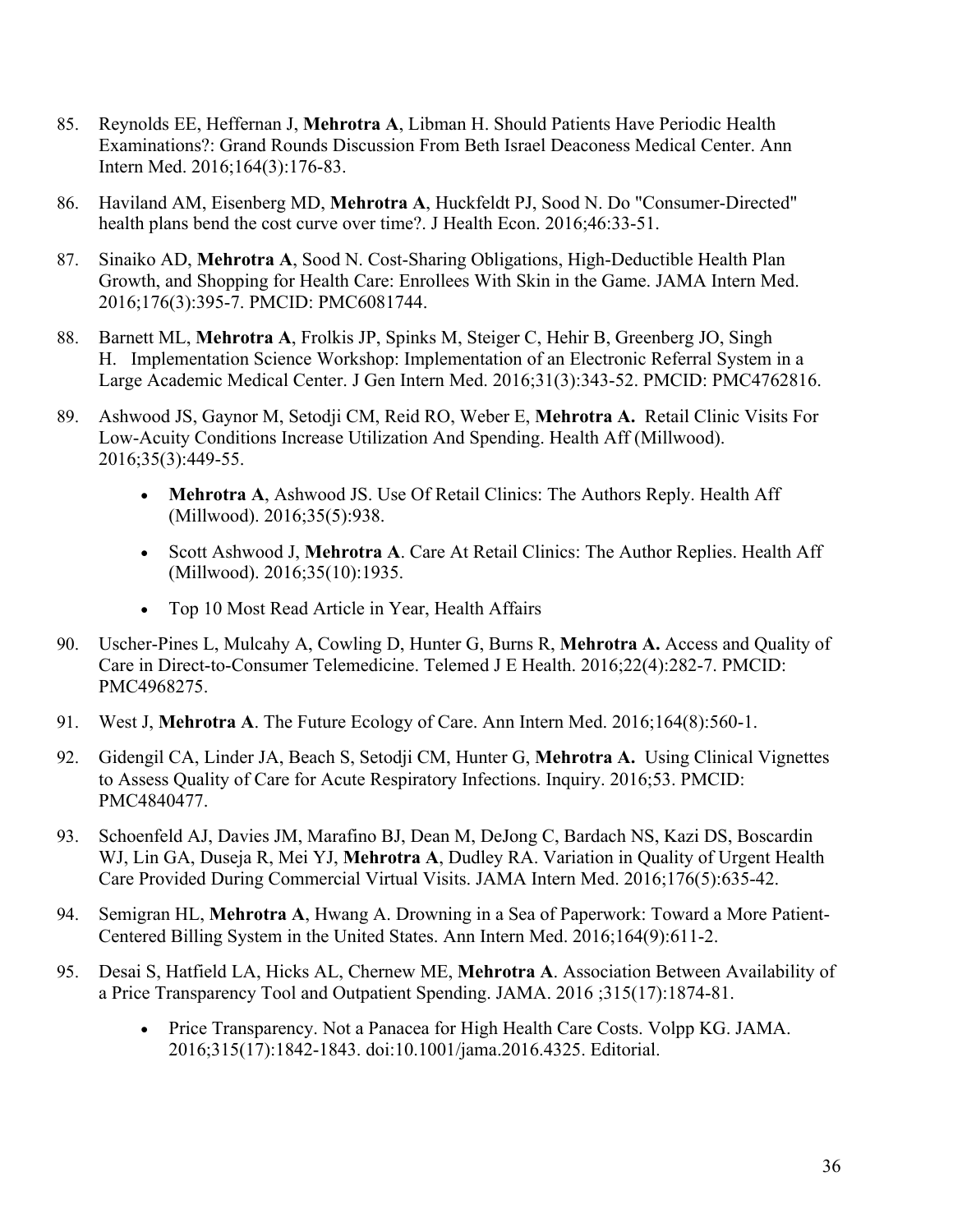- 96. **Mehrotra A**, Jena AB, Busch AB, Souza J, Uscher-Pines L, Landon BE. Utilization of Telemedicine Among Rural Medicare Beneficiaries. JAMA. 2016;315(18):2015-6. PMCID: PMC4943212.
- 97. Pillemer F, Price RA, Paone S, Martich GD, Albert S, Haidari L, Updike sea fG, Rudin R, Liu D, **Mehrotra A.** Direct Release of Test Results to Patients Increases Patient Engagement and Utilization of Care. PLoS One. 2016;11(6):e0154743. PMCID: PMC4919031.
- 98. Barnett ML, **Mehrotra A**, Jena AB. Adverse inpatient outcomes during the transition to a new electronic health record system: observational study. BMJ. 2016;354:i3835. PMCID: PMC4964115.
- 99. Uscher-Pines L, Malsberger R, Burgette L, Mulcahy A, **Mehrotra A**. Effect of Teledermatology on Access to Dermatology Care Among Medicaid Enrollees. JAMA Dermatology. 2016;152(8):905-12.
- 100. Gidengil CA, **Mehrotra A**, Beach S, Setodji C, Hunter G, Linder JA. What Drives Variation in Antibiotic Prescribing for Acute Respiratory Infections?. J Gen Intern Med. 2016;31(8):918-24. PMCID: PMC4945551.
- 101. Ray KN, Ashcraft LE, Kahn JM, **Mehrotra A**, Miller E. Family Perspectives on High-Quality Pediatric Subspecialty Referrals. Acad Pediatr. 2016;16(6):594-600. PMCID: PMC4975949.
- 102. Martsolf GR, Barrett ML, Weiss AJ, Kandrack R, Washington R, Steiner CA, **Mehrotra A**, SooHoo NF, Coffey R. Impact of Race/Ethnicity and Socioeconomic Status on Risk-Adjusted Hospital Readmission Rates Following Hip and Knee Arthroplasty. J Bone Joint Surg Am. 2016;98(16):1385-91.
- 103. Ray KN, Kahn JM, Miller E, **Mehrotra A**. Use of Adult-Trained Medical Subspecialists by Children Seeking Medical Subspecialty Care. J Pediatr. 2016;176:173-181.e1. PMCID: PMC5003627.
- 104. Huckfeldt PJ, **Mehrotra A**, Hussey PS. The Relative Importance of Post-Acute Care and Readmissions for Post-Discharge Spending. Health Serv Res. 2016;51(5):1919-38. PMCID: PMC5034203.
- 105. Ray KN, **Mehrotra A**. Trends in Access to Primary Care for Children in the United States, 2002- 2013. JAMA Pediatrics. 2016;170(10):1023-1025. PMCID: PMC5055854.
- 106. **Mehrotra A**, Linder JA. Tipping the Balance Toward Fewer Antibiotics. JAMA Intern Med. 2016;176(11):1649-1650.
	- **Mehrotra A**, Linder JA. Incorrect Conclusions Concerning Antibiotics and Asthma Exacerbation-Reply. JAMA Intern Med. 2017;177(4):598-599.
- 107. **Mehrotra A**, Huckfeldt PJ, Haviland AM, Gascue L, Sood N. Patients Who Choose Primary Care Physicians Based On Low Office Visit Price Can Realize Broader Savings. Health Aff (Millwood). 2016;35(12):2319-2326.
- 108. Semigran HL, Levine DM, Nundy S, **Mehrotra A**. Comparison of Physician and Computer Diagnostic Accuracy. JAMA Intern Med. 2016;176(12):1860-1861.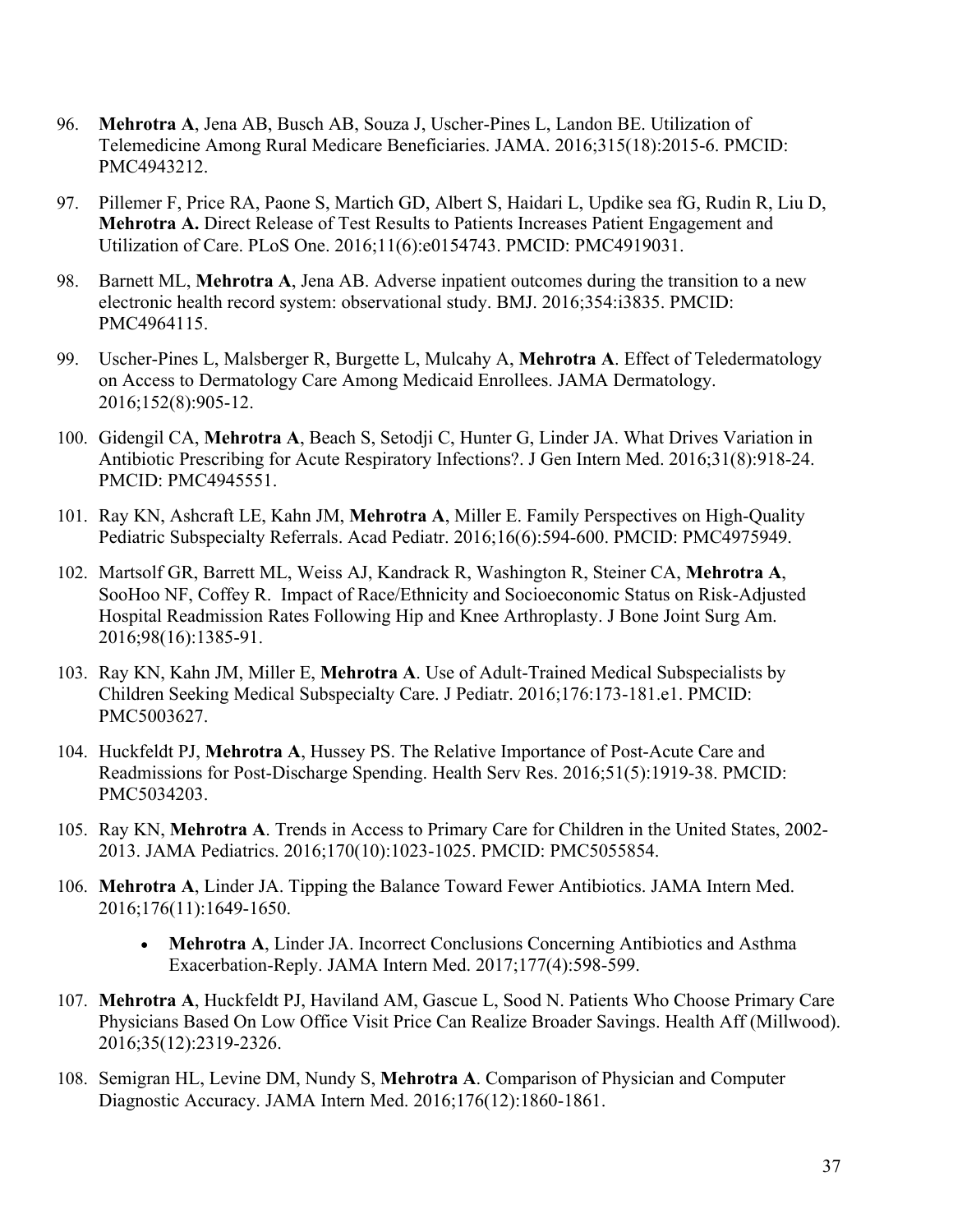- **Mehrotra A**, Semigran HL, Levine DM, Nundy S. Limitations of Study on Symptom Checkers-Reply. JAMA Intern Med. 2017;177(5):741.
- 109. Liu H, Robbins M, **Mehrotra A**, Auerbach D, Robinson BE, Cromwell LF, Roblin DW. The Impact of Using Mid-level Providers in Face-to-Face Primary Care on Health Care Utilization. Med Care. 2017;55(1):12-18.
- 110. Gourevitch RA, Desai S, Hicks AL, Hatfield LA, Chernew ME, **Mehrotra A**. Who Uses a Price Transparency Tool? Implications for Increasing Consumer Engagement. Inquiry. 2017;54:46958017709104. PMCID: PMC5812034.
- 111. Gidengil CA, **Mehrotra A**, Kranz AM, Butcher E, Hilborne LH, Wynn BO. Testing New Codes to Capture Post-Operative Care. Rand Health Q. 2017;7(1):3. PMCID: PMC5644769.
- 112. Burgette LF, Mulcahy AW, **Mehrotra A**, Ruder T, Wynn BO. Estimating Surgical Procedure Times Using Anesthesia Billing Data and Operating Room Records. Health Serv Res. 2017;52(1):74-92. PMCID: PMC5264104.
- 113. Chen CE, Chen CT, Hu J, **Mehrotra A**. Walk-in clinics versus physician offices and emergency rooms for urgent care and chronic disease management. Cochrane Database Syst Rev. 2017;2:CD011774.
- 114. Barnett ML, Yee HF Jr, **Mehrotra A**, Giboney P. Los Angeles Safety-Net Program eConsult System Was Rapidly Adopted And Decreased Wait Times To See Specialists. Health Aff (Millwood). 2017;36(3):492-499.
- 115. Ashwood JS, **Mehrotra A**, Cowling D, Uscher-Pines L. Direct-To-Consumer Telehealth May Increase Access To Care But Does Not Decrease Spending. Health Aff (Millwood). 2017;36(3):485-491.
	- Most Read Article in Year, Health Affairs
- 116. Martsolf G, Fingar KR, Coffey R, Kandrack R, Charland T, Eibner C, Elixhauser A, Steiner C, **Mehrotra A**. Association Between the Opening of Retail Clinics and Low-Acuity Emergency Department Visits. Ann Emerg Med. 2017;69(4):397-403.e5.
- 117. Roblin DW, Liu H, Cromwell LF, Robbins M, Robinson BE, Auerbach D, **Mehrotra A**. Provider type and management of common visits in primary care. Am J Manag Care. 2017;23(4):225-231.
- 118. Mulcahy A, **Mehrotra A**, Edison K, Uscher-Pines L. Variation in dermatologist visits by sociodemographic characteristics. J Am Acad Dermatol. 2017;76(5):918-924.
- 119. Roberts ET, **Mehrotra A**, McWilliams JM. High-Price And Low-Price Physician Practices Do Not Differ Significantly On Care Quality Or Efficiency. Health Aff (Millwood). 2017;36(5):855- 864. PMCID: PMC5544918.
- 120. **Mehrotra A**, Huskamp HA, Souza J, Uscher-Pines L, Rose S, Landon BE, Jena AB, Busch AB. Rapid Growth In Mental Health Telemedicine Use Among Rural Medicare Beneficiaries, Wide Variation Across States. Health Aff (Millwood). 2017;36(5):909-917.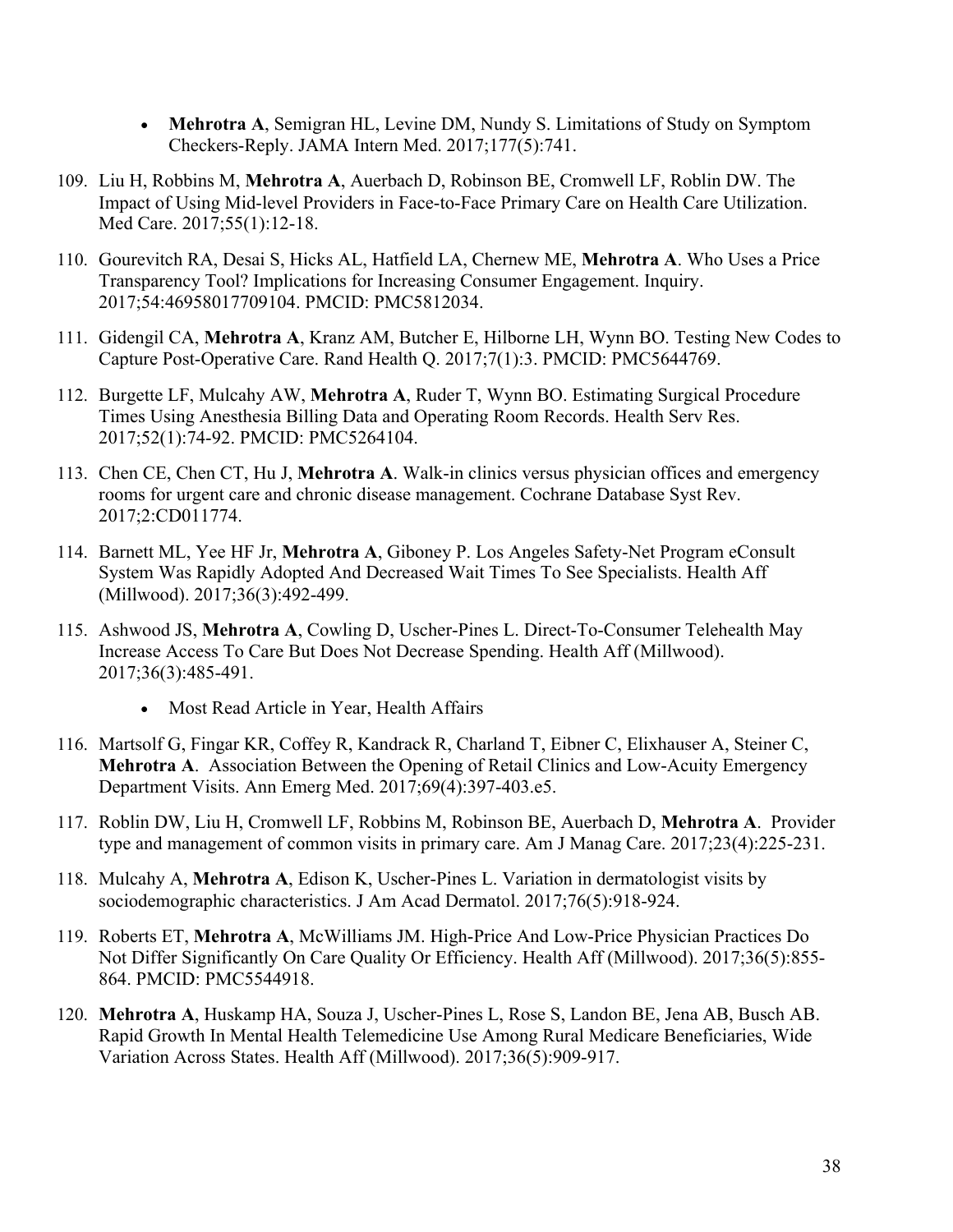- 121. Uscher-Pines L, Rudin R, **Mehrotra A**. Leveraging Telehealth to Bring Volunteer Physicians Into Underserved Communities. Telemed J E Health. 2017;23(6):533-535.
- 122. Gourevitch RA, **Mehrotra A**, Galvin G, Karp M, Plough A, Shah NT. How do pregnant women use quality measures when choosing their obstetric provider?. Birth. 2017;44(2):120-127. PMCID: PMC5484308.
- 123. Semigran HL, Gourevitch R, Sinaiko AD, Cowling D, **Mehrotra A**. Patients' views on price shopping and price transparency. Am J Manag Care. 2017;23(6):e186-e192.
- 124. Ganguli I, Souza J, McWilliams JM, **Mehrotra A**. Trends in Use of the US Medicare Annual Wellness Visit, 2011-2014. JAMA. 2017;317(21):2233-2235. PMCID: PMC5815054.
- 125. Barnett ML, Grabowski DC, **Mehrotra A**. Home-to-Home Time Measuring What Matters to Patients and Payers. N Engl J Med. 2017;377(1):4-6.
- 126. Desai S, Hatfield LA, Hicks AL, Sinaiko AD, Chernew ME, Cowling D, Gautam S, Wu SJ, **Mehrotra A**. Offering A Price Transparency Tool Did Not Reduce Overall Spending Among California Public Employees And Retirees. Health Aff (Millwood). 2017;36(8):1401-1407.
- 127. **Mehrotra A**, Dean KM, Sinaiko AD, Sood N. Americans Support Price Shopping For Health Care, But Few Actually Seek Out Price Information. Health Aff (Millwood). 2017;36(8):1392- 1400.
- 128. Ray KN, Martsolf GR, **Mehrotra A**, Barnett ML. Trends in Visits to Specialist Physicians Involving Nurse Practitioners and Physician Assistants, 2001 to 2013. JAMA Intern Med. 2017;177(8):1213-1216. PMCID: PMC5818794.
- 129. Uscher-Pines L, **Mehrotra A**, Bogen DL. The emergence and promise of telelactation. Am J Obstet Gynecol. 2017;217(2):176-178.e1.
- 130. Carrell DS, Schoen RE, Leffler DA, Morris M, Rose S, Baer A, Crockett SD, Gourevitch RA, Dean KM, **Mehrotra A**. Challenges in adapting existing clinical natural language processing systems to multiple, diverse health care settings. J Am Med Inform Assoc. 2017;24(5):986-991. PMCID: PMC6080843.
- 131. Eisenberg MD, Haviland AM, **Mehrotra A**, Huckfeldt PJ, Sood N. The long term effects of "Consumer-Directed" health plans on preventive care use. J Health Econ. 2017;55:61-75. PMCID: PMC5583027.
- 132. **Mehrotra A**, Burstin H, Raphael C. Raising the Bar in Attribution. Ann Intern Med. 2017;167(6):434-435.
- 133. Ray KN, Ashcraft LE, **Mehrotra A**, Miller E, Kahn JM. Family Perspectives on Telemedicine for Pediatric Subspecialty Care. Telemed J E Health. 2017;23(10):852-862. PMCID: PMC5651976.
- 134. Ganguli I, Souza J, McWilliams JM, **Mehrotra A**. Practices Caring For The Underserved Are Less Likely To Adopt Medicare's Annual Wellness Visit. Health Aff (Millwood). 2018;37(2):283- 291. PMCID: PMC6080307.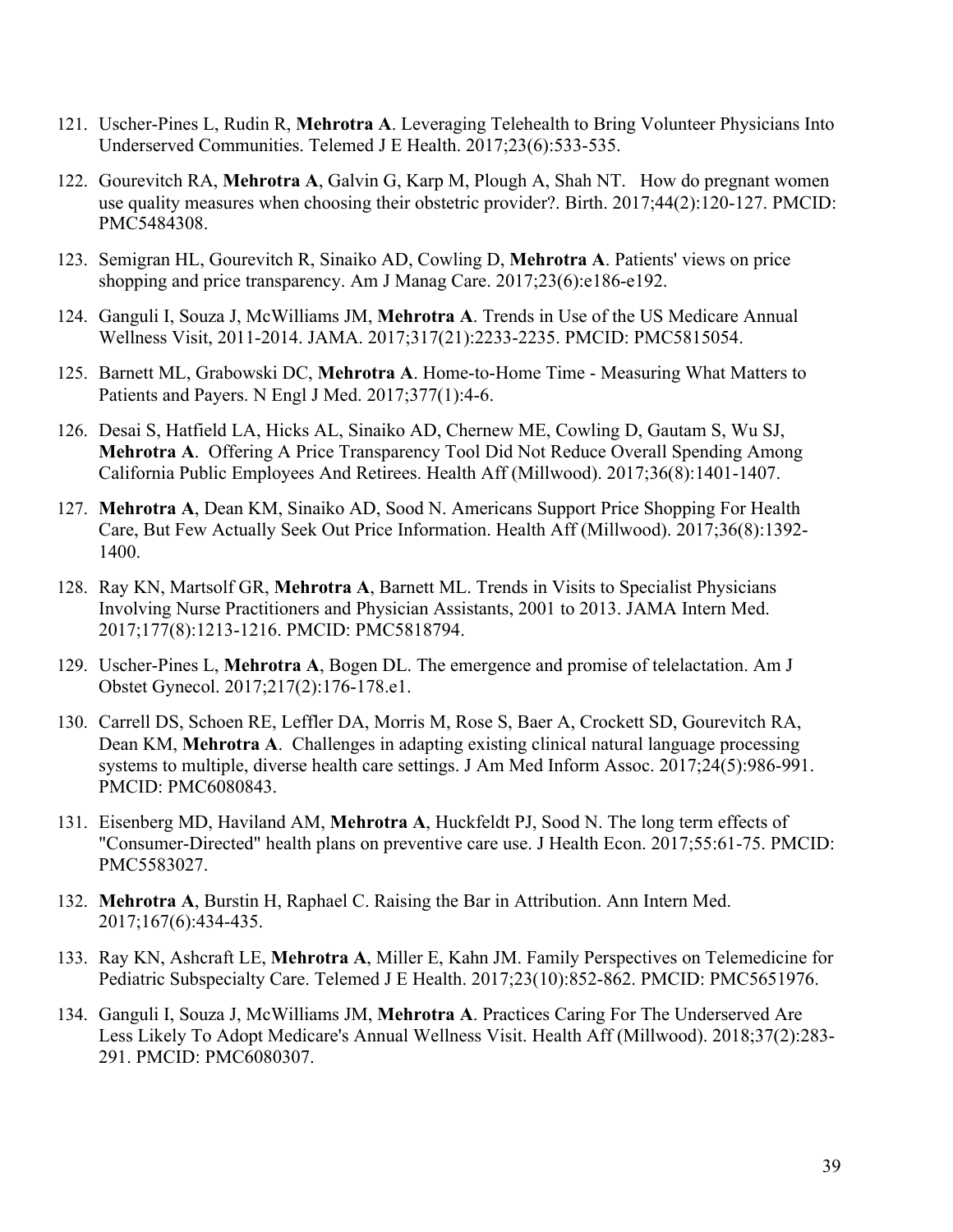- 135. Roberts ET, McWilliams JM, Hatfield LA, Gerovich S, Chernew ME, Gilstrap LG, **Mehrotra A**. Changes in Health Care Use Associated With the Introduction of Hospital Global Budgets in Maryland. JAMA Intern Med. 2018;178(2):260-268. PMCID: PMC5838791.
	- Editorial. Sharfstein JM, Stuart EA, Antos J. Maryland's All-Payer Health Reform—A Promising Work in Progress. JAMA Intern Med. 2018;178(2):269-270. doi:10.1001/jamainternmed.2017.7709
	- Comment. Roberts ET, **Mehrotra A**, Chernew ME. Maryland's Hospital Global Budget Program. JAMA. 2018 Nov 20;320(19):2040.
- 136. **Mehrotra A**, Morris M, Gourevitch RA, Carrell DS, Leffler DA, Rose S, Greer JB, Crockett SD, Baer A, Schoen RE. Physician characteristics associated with higher adenoma detection rate. Gastrointest Endosc. 2018;87(3):778-786.e5. PMCID: PMC5817032.
- 137. Gourevitch RA, Rose S, Crockett SD, Morris M, Carrell DS, Greer JB, Pai RK, Schoen RE, **Mehrotra A**. Variation in Pathologist Classification of Colorectal Adenomas and Serrated Polyps. Am J Gastroenterol. 2018;113(3):431-439. PMCID: PMC6049074.
- 138. Marcondes FO, Gourevitch RA, Schoen RE, Crockett SD, Morris M, **Mehrotra A**. Adenoma Detection Rate Falls at the End of the Day in a Large Multi-site Sample. Dig Dis Sci. 2018;63(4):856-859.
- 139. Roberts ET, Hatfield LA, McWilliams JM, Chernew ME, Done N, Gerovich S, Gilstrap L, **Mehrotra A**. Changes In Hospital Utilization Three Years Into Maryland's Global Budget Program For Rural Hospitals. Health Aff (Millwood). 2018;37(4):644-653. PMCID: PMC5993431.
- 140. **Mehrotra A**, Chernew ME, Sinaiko AD. Promise and Reality of Price Transparency. N Engl J Med. 2018;378(14):1348-1354.
- 141. Ray KN, Drnach M, **Mehrotra A**, Suresh S, Docimo SG. Impact of Implementation of Electronically Transmitted Referrals on Pediatric Subspecialty Visit Attendance. Acad Pediatr. 2018;18(4):409-417. PMCID: PMC5936662.
- 142. McEvoy D, Barnett ML, Sittig DF, Aaron S, **Mehrotra A**, Wright A. Changes in hospital bond ratings after the transition to a new electronic health record. J Am Med Inform Assoc. 2018;25(5):572-574.
- 143. Licurse AM, **Mehrotra A**. The Effect of Telehealth on Spending: Thinking Through the Numbers. Ann Intern Med. 2018;168(10):737-738.
- 144. Lee MS, Ray KN, **Mehrotra A**, Giboney P, Yee HF Jr, Barnett ML. Primary Care Practitioners' Perceptions of Electronic Consult Systems: A Qualitative Analysis. JAMA Intern Med. 2018;178(6):782-789. PMCID: PMC6145753.
	- Gleason, Nathaniel, Sara Ackerman, and Scott A. Shipman. "eConsult—Transforming Primary Care or Exacerbating Clinician Burnout?." JAMA internal medicine 178.6 (2018): 790-791. Editorial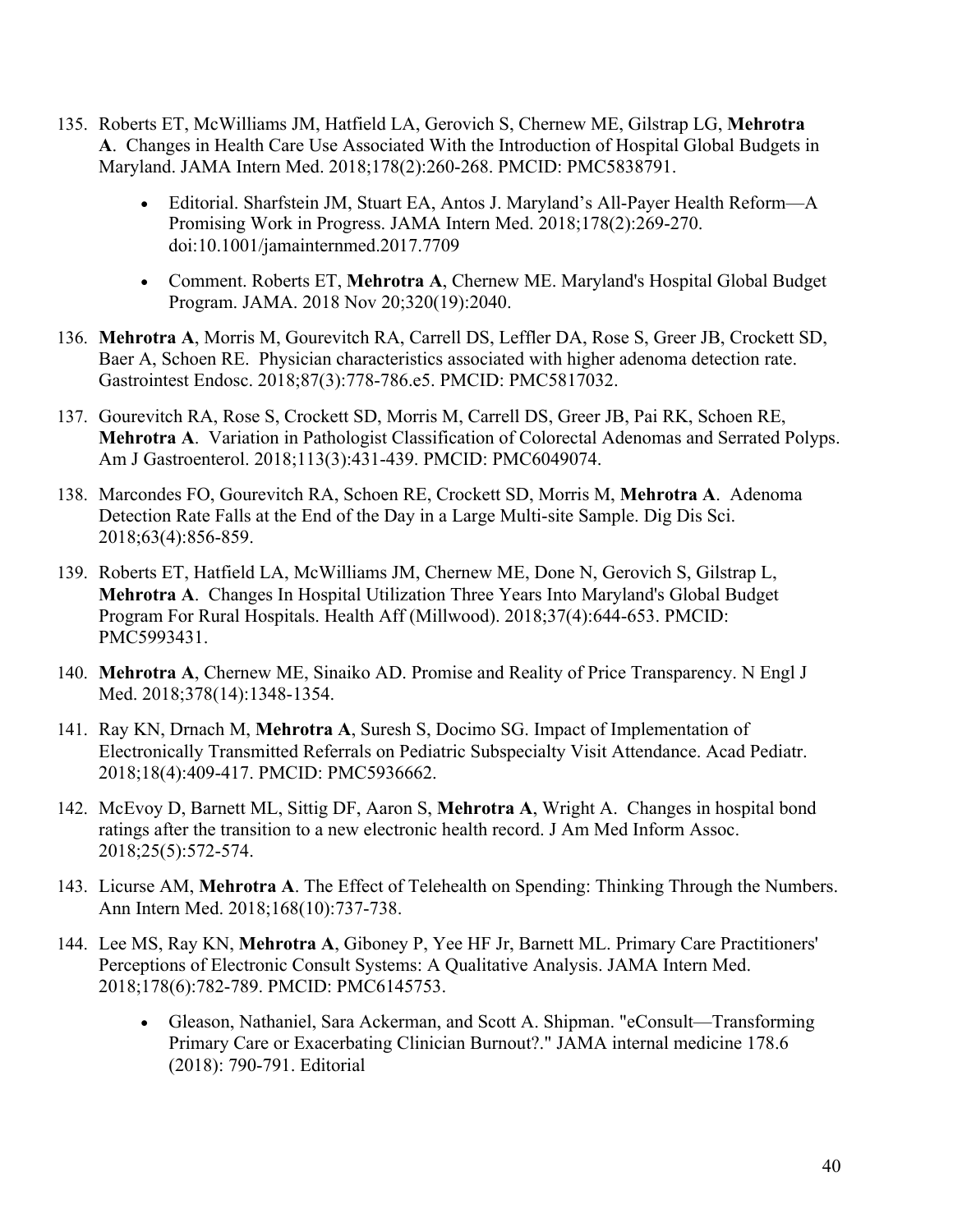- 145. Zhang X, Haviland A, **Mehrotra A**, Huckfeldt P, Wagner Z, Sood N. Does Enrollment in High-Deductible Health Plans Encourage Price Shopping?. Health Serv Res. 2018;53 Suppl 1:2718- 2734. PMCID: PMC6056587.
- 146. Uscher-Pines L, Fischer S, Tong I, **Mehrotra A**, Malsberger R, Ray K. Virtual First Responders: the Role of Direct-to-Consumer Telemedicine in Caring for People Impacted by Natural Disasters. J Gen Intern Med. 2018;33(8):1242-1244. PMCID: PMC6082207.
- 147. Gilstrap LG, **Mehrotra A**, Bai B, Rose S, Blair RA, Chernew ME. National Rates of Initiation and Intensification of Antidiabetic Therapy Among Patients With Commercial Insurance. Diabetes Care. 2018;41(8):1776-1782.
- 148. Barnett ML, Olenski AR, Thygeson NM, Ishisaka D, Wong S, Jena AB, **Mehrotra A**. A Health Plan's Formulary Led To Reduced Use Of Extended-Release Opioids But Did Not Lower Overall Opioid Use. Health Aff (Millwood). 2018;37(9):1509-1516.
- 149. Kanagasingam Y, Xiao D, Vignarajan J, Preetham A, Tay-Kearney ML, **Mehrotra A.** Evaluation of Artificial Intelligence-Based Grading of Diabetic Retinopathy in Primary Care. JAMA Network Open. 2018 Sep 7;1(5):e182665
- 150. Crockett SD, Gourevitch RA, Morris M, Carrell DS, Rose S, Shi Z, Greer JB, Schoen RE, **Mehrotra A**. Endoscopist factors that influence serrated polyp detection: a multicenter study. Endoscopy. 2018;50(10):984-992. PMCID: PMC6160341.
- 151. Ertem FU, Ladabaum U, **Mehrotra A**, Tehranian S, Shi Z, Saul M, Morris M, Crockett SD, Schoen RE. Incidence of interval colorectal cancer attributable to an endoscopist in clinical practice. Gastrointest Endosc. 2018;88(4):705-711.e1. PMCID: PMC6139042.
- 152. Poon SJ, Schuur JD, **Mehrotra A**. Trends in Visits to Acute Care Venues for Treatment of Low-Acuity Conditions in the United States From 2008 to 2015. JAMA Intern Med. 2018;178(10):1342-1349.
- 153. Ezaz G, Leffler DA, Beach S, Schoen RE, Crockett SD, Gourevitch RA, Rose S, Morris M, Carrell DS, Greer JB, **Mehrotra A**. Association between endoscopist personality and rate of adenoma detection. Clin Gastroenterol Hepatol. 2018; 2018 Oct 13. pii: S1542-3565(18)31140-6.
- 154. Barnett ML, Ray KN, Souza J, **Mehrotra A**. Trends in Telemedicine Use in a Large Commercially Insured Population, 2005-2017. JAMA. 2018 Nov 27;320(20):2147-2149. doi: 10.1001/jama.2018.12354. PubMed PMID: 30480716.
- 155. Shi Z, **Mehrotra A**, Gidengil C, Poon SJ, Uscher-Pines L, Ray KN. Quality of care for acute respiratory infections during direct-to-consumer telemedicine visits for adults. Health Affairs. 2018 Dec;37(12):2014-2023.
- 156. Huskamp HA, Busch AB, Souza J, Uscher-Pines L, Rose S, Wilcock A, Landon BE, **Mehrotra A.** How Is Telemedicine Being Used In Opioid And Other Substance Use Disorder Treatment? Health Affairs. 2018 Dec;37(12):1940-1947.
- 157. Kranz AM, Mulcahy A, Ruder T, Lovejoy S, **Mehrotra A.** Patterns of Postoperative Visits Among Medicare Fee-for-Service Beneficiaries. Ann Surg. 2020;271(6):1056-1064.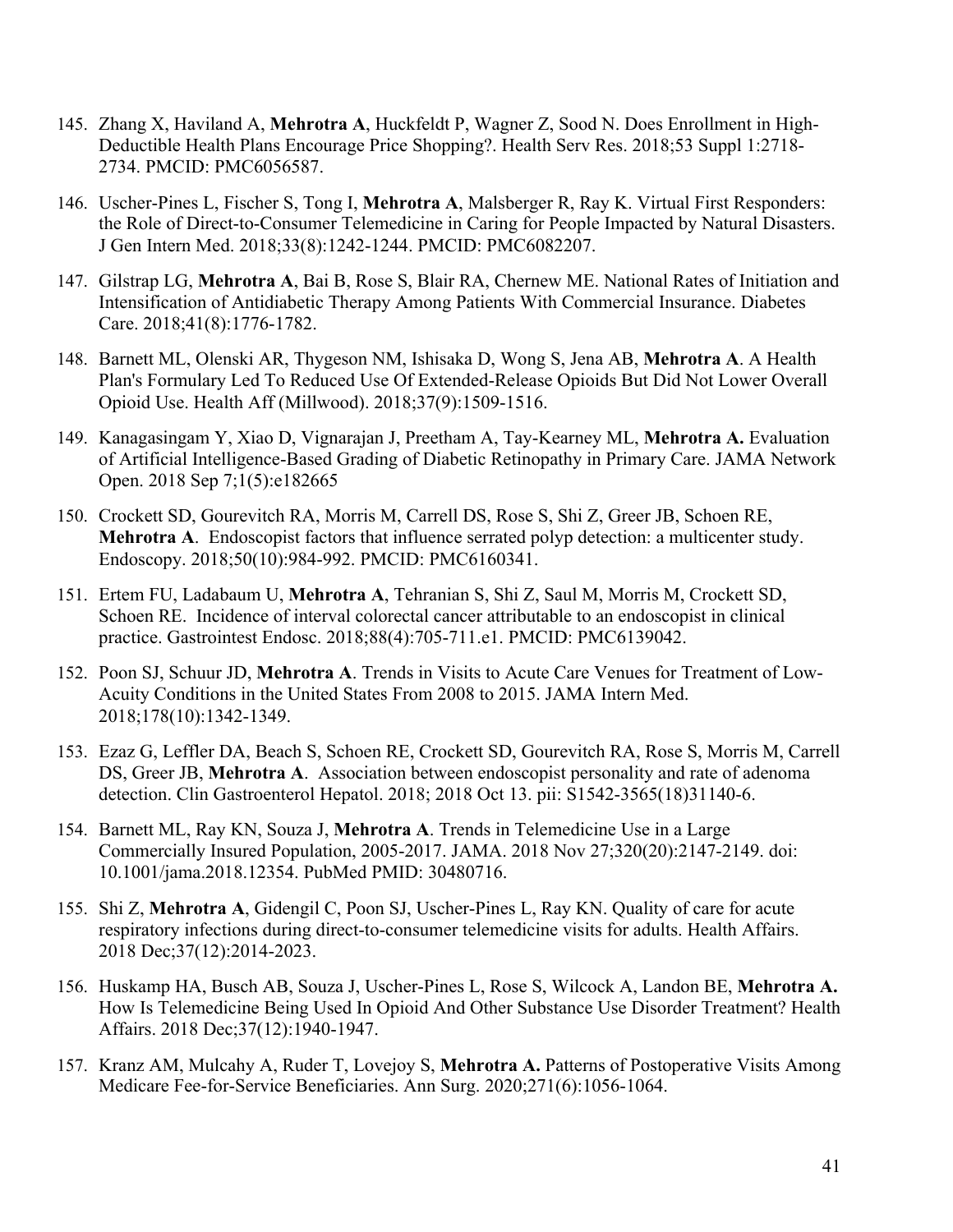- 158. Poon SJ, Vu L, Metcalfe L, Baker O, **Mehrotra A,** Schuur JD. The Impact of Conversion From an Urgent Care Center to a Freestanding Emergency Department on Patient Population, Conditions Managed, and Reimbursement. J Emerg Med. 2019 Jan 9. S0736-4679(18)31202-2.
- 159. Ray KN, Shi Z, Poon SJ, Uscher-Pines L, **Mehrotra A**. Use of Commercial Direct-to-Consumer Telemedicine by Children. Acad Pediatr. 2019 Jan 10. S1876-2859(18)30517-5
- 160. Barnett ML, Wilcock A, McWilliams JM, Epstein AM, Joynt Maddox KE, Orav EJ, Grabowski DC, **Mehrotra A.** Two-Year Evaluation of Mandatory Bundled Payments for Joint Replacement. N Engl J Med. 2019 Jan 17;380(3):252-262.
- 161. Sinaiko A, **Mehrotra A.** Why Aren't More Employers Implementing Reference-Based Pricing Benefit Design. American Journal of Managed Care. 2019 Feb;25(2):85-88..
- 162. Gourevitch RA, **Mehrotra A**, Galvin G, Plough AC, Shah NT. Does comparing cesarean delivery rates influence women's choice of obstetric hospital? Am J Manag Care. 2019 Feb 1;25(2):e33-e38
- 163. Ray KN, Shi Z, Gidengil CA, Poon SJ, Uscher-Pines L, **Mehrotra A.** Antibiotic Prescribing During Pediatric Direct-to-Consumer Telemedicine Visits. Pediatrics. 2019;143(5):e20190631
	- Gerber JS. Need an Antibiotic? There's an App for That. Pediatrics. 2019;143(5):e20190631, Editorial.
- 164. Choi S, Wilcock AD, Busch AB, Huskamp HA, Uscher-Pines L, Shi Z, **Mehrotra A**. Characteristics of Psychiatrists Delivering Telemental Health in the Medicare Population. JAMA Psychiatry. 2019 Mar 20 [Epub ahead of print]
- 165. Whaley C, Sood S, Michael Chernew ME, Vu L, Metcalfe L, **Mehrotra A.** Paying Patients to Switch: Impact of a Rewards Program on Choice of Providers, Prices, and Utilization. Health Aff (Millwood). 2019 Mar;38(3):440-447.
- 166. Qureshi N, **Mehrotra A,** Rudin RS, Fischer SH. Common Laboratory Results Frequently Misunderstood by a Sample of Mechanical Turk Users. Appl Clin Inform. 2019;10(2):175-179.
- 167. Wilcock AD, Rose S, Busch AB, Huskamp HA, Uscher-Pines L, Landon B, **Mehrotra A.** Association Between Broadband Internet Availability and Telemedicine Use. JAMA Intern Med. 2019 Jul 29;179(11):1580-2. doi: 10.1001/jamainternmed.2019.2234. Online ahead of print.
- 168. Ganguli I, Lee TH, **Mehrotra A.** Evidence and Implications Behind a National Decline in Primary Care Visits. J Gen Intern Med. 2019 Oct;34(10):2260-2263.
- 169. Desai S, Hatfield LA, Hicks AL, Chernew ME, **Mehrotra A**, Dinaiko AD. What Are the Potential Savings From Steering Patients to Lower-Priced Providers? A Static Analysis. AJMC. 2019 1;25(7):e204-e210.
- 170. Jain T, Lu RJ, **Mehrotra A.** Prescriptions on Demand: The Growth of Direct-to-Consumer Telemedicine Companies. JAMA. 2019 Jul. doi: 10.1001/jama.2019.9889. Online ahead of print.
- 171. Barnett ML, **Mehrotra A**, Grabowski DC. Postacute Care The Piggy Bank for Savings in Alternative Payment Models?. N Engl J Med. 2019 Jul 25;381(4):302-303.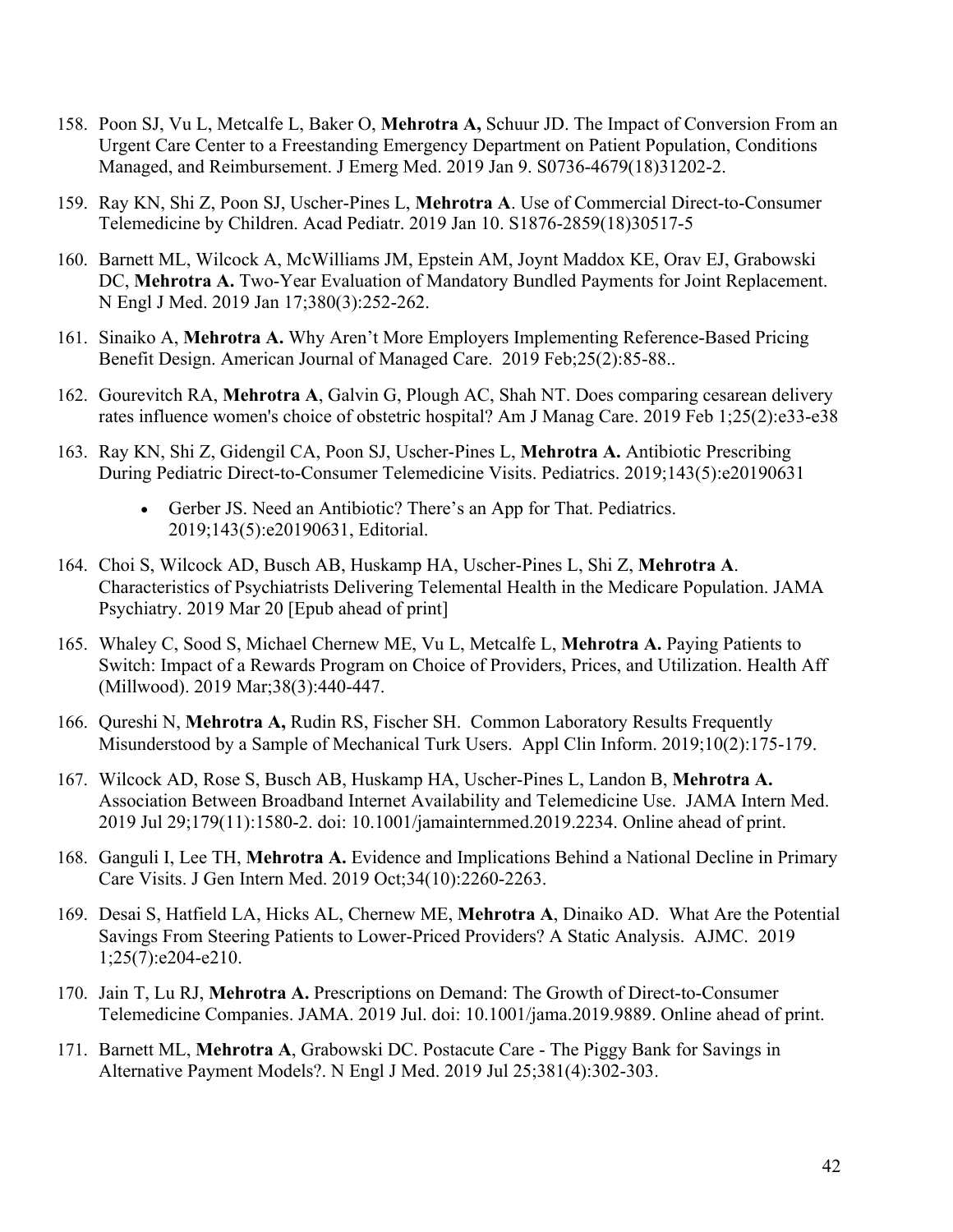- 172. Jain T, Schwarz EB, **Mehrotra A**. A Study of Telecontraception. N Engl J Med. 2019 Sep; 381(13):1287-1288. doi: 10.1056/NEJMc1907545.
- 173. Marcondes FO, Punjabi P, Doctoroff L, Tess A, O'Neill S, Layton T, Quist K, **Mehrotra A.** Does Scheduling a Post-Discharge Visit with a Primary Care Physician Increase Rates of Follow-up and Decrease Readmissions? J Hosp Med. 2019 Sep 18;14:E37-E42. doi: 10.12788/jhm.3309.
- 174. Shi Z, Huskamp HA, Souza J, Busch AB, Uscher-Pines L, **Mehrotra A.** Characteristics of Organizations that Provide Telemental Health. Healthcare Transformation. Dec 2019, https://doi.org/10.1089/heat.2019.0004.
- 175. Uscher-Pines L, Ghosh-Dastidar B, Bogen DL, Ray KN, Demirci JR, **Mehrotra A**, Kapinos KA. Feasibility and Effectiveness of Telelactation Among Rural Breastfeeding Women. Acad Pediatr. 2020 Jul;20(5):652-659. doi: 10.1016/j.acap.2019.10.008. Epub 2019 Oct 16.
- 176. Wilcock AD, Barnett ML, McWilliams JM, Grabowski DC, **Mehrotra A.** Association Between Medicare's Mandatory Joint Replacement Bundled Payment Program and Post-Acute Care Use in Medicare Advantage. JAMA Surg. 2019 Oct 2;155(1):82-4. doi: 10.1001/jamasurg.2019.3957. Online ahead of print.
- 177. Ray KN, Shi Z, Ganguli I, Rao A, Orav EJ, **Mehrotra A.** Trends in Pediatric Primary Care Visits Among Commercially Insured US Children, 2008-2016. JAMA Pediatr. 2020 Apr 1;174(4):350- 357. doi: 10.1001/jamapediatrics.2019.5509.
	- Perrin JM, Oreskovic NM. Changing Pediatric Primary Care. JAMA Pediatr. Published online January 21, 2020. doi:10.1001/jamapediatrics.2019.5532. Editorial
- 178. Ganguli I, Souza J, McWilliams JM, **Mehrotra A**. Association Of Medicare's Annual Wellness Visit With Cancer Screening, Referrals, Utilization, And Spending. Health Aff (Millwood). 2019 Nov;38(11):1927-1935.
- 179. Rao A, Shi Z, Ray KN, **Mehrotra A,** Ganguli I. National Trends in Primary Care Visit Use and Practice Capabilities, 2008-2015. Ann Fam Med. 2019 Nov;17(6):538-544.
- 180. McWilliams JM, Barnett ML, Roberts ET, Hamed P, **Mehrotra A.** Did Hospital Readmissions Fall Because Per Capita Admission Rates Fell?. Health Aff (Millwood). 2019 Nov;38(11):1840- 1844.
- 181. Mulcahy AW, Merrell K, **Mehrotra A.** Payment for Services Rendered Updating Medicare's Valuation of Procedures. N Engl J Med. 2020 Jan 23;382(4):303-306.
- 182. Ganguli I, Shi Z, Orav EJ, Rao A, Ray KN, **Mehrotra A.** Declining Use of Primary Care Among Commercially Insured Adults in the United States, 2008-2016. Ann Intern Med. 2020 Feb;172(4):240-247. doi: 10.7326/M19-1834.
- 183. Sinaiko AD, Mehrotra A. Association of a national insurer's reference-based pricing program and choice of imaging facility, spending, and utilization. Health Serv Res. 2020 Jun;55(3):348-356. doi: 10.1111/1475-6773.13279.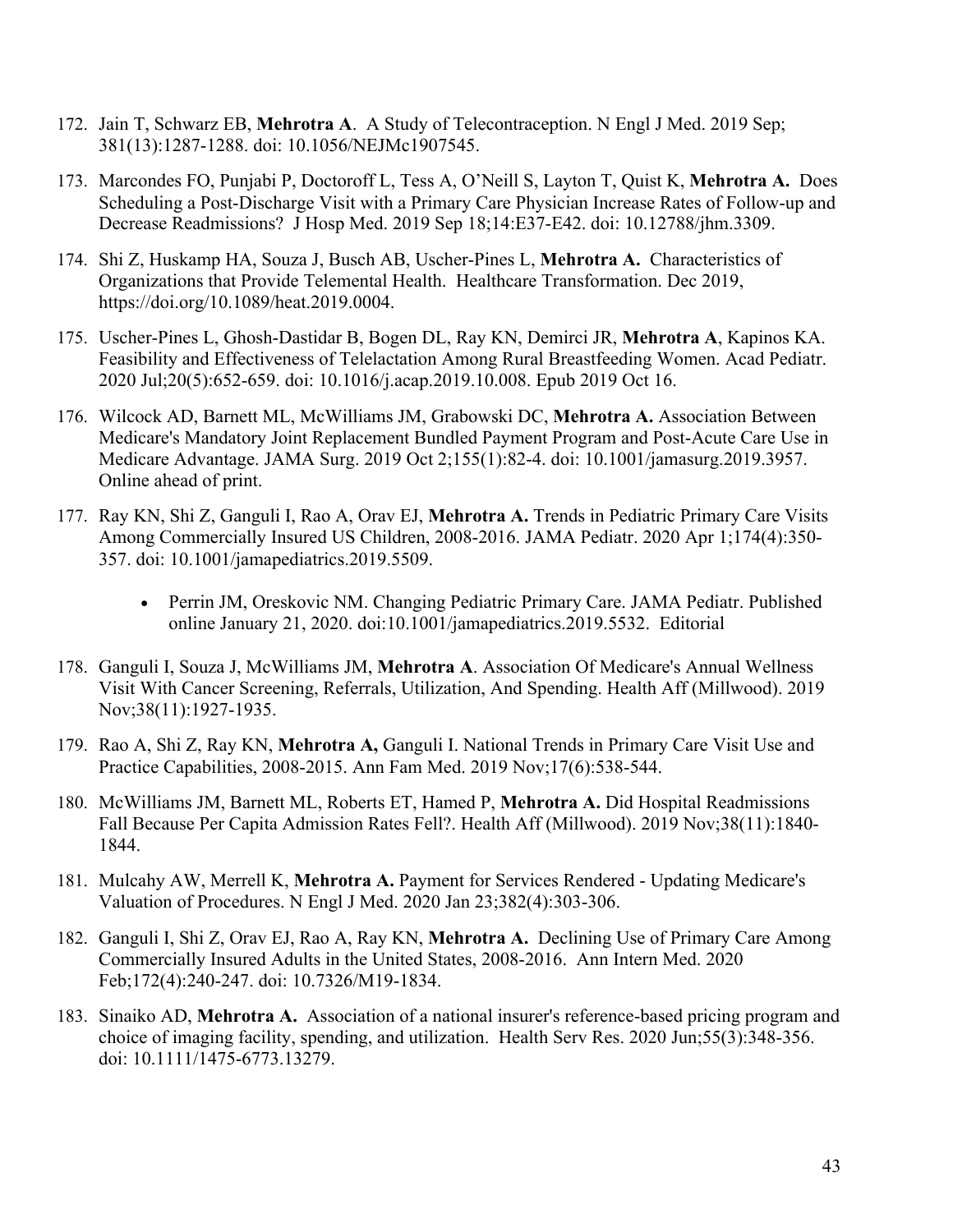- 184. Wilcock AD, Zachrison KS, Schwamm LH, Uscher-Pines L, Zubizarreta JR, **Mehrotra A.** Trends among Rural and Urban Medicare Beneficiaries in Care Delivery and Outcomes for Acute Stroke and Transient Ischemic Attacks, 2008-2017. JAMA Neurol. 2020 Jul;77(7):863-871. doi: 10.1001/jamaneurol.2020.0770.
- 185. Uscher-Pines L, Raja P, Qureshi N, Huskamp HA, Busch A1, **Mehrotra A.** Use of Tele-mental Health in Conjunction With In-person Care: A Qualitative Exploration of Implementation Models. Psychiatr Serv. 2020 May 1;71(5):419-426. doi: 10.1176/appi.ps.201900386.
- 186. Roberts ET, **Mehrotra A.** Assessment of Disparities in Digital Access Among Medicare Beneficiaries and Implications for Telemedicine. JAMA Intern Med. 2020 Aug;180(10):1386-9. doi: 10.1001/jamainternmed.2020.2666. Online ahead of print.
- 187. Shi Z, Barnett ML, Jena AB, Ray KN, Fox KP, **Mehrotra A**. Association of a clinician's antibiotic prescribing rate with patients' future likelihood of seeking care and receipt of antibiotics. Clin Infect Dis. Aug 2020: ciaa1173. doi: 10.1093/cid/ciaa1173. Online ahead of print.
- 188. Uscher-Pines L, Cantor J, Huskamp HA, **Mehrotra A**, Busch A, Barnett ML. Adoption of Telemedicine Services by Substance Abuse Treatment Facilities in the U.S. J Subst Abuse Treat. 2020 Oct;117:108060. doi: 10.1016/j.jsat.2020.108060. Epub 2020 Jun 23.
- 189. Uscher-Pines L, Sousa J, Zachrison K, Guzik A, Schwamm L, **Mehrotra A**. What Drives Greater Assimilation of Telestroke in Emergency Departments? J Stroke Cerebrovasc Dis. 2020 Sep;29(12):105310. doi: 10.1016/j.jstrokecerebrovasdis.2020.105310. Online ahead of print.
- 190. Thomas EE, Haydon HM, **Mehrotra A**, Caffery LJ, Snoswell CL, Banbury A, Smith AC. Building on the momentum: Sustaining telehealth beyond COVID-19. J Telemed Telecare. 2020 Sep: 1357633X20960638. doi: 10.1177/1357633X20960638. Online ahead of print.
- 191. Uscher-Pines L, Sousa J, Raja P, **Mehrotra A**, Barnett ML, Huskamp HA. Suddenly Becoming a "Virtual Doctor": Experiences of Psychiatrists Transitioning to Telemedicine During the COVID-19 Pandemic. Psychiatr Serv. 2020 Sep: appips202000250. doi: 10.1176/appi.ps.202000250. Online ahead of print.
- 192. Uscher-Pines L, Sousa J, Raja P, **Mehrotra A**, Barnett M, Huskamp HA. Treatment of opioid use disorder during COVID-19: Experiences of clinicians transitioning to telemedicine. J Subst Abuse Treat. 2020 Nov;118:108124. doi: 10.1016/j.jsat.2020.108124. Epub 2020 Aug 30.
- 193. Richard JV, Wilcock AD, Schwamm LH, Uscher-Pines L, Zachrison KS, Siddiqui A, **Mehrotra A**. Assessment of Telestroke Capacity in US Hospitals. JAMA Neurol. 2020 Aug;77(8):1035- 1037. doi: 10.1001/jamaneurol.2020.1274.
- 194. Patel SY, Huskamp HA, Busch AB, **Mehrotra A**. Telemental Health and US Rural-Urban Differences in Specialty Mental Health Use, 2010-2017. Am J Public Health. 2020 Sep;110(9):1308-1314. doi: 10.2105/AJPH.2020.305657. Epub 2020 Jul 16.
- 195. Uscher-Pines L, Huskamp HA, **Mehrotra A**. Treating Patients With Opioid Use Disorder in Their Homes: An Emerging Treatment Model. JAMA. 2020 Jul;324(1):39-40. doi: 10.1001/jama.2020.3940.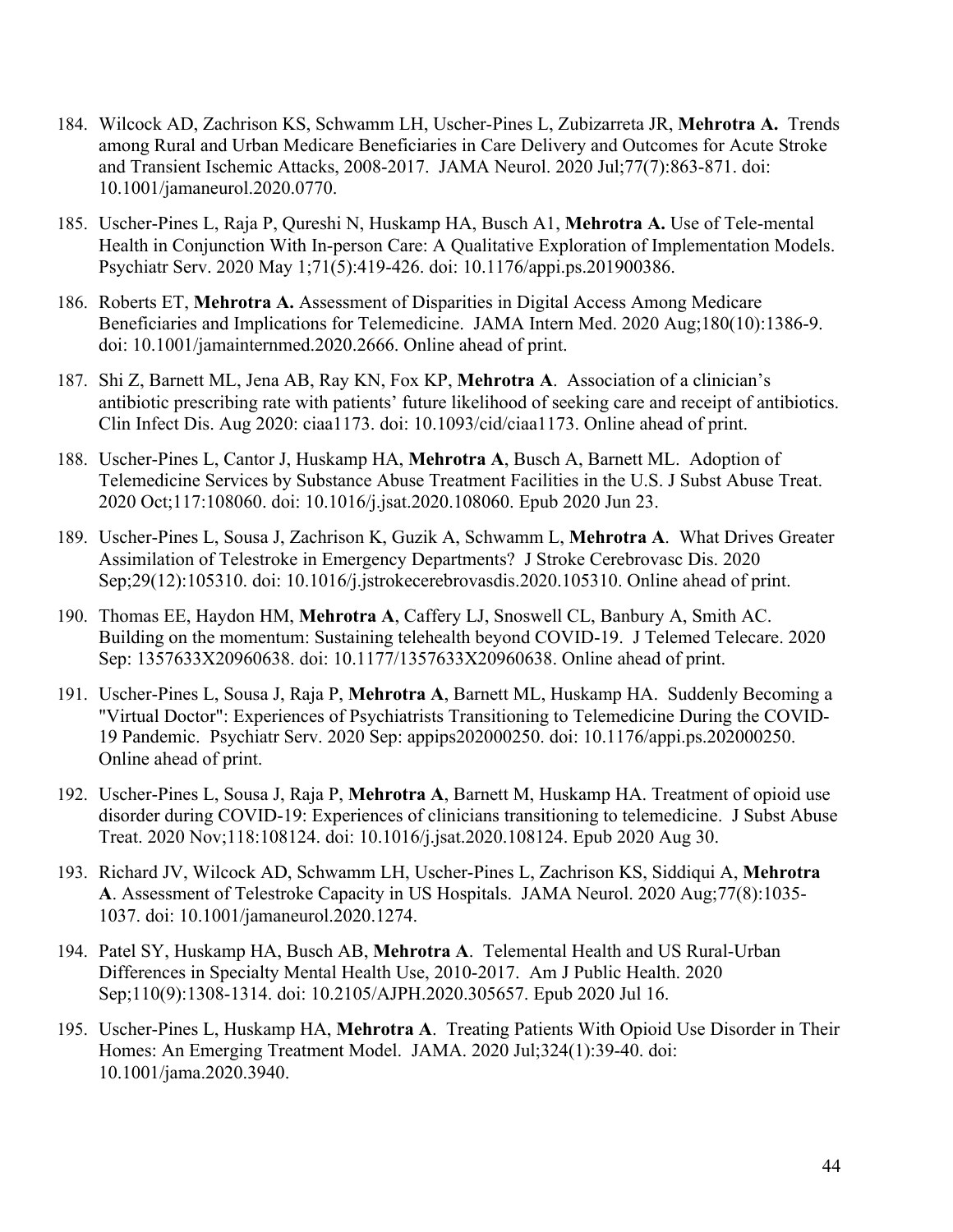- 196. Uscher-Pines L, Raja P, **Mehrotra A**, Huskamp HA. Health center implementation of telemedicine for opioid use disorders: A qualitative assessment of adopters and nonadopters. J Subst Abuse Treat. 2020 Aug;115:108037. doi: 10.1016/j.jsat.2020.108037. Epub 2020 May 13.
- 197. Ray KN, **Mehrotra A**, Yabes JG, Kahn JM. Telemedicine and Outpatient Subspecialty Visits Among Pediatric Medicaid Beneficiaries. Acad Pediatr. 2020 Jul;20(5):642-651. doi: 10.1016/j.acap.2020.03.014. Epub 2020 Apr 8.
- 198. Ding X, Barnett ML, **Mehrotra A**, Miller TA. Classifying Electronic Consults for Triage Status and Question Type. Proc Conf Assoc Comput Linguist Meet. 2020 Jul;2020:1-6. doi: 10.18653/v1/2020.nlpmc-1.1.
- 199. Patel SY, **Mehrotra A**, Huskamp HA, Uscher-Pines L, Ganguli I, Barnett ML. Trends in Outpatient Care Delivery and Telemedicine During the COVID-19 Pandemic in the United States. JAMA Internal Medicine. 2020 Nov;. doi: 10.1001/jamainternmed.2020.5928. [Epub ahead of print].
- 200. Fischer SH, Ray KN, **Mehrotra A**, Bloom EL, Uscher-Pines L. Prevalence and Characteristics of Telehealth Utilization in the United States. JAMA Netw Open. 2020 Oct;3(10):e2022302. doi: 10.1001/jamanetworkopen.2020.22302.
- 201. Uscher-Pines L, Thompson J, Taylor P, Dean K, Yuan T, Tong I, **Mehrotra A**. Where Virtual Was Already Reality: The Experiences of a Nationwide Telehealth Service During the COVID-19 Pandemic. J Med Internet Res. 2020 Oct;. doi: 10.2196/22727. [Epub ahead of print]
- 202. McWilliams JM, Russo A, **Mehrotra A.** Implications of Early Health Care Spending Reductions for Expected Spending as the COVID-19 Pandemic Evolves. JAMA Internal Medicine. 2020 Nov;. doi: 10.1001/jamainternmed.2020.5333. [Epub ahead of print].
- 203. Desai S, **Mehrotra A**. The impact of an online advertising campaign on use of a price transparency tool and spending. Health Affairs. *In Press.*
- 204. Huskamp HA, Busch AB, Uscher-Pines L, Barnett ML, Riedel L, **Mehrotra A**. Treatment of Opioid Use Disorder among Commercially Insured Patients in the Context of the COVID-19 Pandemic. JAMA. *In Press.*
- 205. Wilcock AD, Schwamm LH, Zubizarreta JR, Zachrison KS, Uscher-Pines L, Richard JV, **Mehrotra A**. Reperfusion Treatment and Stroke Outcomes in Hospitals with Telestroke Capacity. JAMA Neurology. *In Press*
- 206. **Mehrotra A**, Bhatia RS, Snoswell C. Paying for Telemedicine After the Pandemic. JAMA*. In Press.*

### **Non-peer reviewed publications/materials in print or other media**

### **Reviews, chapters, monographs and editorials**

1. Finocchio LJ, Dower CM, Blick NT, Cragnola CM, and the Taskforce on Health Care Workforce Regulation [with taskforce staff including **Mehrotra A**]. Strengthening Consumer Protection: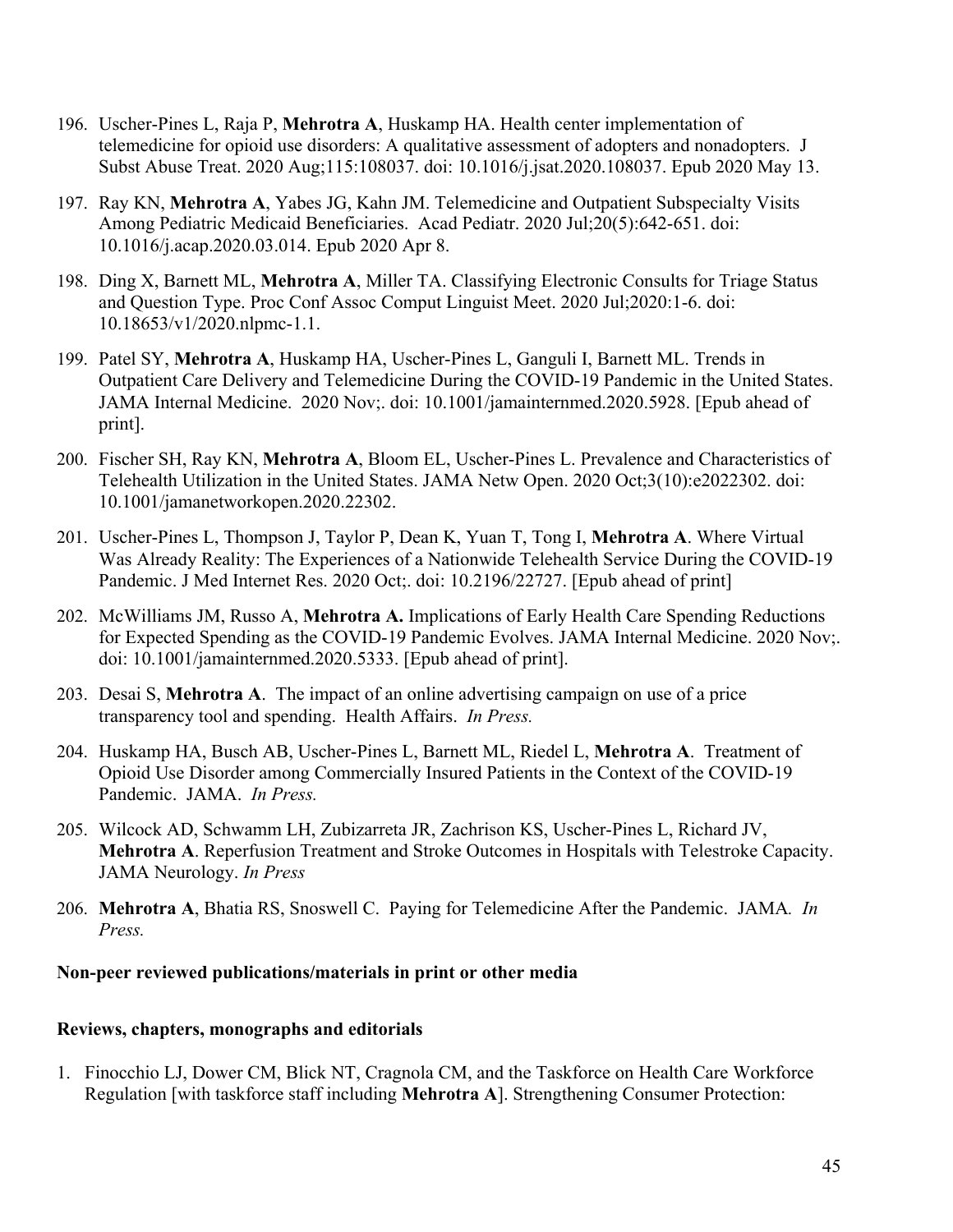Priorities for Health Care Workforce Regulation. San Francisco, CA: Pew Health Professions Commission; October 1998.

- 2. **Mehrotra A**. Garza, C, Ruhnke, G, Costenbader K. "Arthritis: Gout/OA/RA". In: Basch EM, Birnbaum SL, Garza C, Messersmith WA, eds. The Massachusetts General Hospital (MGH) Primer of Outpatient Medicine. Philadelphia, PA: Lippincott, Williams, and Wilkins; 2002:p254-259.
- 3. Wexler, D. Ruhnke, G, **Mehrotra A**. Burnett, S. "Thyroid Disease". In: Basch EM, Birnbaum SL, Garza C, Messersmith WA, eds. The Massachusetts General Hospital (MGH) Primer of Outpatient Medicine. Philadelphia, PA: Lippincott, Williams, and Wilkins; 2002:p134-140.
- 4. **Mehrotra A**, Lee S, Dudley RA. Hospital Performance Evaluation: What Data Do We Want, How Do We Get It, and How Should We Use It? Report prepared for the National Business Coalition on Health Conference, Chicago, Illinois; June 2003.
- 5. Hwang J, **Mehrotra A**, Why Retail Clinics Failed to Transform Health Care, Harvard Business Review. 2013, December 25
- 6. **Mehrotra A**. Reducing unnecessary antibiotics prescribed to children: what next? Pediatrics. 2014;133(3):533-4. PMCID: PMC4074643S
- 7. Chen PG, **Mehrotra A**, Auerbach DI. Response: effectiveness in primary care is paramount, but need not come at the expense of efficiency. Med Care. 2014;52(2):99-100. .
- 8. Raja P, **Mehrotra A**. The Nuts and Bolts of Convenient Care Partnerships. NEJM Catalyst. 2016 April 21. Online.
- 9. **Mehrotra A**, Uscher-Pines L, Lee MS. The Dawn of Direct-to-Consumer Telemedicine. Chapter in book Understanding Telehealth. McGraw-Hill Education. 2017.
- 10. **Mehrotra A**, Wehrwen P. A Conversation with Ateev Mehrotra. M.D. Convenience Rules in Health Care: Will Quality Suffer During Its Reign?. Manag Care. 2016;25(6):32-5.
- 11. Frakt A, **Mehrotra A.** What Type of Price Transparency Do We Need in Health Care? Ann Intern Med. 2019 Apr 2.
- 12. **Mehrotra A**, Prewitt E. New Marketplace Survey: Convenient Care Opportunity, Threat, or Both? NEJM Catal. 2019; Epub ahead of print.
- 13. Kanjee Z, **Mehrotra A**, Landon BE. Hospitals are busier than ever and going out of business. STAT News. May 2020.
- 14. Velasquez D, **Mehrotra A**. Ensuring the Growth of Telehealth during COVID-19 Does Not Exacerbate Disparities in Care. Health Affairs Blog. May 2020.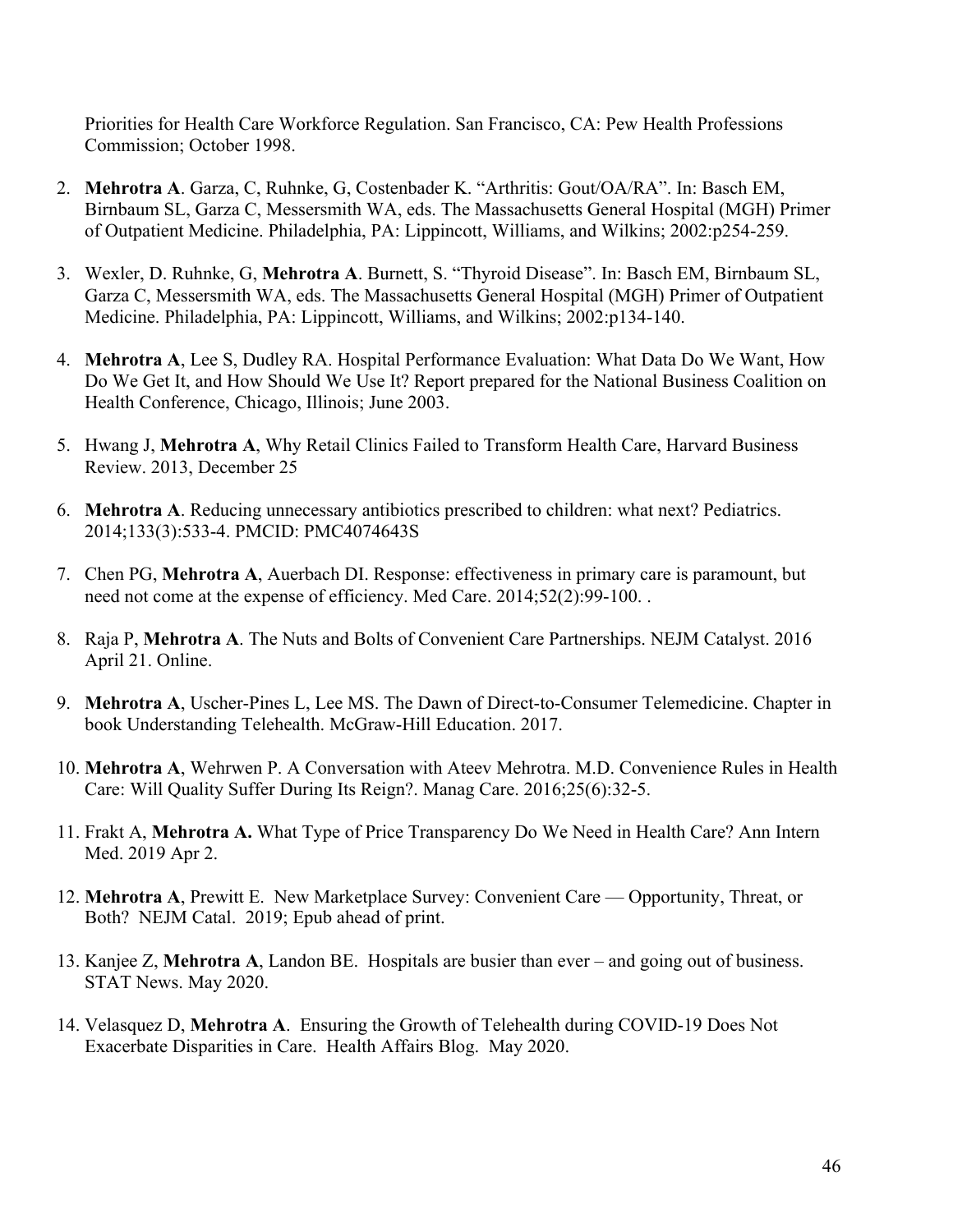- 15. **Mehrotra A**, Wang B, Snyder G, Telemedicine: What Should the Post-Pandemic Regulatory and Payment Landscape Look Like? (Commonwealth Fund, Aug. 2020). https://doi.org/10.26099/7ccpen63
- 16. **Mehrotra A**, Chernew M, Linetsky D, Hatch H, Cutler D. What Impact Has COVID-19 Had on Outpatient Visits? (Commonwealth Fund, Apr 2020).
- 17. **Mehrotra A**, Chernew M, Linetsky D, Hatch H, Cutler D, The Impact of the COVID-19 Pandemic on Outpatient Visits: A Rebound Emerges," (Commonwealth Fund, May 2020).https://doi.org/10.26099/ds9e-jm36
- 18. **Mehrotra A**, Chernew M, Linetsky D, Hatch H, Cutler D, The The Impact of the COVID-19 Pandemic on Outpatient Visits: Practices Are Adapting to the New Normal (Commonwealth Fund, June 2020). https://doi.org/10.26099/2v5t-9y63
- 19. **Mehrotra A**, Chernew M, Linetsky D, Hatch H, Cutler D, Schneider E, The Impact of the COVID-19 Pandemic on Outpatient Visits: Changing Patterns of Care in the Newest COVID-19 Hot Spots (Commonwealth Fund, Aug. 2020). https://doi.org/10.26099/yaqe-q550
- 20. **Mehrotra A**, Chernew M, Linetsky D, Hatch H, Cutler D, Schneider E, The Impact of the COVID-19 Pandemic on Outpatient Care: Visits Return to Prepandemic Levels, but Not for All Providers and Patients (Commonwealth Fund, Oct. 2020). https://doi.org/10.26099/41xy-9m57 **Narrative Report**

As a clinician-investigator, I spend 80% of my time engaged in **health policy research** with the remainder providing care as a hospitalist as well as teaching both residents and medical students. My research primary focuses on two areas: (1) the impact of delivery innovations such as telemedicine on quality, access, and spending, (2) consumerism with a focus on price shopping for health care.

I have studied a wide range of delivery innovations including retail clinics, telephone-based care, personal health records, eConsults, eVisits, and telemedicine. These innovations have great promise and I have tried to quantify their impact on quality, access, and spending. In a completed R21 funded by the National Institute of Allergy and Infectious Diseases, we compared the quality of retail clinics and physician practices. In a RO1 funded by the National Institutes of Mental Health, we are assessing the impact of telemental health on outcomes, in another R01 funded by the National Institute for Drug Abuse we are studying telemedicine for the treatment of substance use disorders, and a RO1 funded by the National Institutes of Neurological Diseases and Stroke, we are assessing the impact of telestroke on mortality, morbidity, and spending. I have also studied a range of other telemedicine applications including for dermatology, lactation support, contraception, and treatment of low-acuity conditions such as sinusitis. I've also written several pieces on how to improve telemedicine payment policy and regulations.

There is wide spread interest in how consumerism and price transparency can be used to improve quality and decrease spending. Many purchasers are profiling physicians on their relative costs and using these cost profiles to help patient select a physician. Our research group examined the reliability and utility of such cost profiles. I am interested in using the burgeoning data in electronic health records for physician